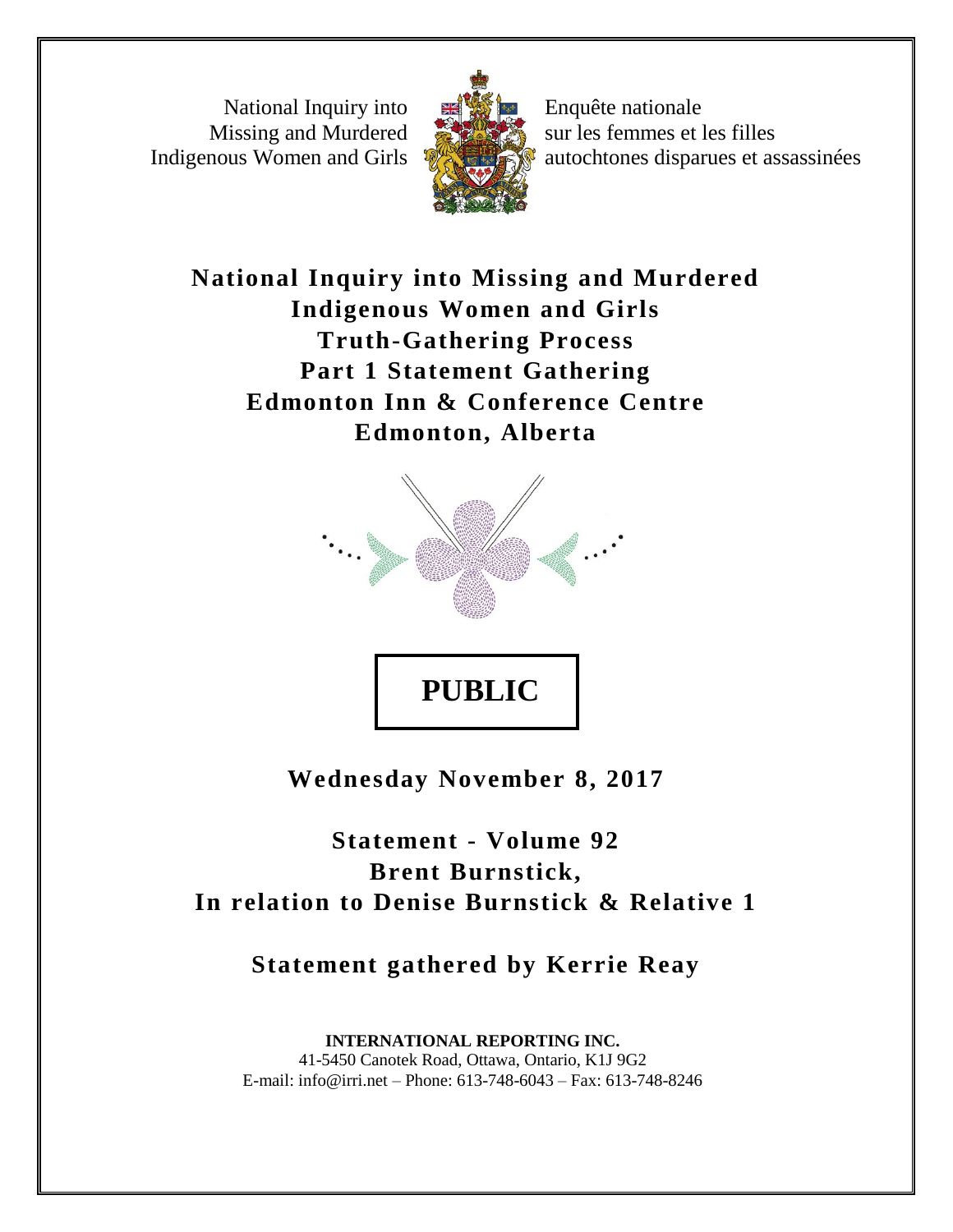# **TABLE OF CONTENTS**

| Statement - Volume 92<br>November 8, 2017<br>Witness: Brent Burnstick | Page |
|-----------------------------------------------------------------------|------|
| Testimony of Brent Burnstick 1                                        |      |
| Reporter's certification 48                                           |      |
| Statement gatherer: Kerrie Reay                                       |      |

**Documents submitted with testimony: none.**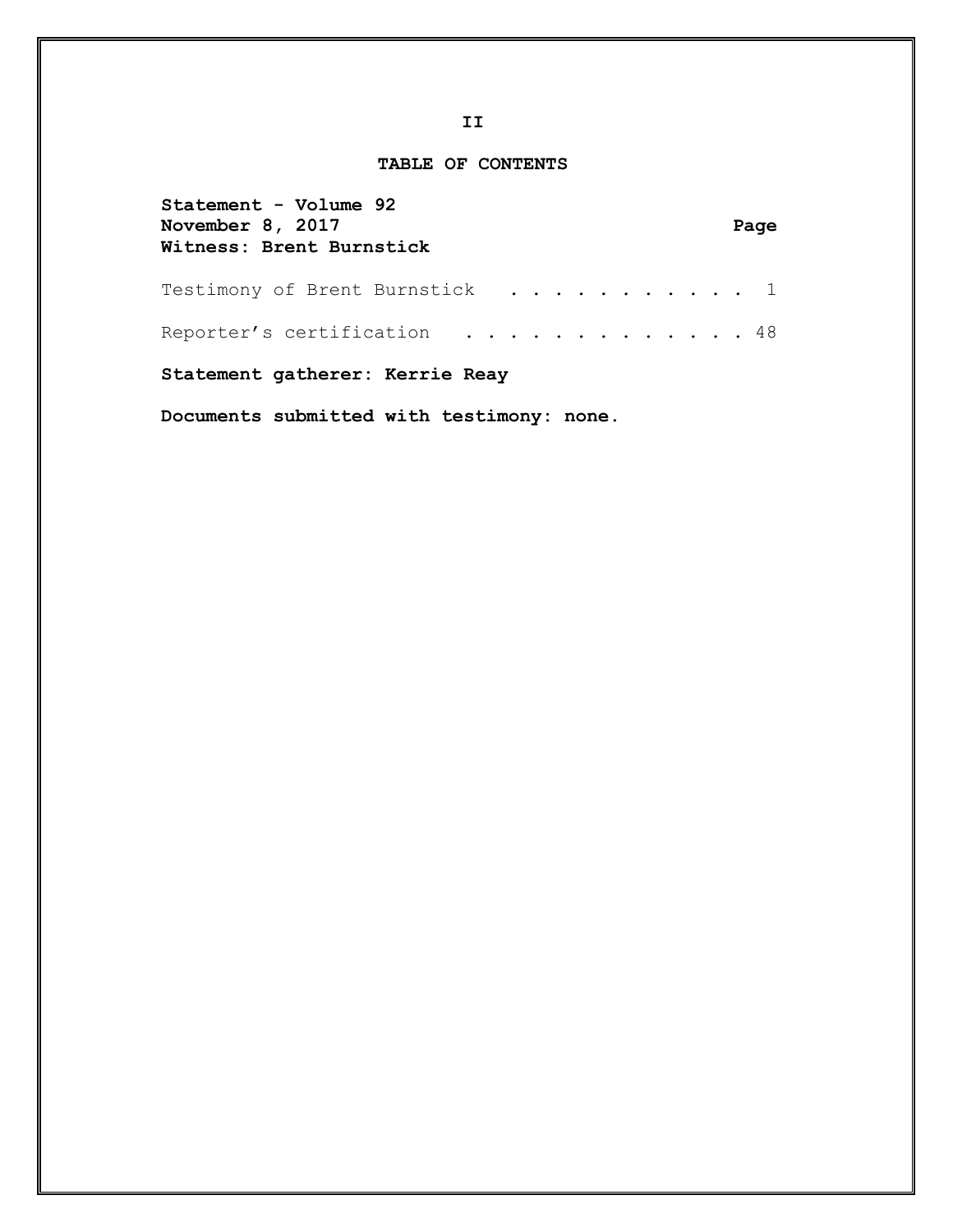### **NOTE 1:**

Where not required by other statute, redactions to this public transcript have been made pursuant to Rule 55 of the Commission's *Legal Path: Rules of Respectful Practice*, which provides for "the discretion to redact private information of a sensitive nature where it is not material to the evidence to be given before distributing the information to the Parties. The National Inquiry will consider the public interest in releasing this type of information against the potential harmful impact on the individual whose personal information is at issue."

### **NOTE 2:**

The use of square brackets [ ] in this transcript indicates that amendments have been made to the certified transcript in order to replace information deemed inaudible or indecipherable by the original transcriptionist. Amendments were completed by listening to the source audio recording of the proceeding and were made by Bryana Bouchir, Public Inquiry Clerk with the National Inquiry into Missing and Murdered Indigenous Women, Girls and 2SLGBTQ, April 24th 2018 at Vancouver, BC.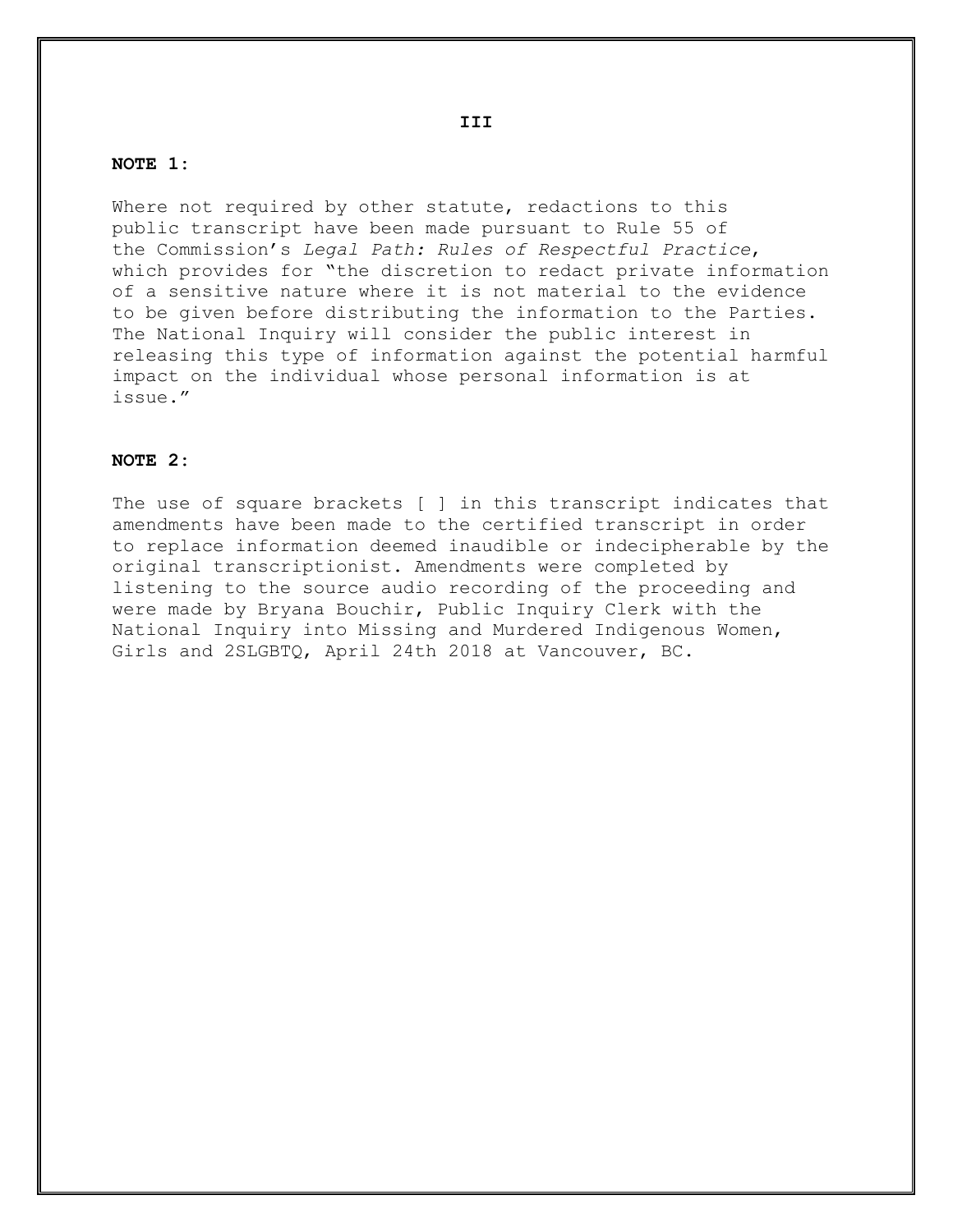**Statement – Public 1 Brent Burnstick (Denise Burnstick & Relative 1**)

 Edmonton, Alberta --- Upon commencing on Wednesday, November 8th, 2017, at 3:27 p.m. **MS. KERRIE REAY:** Okay. So that is recording, and we are recording there as well. Okay. So 7 for the record, this is Kerrie Reay, statement taker with the National Inquiry into Missing and Murdered Indigenous Women and Girls at Edmonton, Alberta, and the date is November the 8th, 2017, and we are starting this statement at 3:27. Today I am speaking with Brent Burnstick. He resides on the Alexander First Nation Reserve and is from the Cree tribe. And, Brent, you are here today voluntarily and agree to being video-taped? **MR. BRENT BURNSTICK:** Yes. **MS. KERRIE REAY:** Okay. And today we're hearing your truth for the -- your sister, Denise Burnstick, who was murdered in 1979. **MR. BRENT BURNSTICK:** Who I believe to be murdered. **MS. KERRIE REAY:** Who you believe to be murdered. Is she missing? **MR. BRENT BURNSTICK:** She was missing, but now she's passed on.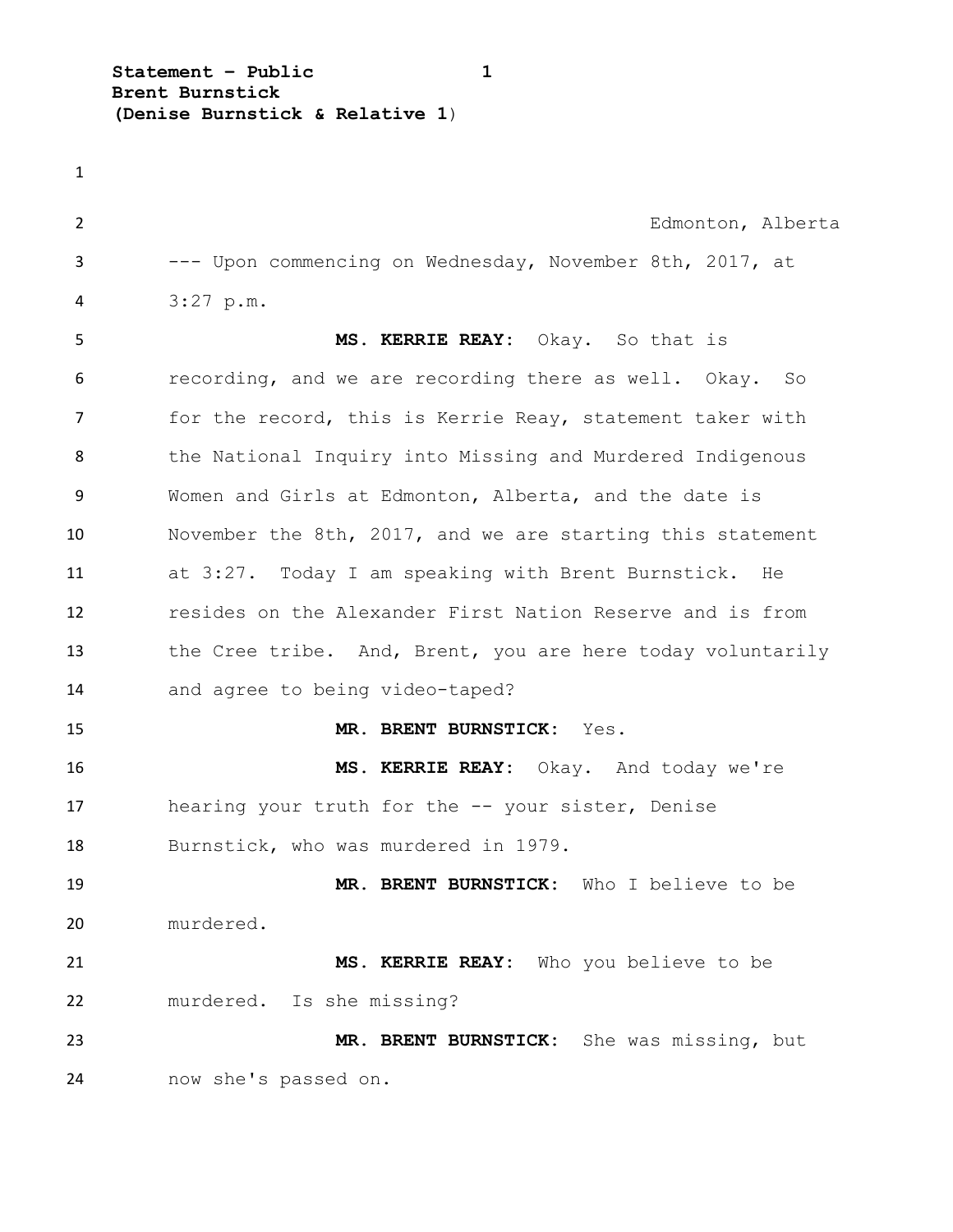**Statement – Public 2 Brent Burnstick (Denise Burnstick & Relative 1**)

 **MS. KERRIE REAY:** Okay. **MR. BRENT BURNSTICK:** She passed on 1979. **MS. KERRIE REAY:** Okay. And your [Relative 1] in 2015. **MR. BRENT BURNSTICK:** Yeah. She went missing, but due to some -- some -- other issues, and then she was found. **MS. KERRIE REAY:** Okay. **MR. BRENT BURNSTICK:** Found -- but there's still kind of a scary -- scary issue. **MS. KERRIE REAY:** Okay. **MR. BRENT BURNSTICK:** Because we -- we heard of all -- well, we read stories, we seen news on TV and stuff about what happens to some of the women out there, and for a young girl of this -- being exposed, maybe, 16 to -- to something totally new, right, like, where she lived is just, like, isolation, so -- and coming out to something new could have maybe damaged or heard her more and totally not aware of surroundings and whatever else, right? **MS. KERRIE REAY:** So why don't we start with your sister, and why don't you tell us about growing up in your family? **MR. BRENT BURNSTICK:** Well, for myself, I'm a Cree man in my mid-50s. There's a family of seven. Now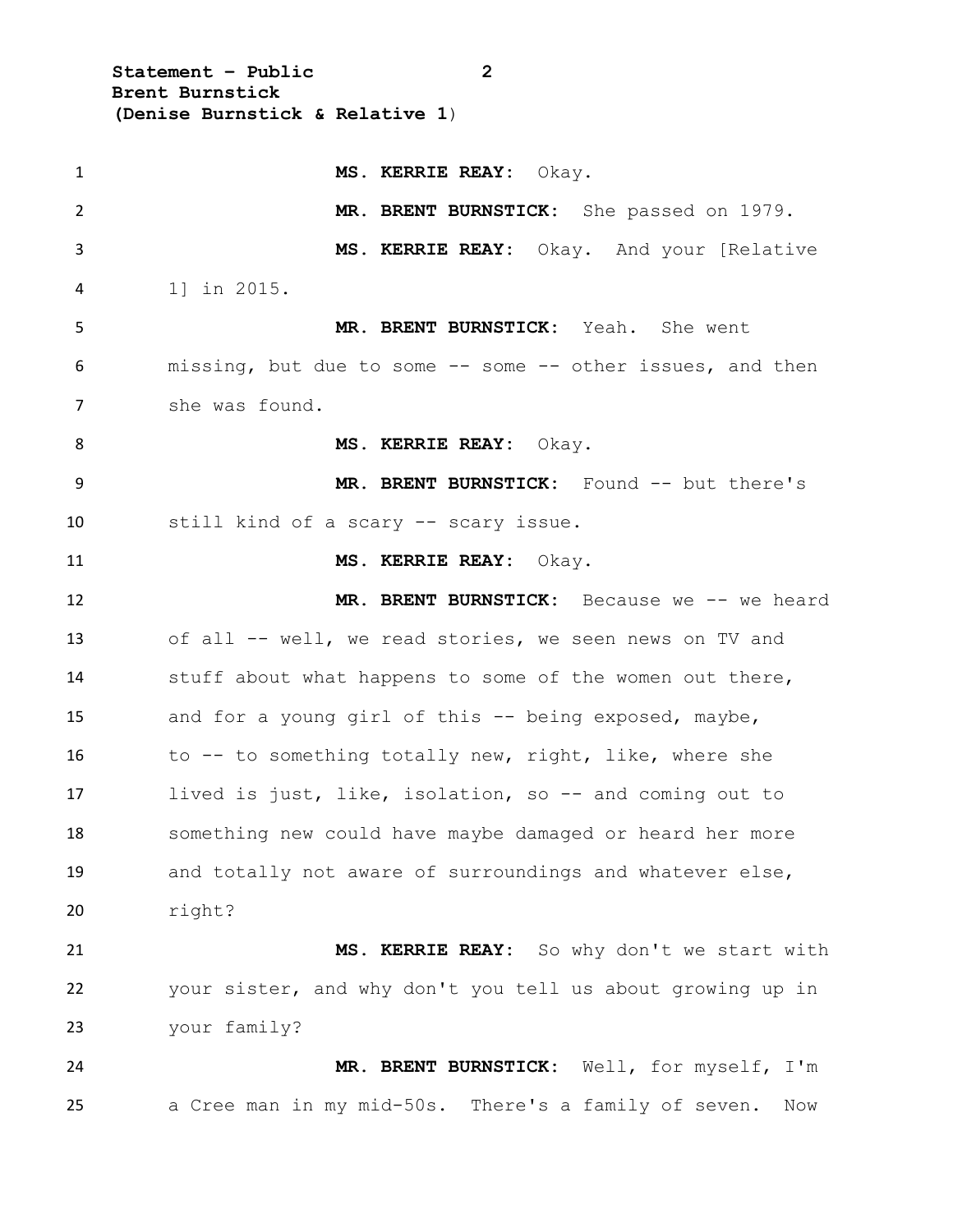**Statement – Public 3 Brent Burnstick (Denise Burnstick & Relative 1**)

 there's only a family of six because we lost our late sister in 1979. We -- we lost both our parents. They both passed on. They're in the spirit world. My father in 1983 passed away due to freezing, mother passed away 2005 due to health complications or health issues, and they were -- I have to say there's a number of factors that play into this -- to this issue of what happens to us in regards to murder, missing, or other things in regards to child welfare, and some of it, I -- I think, has to do with each individual themselves, but again, it's about the other thing that are being -- might as well say forced on to you, coerced, because you are coerced of accept things, and if you refuse them, you're still coerced in another way.

 So this puts a -- a lot of a -- men, women, 15 and children in unpredictable situations, and one -- one of them I go back to is colonization. Number one is colonization. That -- that's the main factor that -- that hurts our people today. I see it because my family is trying to decolonize themselves from it, to not participating in the system, because it's a broken system, 21 the system in regards to child welfare, the law, policing, the justice, human rights, everything like that. You know, there's -- it needs to be revised and looked at, and we -- we as individuals like myself who are sort of -- I'm knowledgeable, educated, also, but I'm not one of the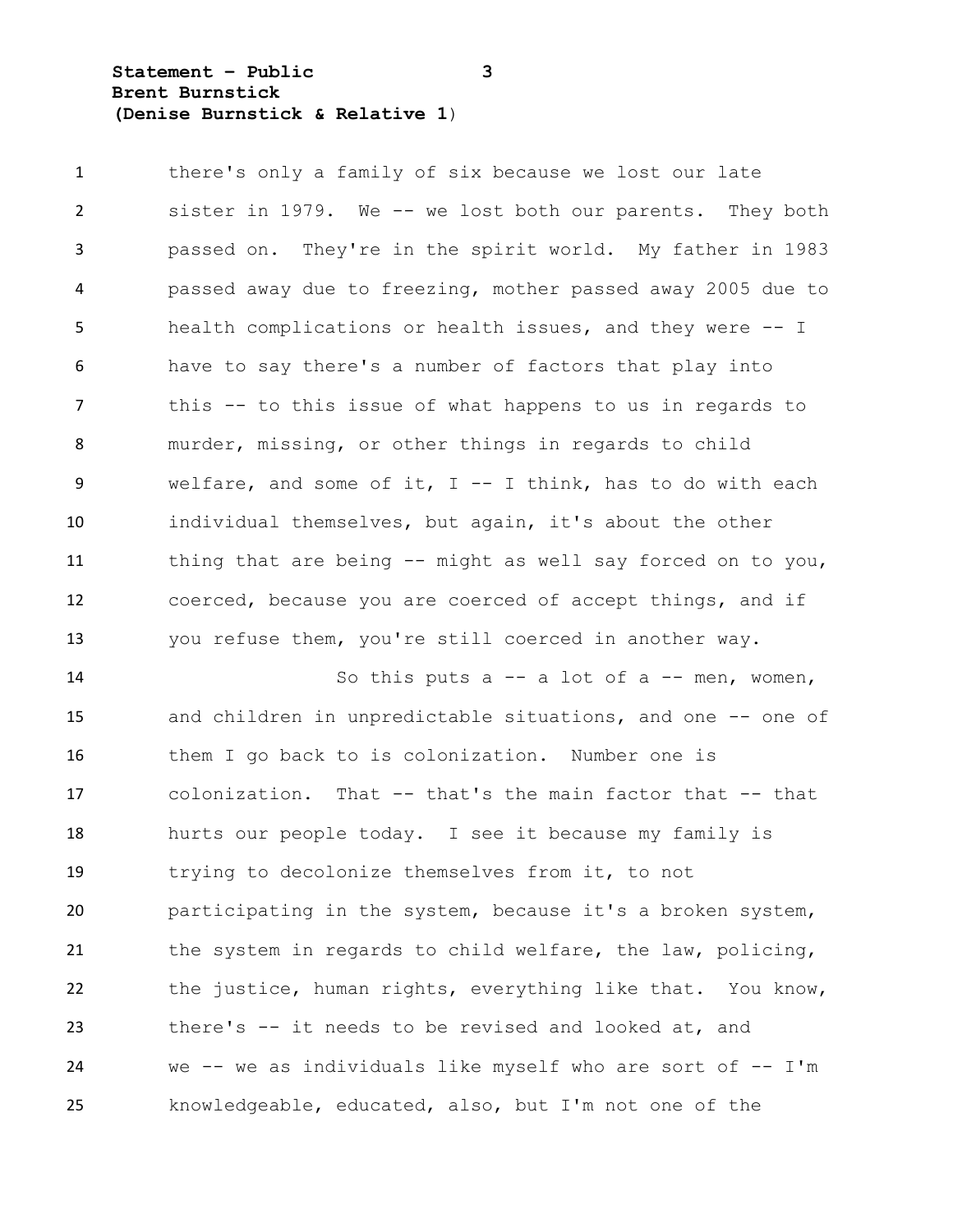**Statement – Public 4 Brent Burnstick (Denise Burnstick & Relative 1**)

 individuals that's chosen to go help and put input in to help. We are excluded lots of times, and -- but that's one of the factors.

 The other one, too, is the church. The church was supposed to be there to do what? They're supposed to help bring children into what -- into the glory of Christ, but in regards to me, and I have to say this, up here, is I had to distance myself from the church because when I got a little older, I realized that something was done to me that wasn't right, and I was abused by the church, by the helper; not the priest, but by the helper. So I distanced myself from the church.

13 And the other thing, too, now, is the justice system. We go to the police. Who is the police to protect? There is -- there's a line, so it breaks. Does it go in a pyramid? Who do they really protect? And everything goes back to the state, the government. They 18 keep the -- it keeps nothing, responsibility, so -- and that's all levels of government. You know, we can say there's four, but for us as First Nations, there's two: The Federal Government and our own First Nation -- our own -- might as well say First Nation government, and again, there -- there's other issues that come, other factors. You know, it's history. The true history's not being told on the -- the issue that affect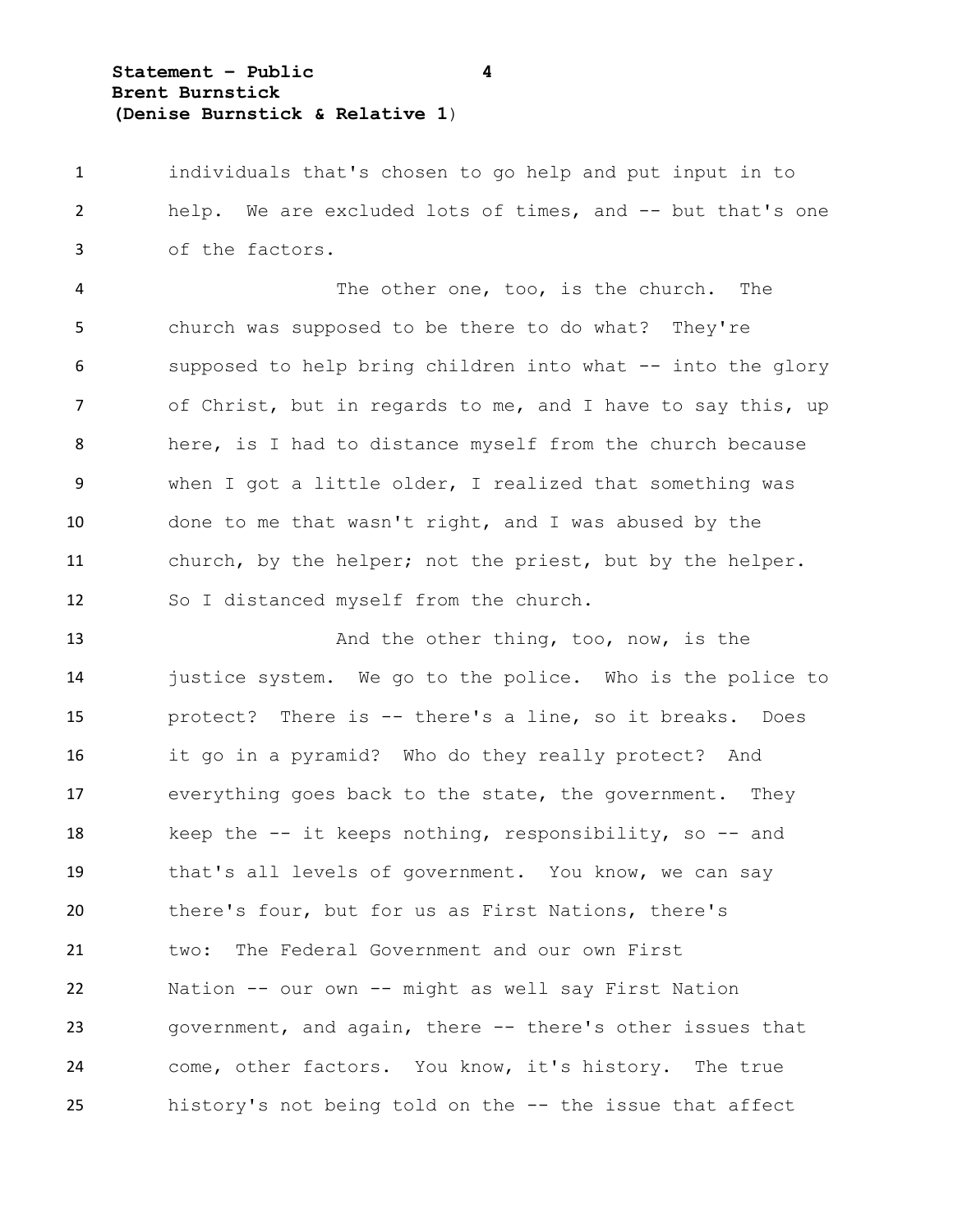**Statement – Public 5 Brent Burnstick (Denise Burnstick & Relative 1**)

 us, and that's what I think is affecting us today is, for myself, I see it that men and women differ in some way, whether -- if you can try to use a -- a -- I use balance and harmony because if -- if I can't connect to the woman, how can I connect to being a man? So I have to do both, and if I can, then I get balance and harmony, and I can -- I can relate to how a woman feels. 8 So it -- there's a lot of, like I said, different factors, and the other thing is the mentality of each individual on how -- how do they feel if they're trustworthy, or are they worthy? And everyone is worthy. You know, the other thing, too, I say, is a label. You know, and how do you get labeled, people label you, like, 14 stereotypical remarks or saying you're -- you're this, you're a lazy Indian, you're a lazy drunk Indian or you're 16 a bum or whatever. Those are not -- you know, because they feel refused any which way to getting something -- say 18 somebody wants to advance themselves, and they go how many times to go, and they're totally refused, so it goes into 20 their mind saying, well, what's -- what's my purpose of going there if I'm going to be always refused? So their self-esteem or ego gets knocked down, and that's -- I don't follow that. I say I'm not a quitter, so I get up again. I got to swallow that.

So it's a residential school, then the day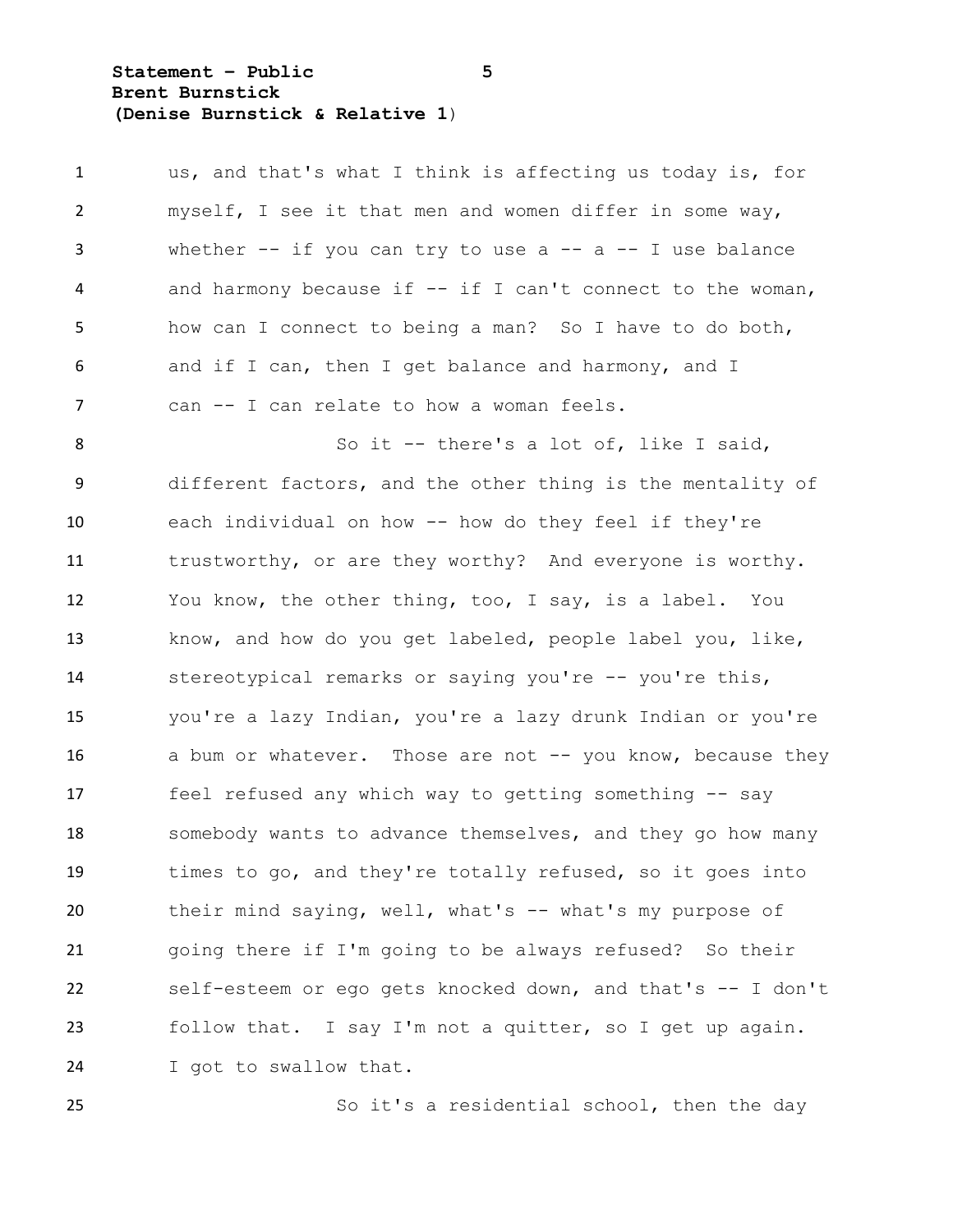**Statement – Public 6 Brent Burnstick (Denise Burnstick & Relative 1**)

 school, and then being -- you know, the justice system, like, being in prison. Those are the factors, like that. The policies, the laws need to be changed. Like, I spoke at the pre-inquiry for murdered Indigenous women that -- I think it was River Cree back in February of this year, or was it last year, but I spoke, and the minister was there, 7 and I spoke out on exactly that, that the child welfare laws need to be changed, the criminal justice -- Criminal Code needs to be changed, child welfare and other -- other things like that, right, social policies in regards to denying families because if you're denying families, you're putting them in that predicament of -- for these issues to happen, so those have to be (indiscernible) and revised.

 Okay. Now -- and alcohol is -- is number one, and the other one, too, I say -- I see is prescription pills, prescription drugs that are over the counter. Those 17 are all -- when you mix those up with your alcohol, your mind is not in the right state because I know it went through -- because I tried the (indiscernible) [commit suicide] four times. I did. When I'm still here today as -- as a man today because I swallowed that. I seen it, what happened, what was going on, and I understood that it wasn't me. There's something, like, a different force inside of me that came out, and I'm glad it is out of me today.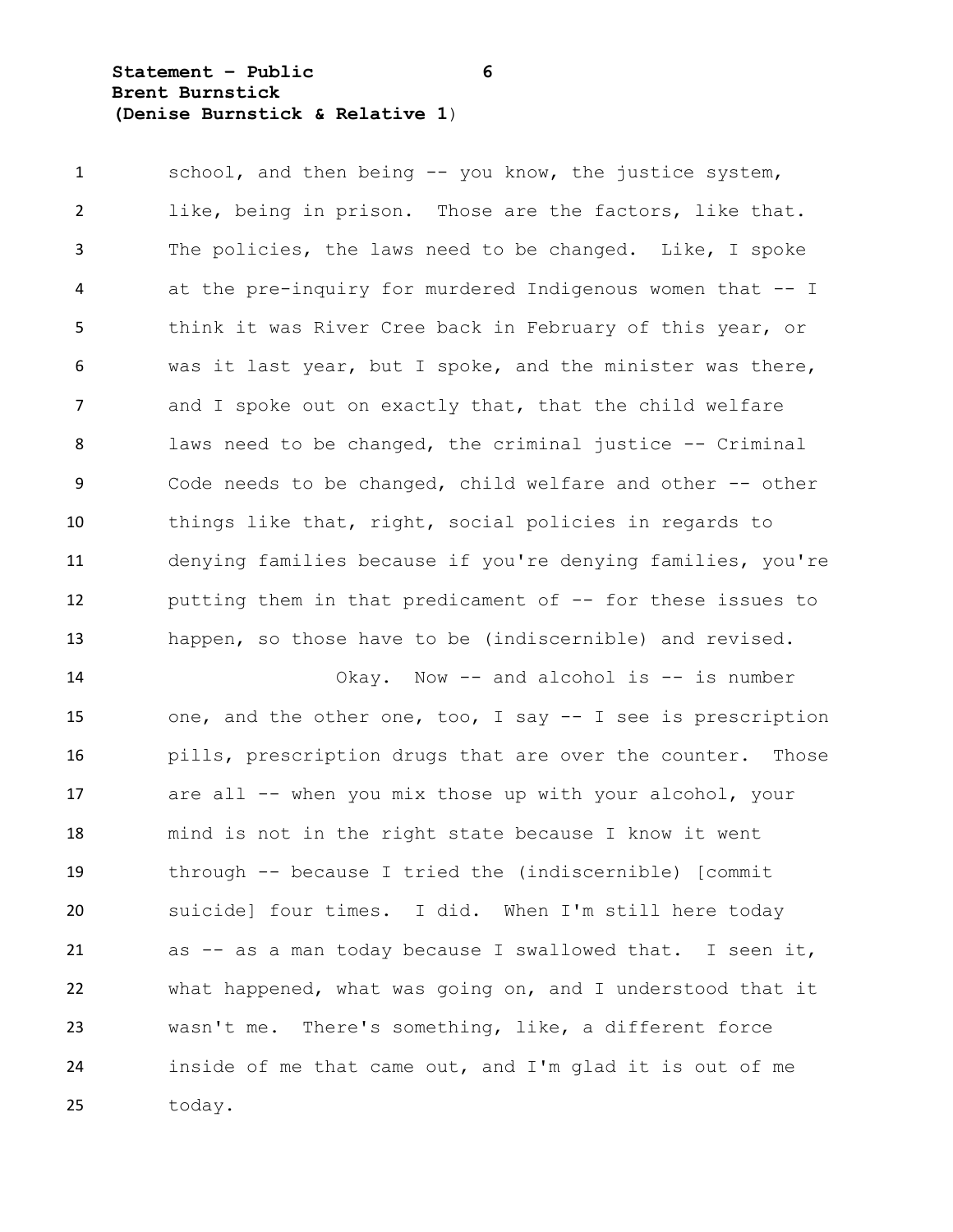**Statement – Public 7 Brent Burnstick (Denise Burnstick & Relative 1**)

 **MS. KERRIE REAY:** Good. Good. **MR. BRENT BURNSTICK:** So those are issues, and I was incarcerated, in prison, in jail because of issues like, again, family breaking up, alcoholism, and the different value system that is imposed on us, and -- well, I'll say this. My -- my brothers and sisters listening to others instead of their own parents, because that's where a lot of miscommunication happens, right? **MS. KERRIE REAY:** M'hm. **MR. BRENT BURNSTICK:** When you -- when you -- a parent is trying to tell the -- the child is truth, and then you come over here, someone else is telling them, no, you can't do this, and -- some other individuals are not serious, and some other individuals are trying to put different things into their head. That's not right. Like, totally swaying them from your teachings. **MS. KERRIE REAY:** M'hm. M'hm. 18 MR. BRENT BURNSTICK: Or the -- the proper way of being taught. **MS. KERRIE REAY:** Right. Right. **MR. BRENT BURNSTICK:** Yeah. Okay, now, I grew up, like I said, in that area, rough, been taken away, system, and then I get up to my age, and I'm back home now. And so back home, my mom and my father broke up. That was in the '60s, so -- my father and mother broke up, so my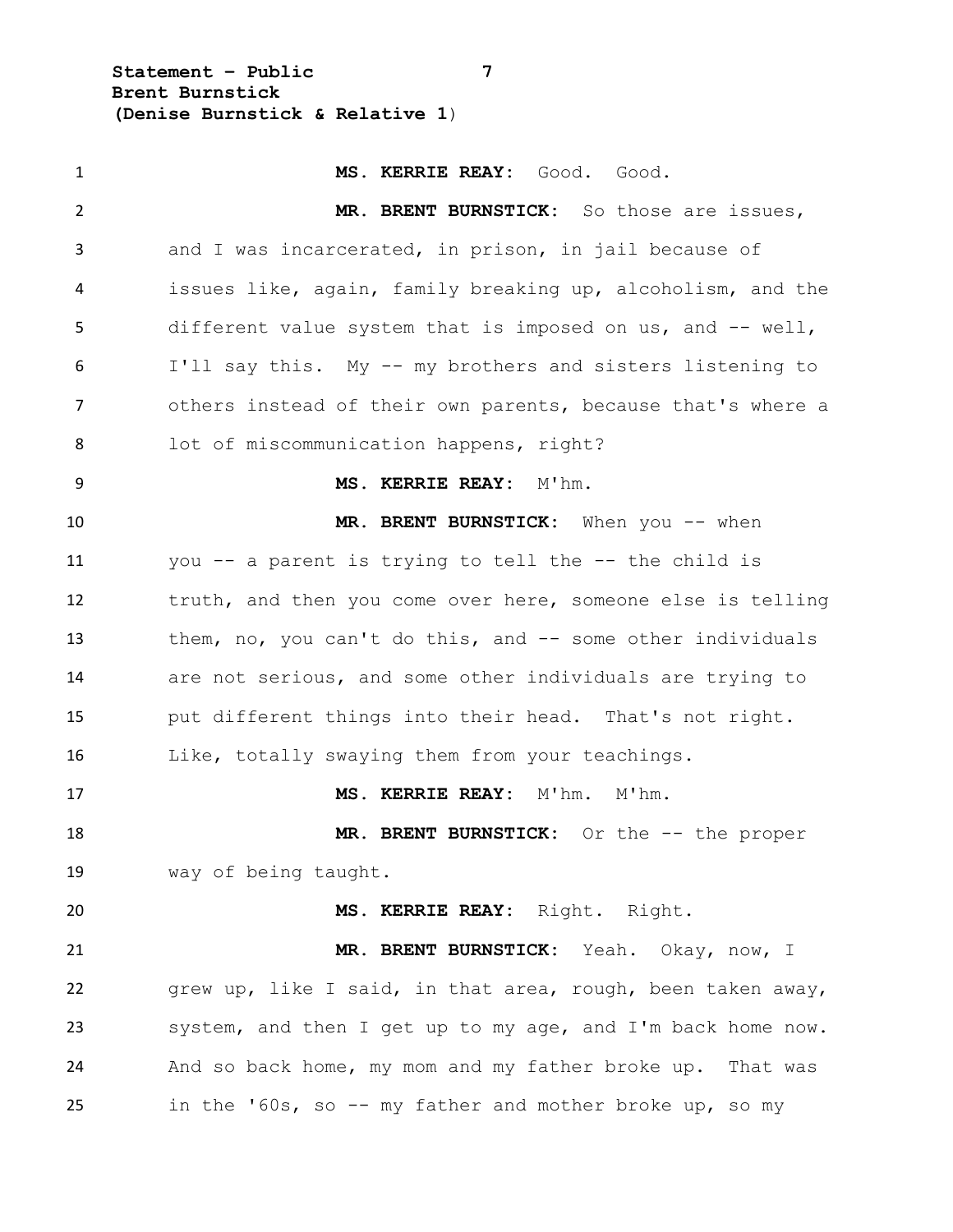**Statement – Public 8 Brent Burnstick (Denise Burnstick & Relative 1**)

 mother found another man, and that was kind of disruptive because alcoholism was involved there. I was abused and certain things, physically abused, and -- our family wasn't together because we were -- we were separated. We were taken away by the child -- child services or child welfare back in the day. Some of us went to Stony Plain, and some of us went to Fort Saskatchewan, and then we never, ever 8 got back together, really, as a family. You can still see it today, and -- but us younger ones came back to stay with Mom and whatever, but we seen that abuse, and the older ones, and once they were grandparents, and my dad, back in -- on our rez, and we were staying in Edmonton at that time, and that's what it is, is the different surroundings, it's just like shock doctrine, I might as well say, because 15 a lot of things were new, right, as -- as an Indigenous child coming from -- might as well say we were kind of isolated and then coming into the city and all these new things, so it's like shock doctrine.

 So you get into different things, and then the other thing is peer pressure or peer influence, saying -- a friend of yours, oh, try this, it's good for you, or someone is else gives you that. So that was that back in the day. Like, I did things that maybe I shouldn't have done. Like, I sniffed gas. I sniffed glue. I tried even taking -- drinking hair spray -- not hair spray.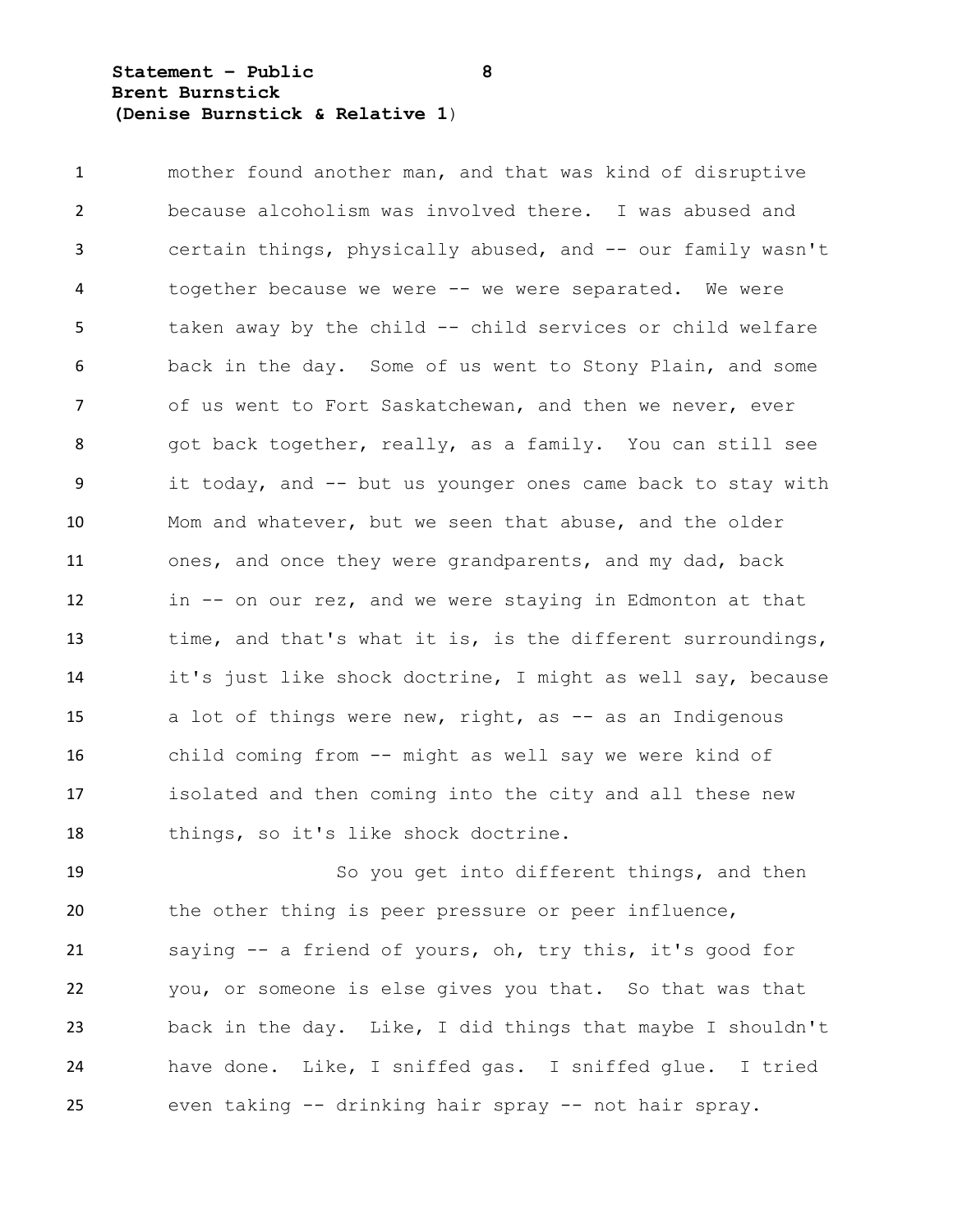**Statement – Public 9 Brent Burnstick (Denise Burnstick & Relative 1**)

 Lysol. That was not good. You know, a lot of the things was introduced to me, might as well say, and -- so a lot of 3 that has a factor in how we were brought up, and -- and then it has to -- I know it had a factor, like, my mom been taken -- my mom and dad been taken and going to the residential school.

 **MS. KERRIE REAY:** So they both went to -- **MR. BRENT BURNSTICK:** Both were in the residential school. My dad stayed there probably about a week; my mom, longer. And when my mom left -- left us in 2005, like I said, she had never mentioned anything about what she had went through in the residential school, so she took her story with her, and we had -- I left it like that until now because -- I have to speak out because I -- I do not like what's happening on my First Nation let alone what I hear from where my wife is from and where my children are registered, that the children and women are being denied, 18 and that's not right, and that's why I speak out. I'm very politically active. I speak out if I have to, and I do it, out of respect. Try to be careful with that, but if someone's going to try and be ornery and, you know, tough 22 to me, I have to be tough too.

23 And so they broke -- broke that up, but -- but I don't know about my grandparents. That's one thing I didn't -- I was not told about grandparents from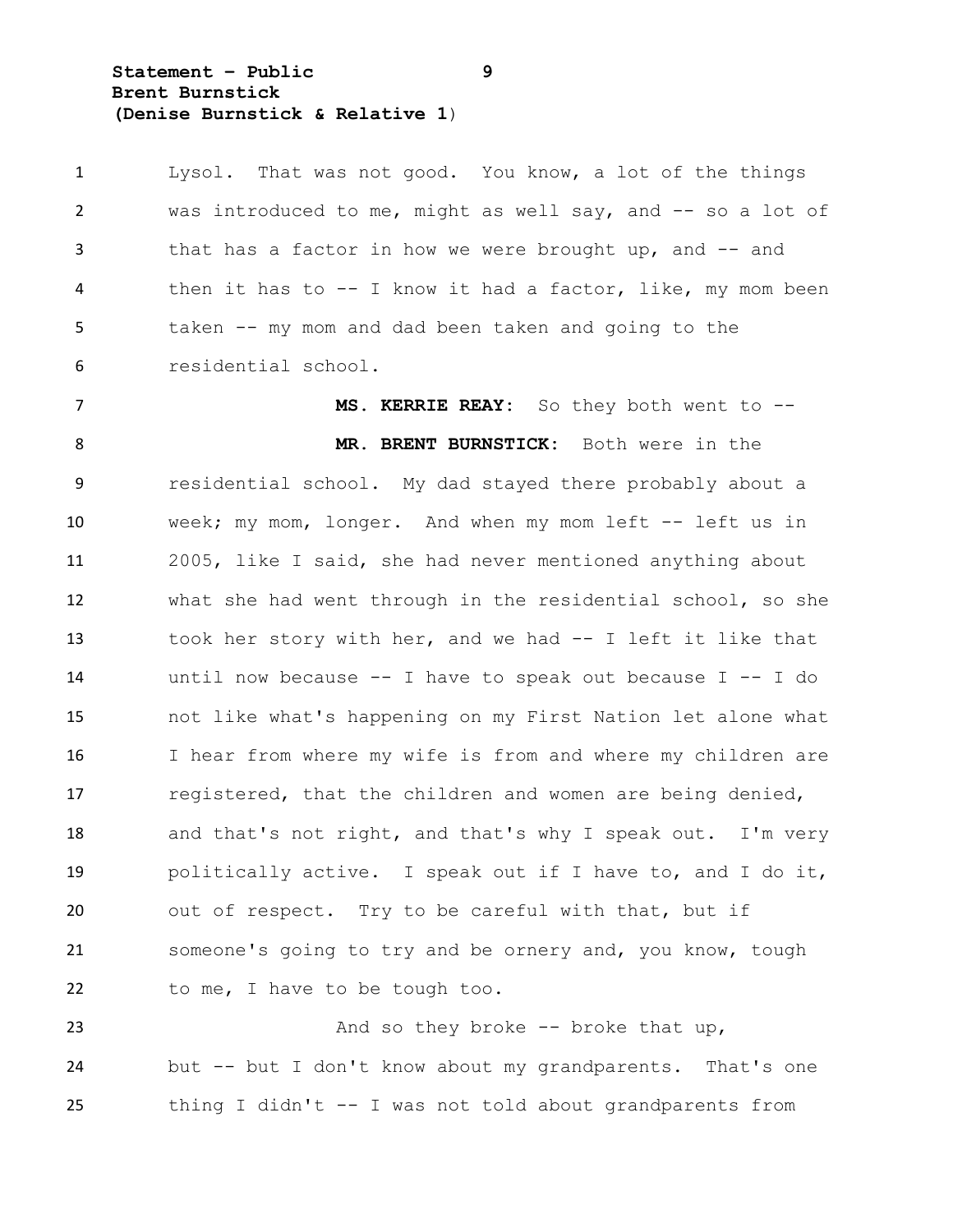**Statement – Public 10 Brent Burnstick (Denise Burnstick & Relative 1**)

 both sides, right, if they were in the residential school, 2 but they probably were.

 **MS. KERRIE REAY:** Did you know your grandparents?

 **MR. BRENT BURNSTICK:** Yes, I did. Yeah, both -- both sides, and like I said, both of them were involved with the culture, my grandfathers and grandmothers. My grandfather on my dad's side was a trapper, a hunter, and all that, too, so the -- we carried on traditions and customs.

11 And -- okay, then we get older, get into school, the -- like, the -- the education system, and even there, even when I was in day school, I was getting roughhoused and everything like that, you know, bullying. Bullying from school started there, and you know, it's not just at home. It starts from school when -- let alone it comes from adults, not -- just not happening in the education system. It happens on a daily basis.

 **MS. KERRIE REAY:** So just -- just for the record, Brent, when you talk about day school, can you sort of put a time frame on that? How old, about, were you in -- what year would that be?

 **MR. BRENT BURNSTICK:** From 1965 to 1975. Yeah. **MS. KERRIE REAY:** Okay. I just -- I'm just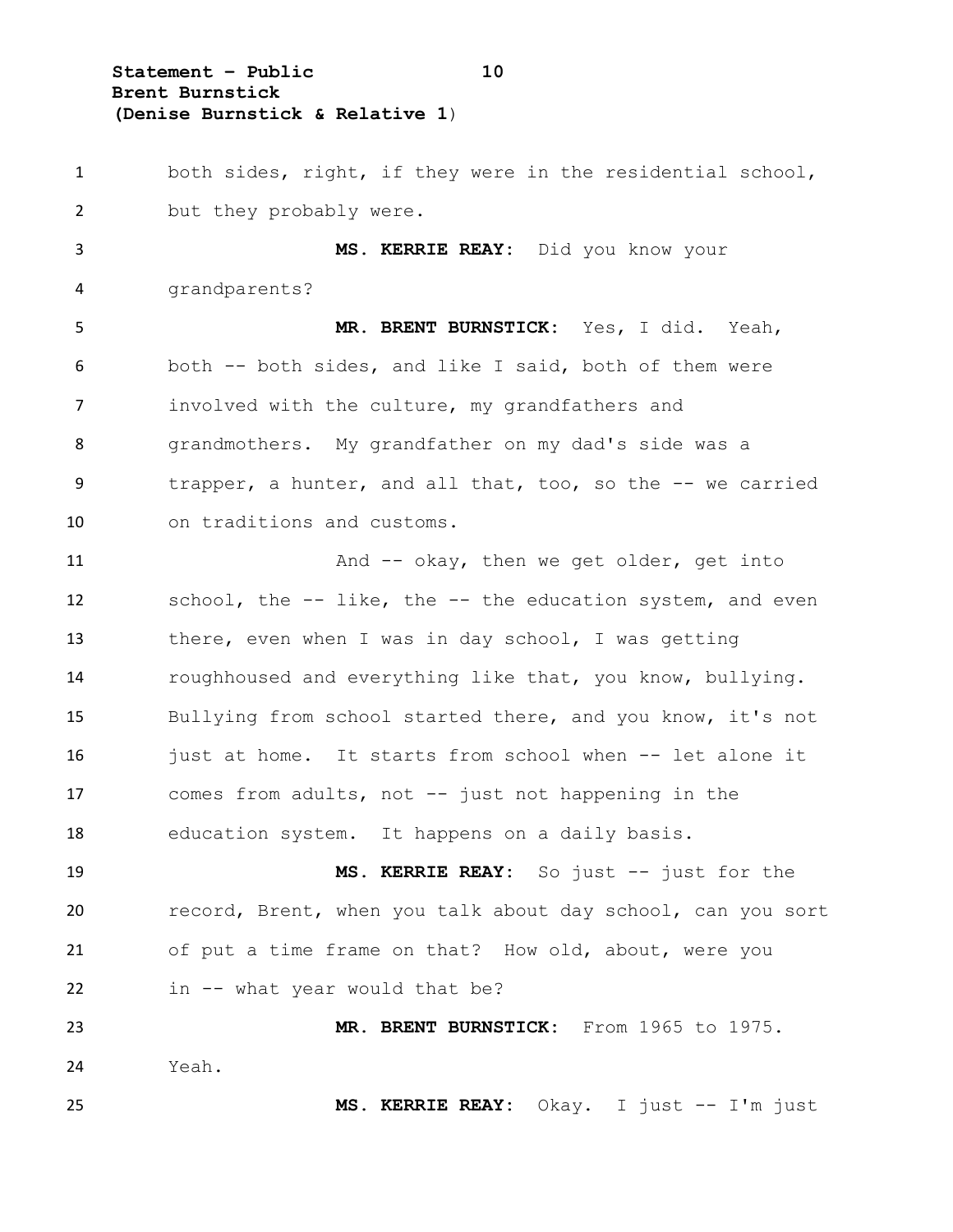**Statement – Public 11 Brent Burnstick (Denise Burnstick & Relative 1**)

 helping -- **MR. BRENT BURNSTICK:** Yeah. **MS. KERRIE REAY:** -- to put a bit of a timeline. So when were you born? **MR. BRENT BURNSTICK:** 1961. **MS. KERRIE REAY:** You were born in 1961, 7 and  $-$  and your sister that you'll be speaking about, Denise, was she younger or older than you? **MR. BRENT BURNSTICK:** Older than I was. **MS. KERRIE REAY:** She was older than you. Can you  $-$ **MR. BRENT BURNSTICK:** 1957. **MS. KERRIE REAY:** She was born in 1957. Okay. And so when you talk about day school, was that on the reserve? **MR. BRENT BURNSTICK:** Yes, it was. Yeah. **MS. KERRIE REAY:** And was that run by the church? **MR. BRENT BURNSTICK:** No. That was run by the -- by the Alberta Government or the Government. Federal Government. **MS. KERRIE REAY:** Okay. So it was a -- a public -- a public school? **MR. BRENT BURNSTICK:** Public, but -- but still yet, you were -- you were -- we were forced to take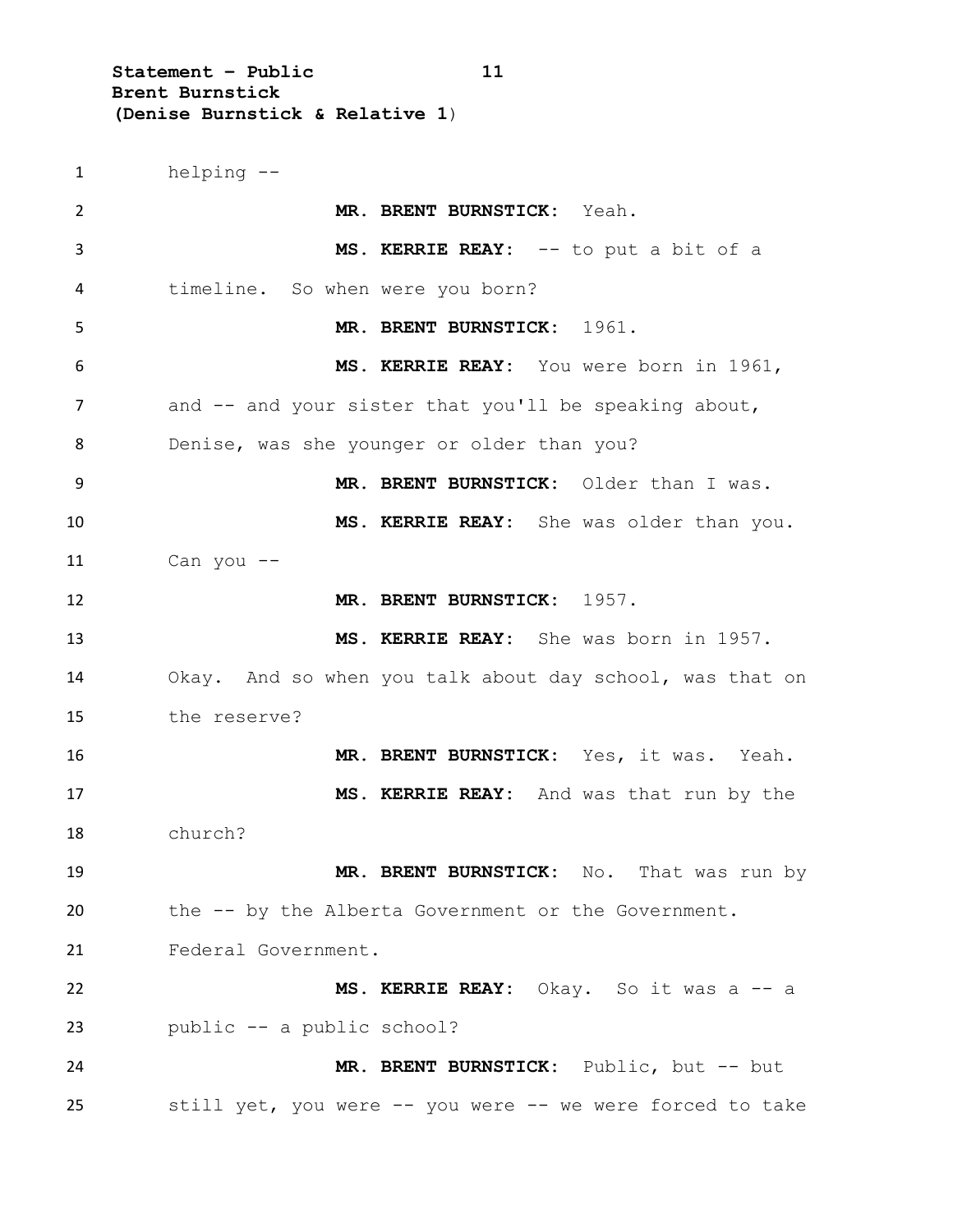**Statement – Public 12 Brent Burnstick (Denise Burnstick & Relative 1**)

 religion -- **MS. KERRIE REAY:** Okay. 3 MR. BRENT BURNSTICK: -- in the day school. **MS. KERRIE REAY:** Okay. **MR. BRENT BURNSTICK:** Yeah. **MS. KERRIE REAY:** Okay. All right. Okay. Sorry. So please -- please go ahead. **MR. BRENT BURNSTICK:** So yeah, there 9 were -- that was happening there and stuff, and -- like, bullying and things like that from some of the students and even the teachers, and then a lot of us, because there was new things, and again, I -- I always say, the focus has got to go back to the education system, because as soon as I was introduced to the education system, my belief about compassion and care and respect was getting wiped out because at home, this is what we're taught, right? **MS. KERRIE REAY:** M'hm. **MR. BRENT BURNSTICK:** But when you go to the education system, it's not because we had a non-Indigenous teacher that did -- had no -- probably no idea about our customs and our traditions and how to keep family together let alone of respecting men and women, right? Because when I was younger, I thought it was funny or something, but I went out and I pulled a -- a young girl's hair or something, and I made her cry, and the teacher was a woman,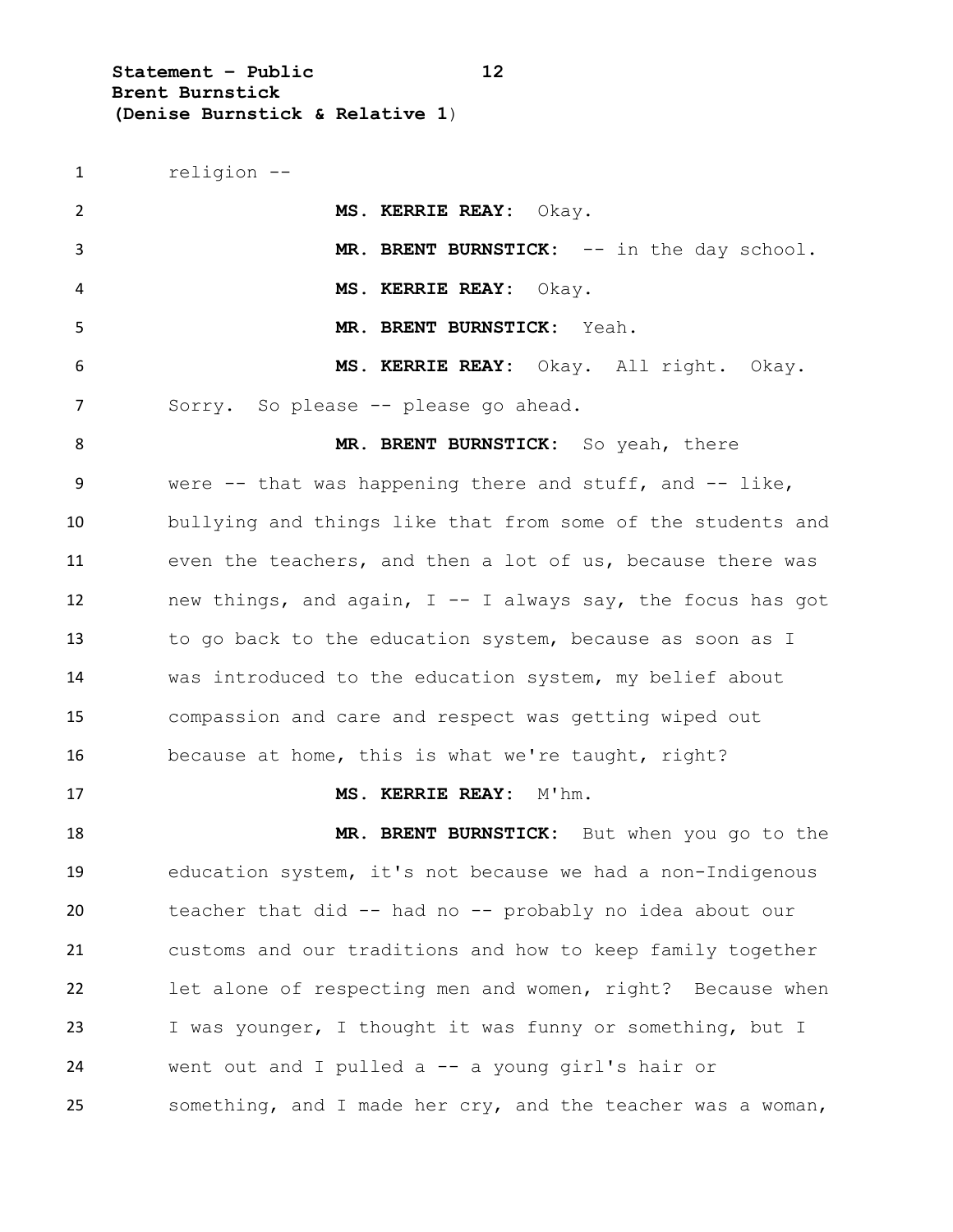**Statement – Public 13 Brent Burnstick (Denise Burnstick & Relative 1**)

 non-Indigenous woman, so what she does is she grabs me by the ear, and she goes pulling me right to the principal, and as I'm walking up the steps, and the principal, you know, they had those fire alarms? Remember those old-time fire alarms? **MS. KERRIE REAY:** Oh, yes. Yes. **MR. BRENT BURNSTICK:** I seen that, and I pulled it, and the fire alarm went off and everything, and I got punished for, also, doing something like that, so... **MS. KERRIE REAY:** So was your day school on the reserve, or were you -- did it -- **MR. BRENT BURNSTICK:** On the reserve. **MS. KERRIE REAY:** It was on the reserve? Yeah. **MR. BRENT BURNSTICK:** After that fact, we -- we did have to leave Edmonton because -- I mean, our First Nation because our house had -- we had a fire on a -- in our home, right? So we had to relocate into Edmonton, so we had to take education off-reserve, also, so 20 the day school applies to that. **MS. KERRIE REAY:** Okay. And I'm -- I'm sorry, I'm just trying to -- again, the timeline. So when you were -- when you were talking -- you talked about child welfare had stepped in with your family, so was that, like, from the time you were born until you went to day school?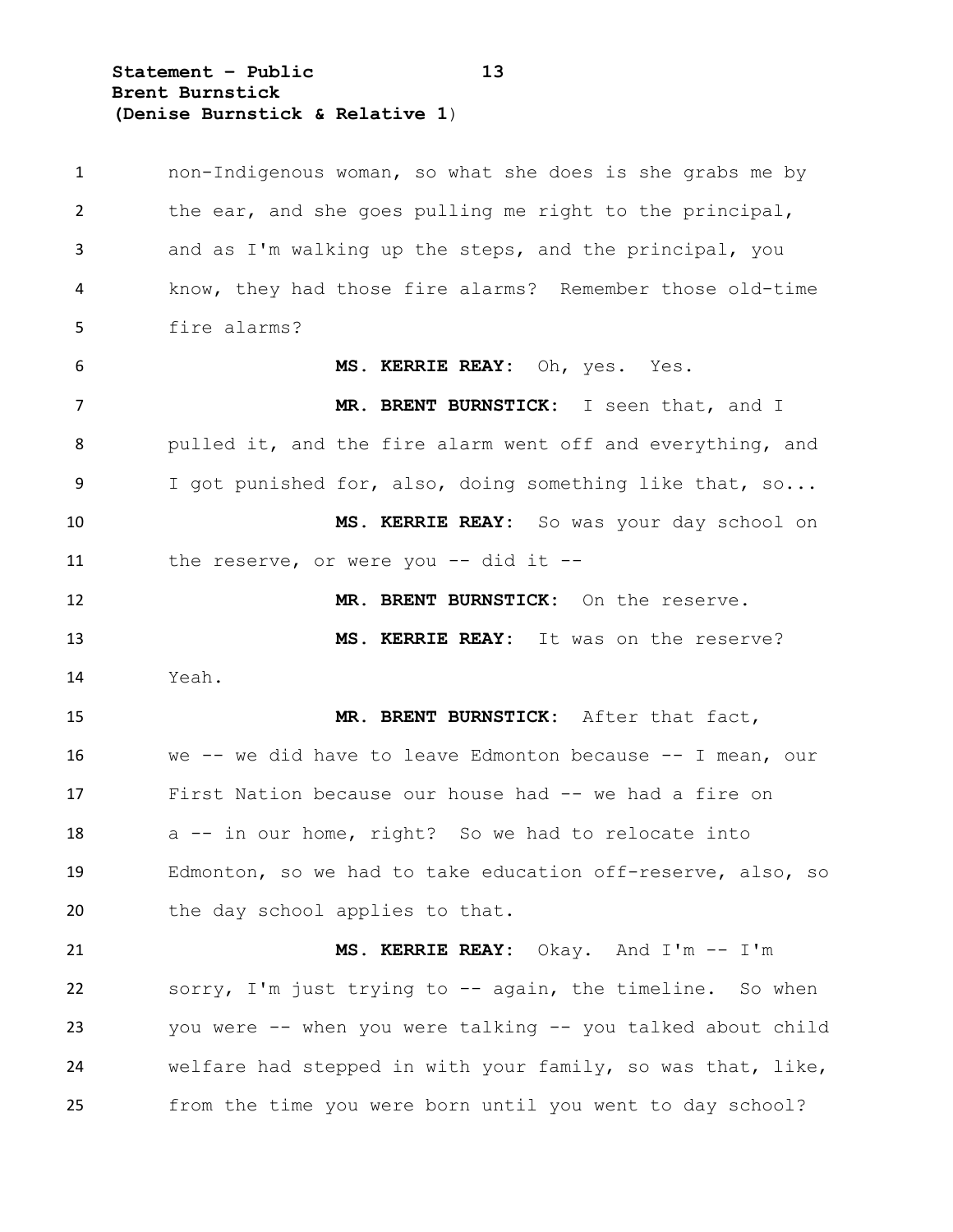**Statement – Public 14 Brent Burnstick (Denise Burnstick & Relative 1**) I'm just trying to -- **MR. BRENT BURNSTICK:** No. It was while I was in day school. **MS. KERRIE REAY:** Okay. **MR. BRENT BURNSTICK:** Because alcohol was still being consumed at home, right, so... **MS. KERRIE REAY:** Okay. **MR. BRENT BURNSTICK:** The system back in the day, if they see this, it -- it has to still do with their residential school era -- **MS. KERRIE REAY:** Yes. Yes. 12 MR. BRENT BURNSTICK: -- of taking the kids away. **MS. KERRIE REAY:** Yeah. But you were still on the reserve? **MR. BRENT BURNSTICK:** No. We got moved out. **MS. KERRIE REAY:** And then you came back? **MR. BRENT BURNSTICK:** Yeah. **MS. KERRIE REAY:** Okay. **MR. BRENT BURNSTICK:** But we only came back to Edmonton because my mom moved to Edmonton. **MS. KERRIE REAY:** Okay. And do you remember when that was? **MR. BRENT BURNSTICK:** '70 -- I don't recall, but it was in the '70s anyway.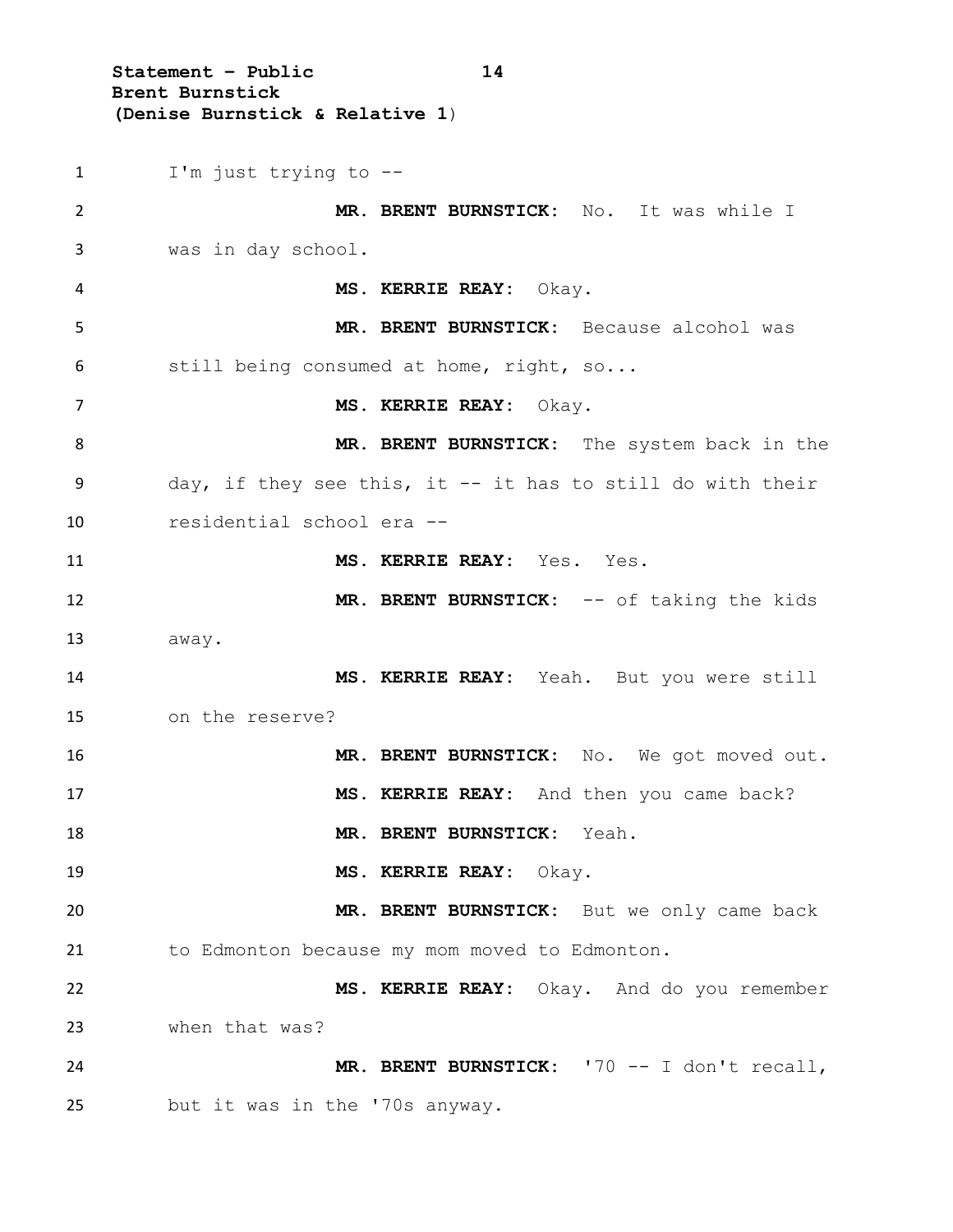**Statement – Public 15 Brent Burnstick (Denise Burnstick & Relative 1**)

 **MS. KERRIE REAY:** Okay. **MR. BRENT BURNSTICK:** Probably about mid-'70s. **MS. KERRIE REAY:** Okay. **MR. BRENT BURNSTICK:** Because even that, after that, I got into trouble again. My three younger brothers and sisters stayed with Mom, and I ended up going to Grande Prairie, just me. **MS. KERRIE REAY:** And who was -- **MR. BRENT BURNSTICK:** Just me. **MS. KERRIE REAY:** And who was in Grande Prairie? **MR. BRENT BURNSTICK:** There's a -- a thing called a youth assessment centre. That's where I was, and that has to do with, again, the residential school, church -- **MS. KERRIE REAY:** M'hm. M'hm. **MR. BRENT BURNSTICK:** -- child welfare affecting me, and the other thing I say is television. Television brainwashes people. Brainwashed me to steal because back in the day, I remember the '60s, we had three channels: 2, 3, and Channel 11 -- I mean, 3, 5, and Channel 11, and Channel 11 is the French station, and after midnight, and I said this at the residential school hearing, after -- after 11:30, 12 o'clock, when you turn it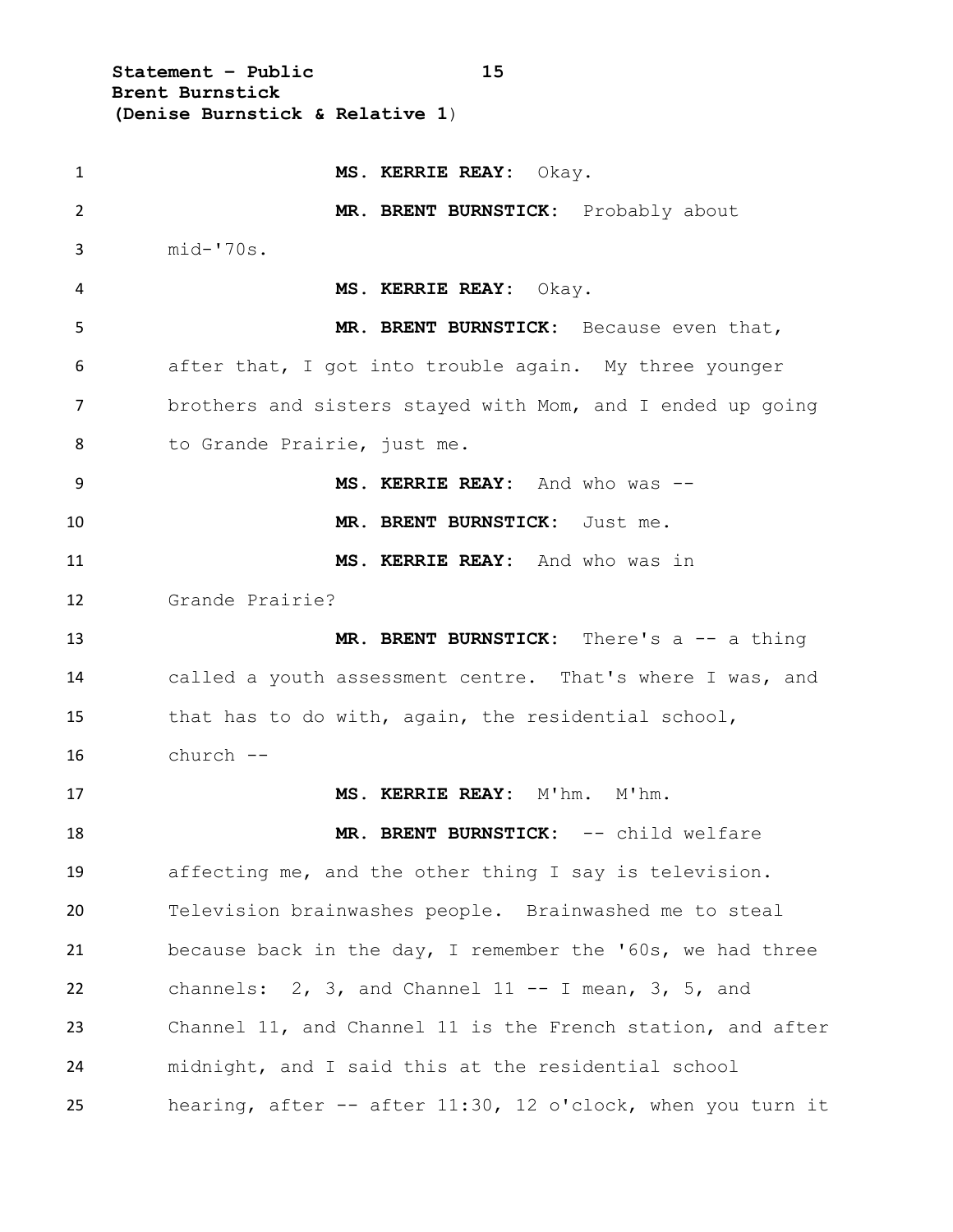**Statement – Public 16 Brent Burnstick (Denise Burnstick & Relative 1**)

 to that, and being a young man or a young child, being curious with that button, (unreportable sound), you change it to Channel 11, what do see? Pornography. That's what I seen, and that's what I said in the thing. So back in the day, the government and whoever -- did they have a plan (indiscernible) to destroy 7 people's lives? So that's what I seen with that -- back in 8 that day because we were one of the first -- because my dad -- late dad was a good worker, right, and in the '60s -- and we were one of the families -- first families to have a TV. **MS. KERRIE REAY:** Hm. Okay. **MR. BRENT BURNSTICK:** So we're -- that's when we are started getting brainwashed, and then we watched those things about cowboys and Indians, you know? And a lot of us wanted to change who we were as Indians, so -- we'd rather be a cowboy. So that's where that hurt us also, that imaging, right? So that -- a lot of that plays into factors 20 and -- you know, sort of, we -- we disrupted us, and our -- we stayed -- like, some of -- my siblings stayed with different family members, right? But -- some stayed with my grandparents, some stayed with aunts and uncles, some totally just left, like, they were old enough, 16 -- 15, 16, right? So they went on their own. Like, my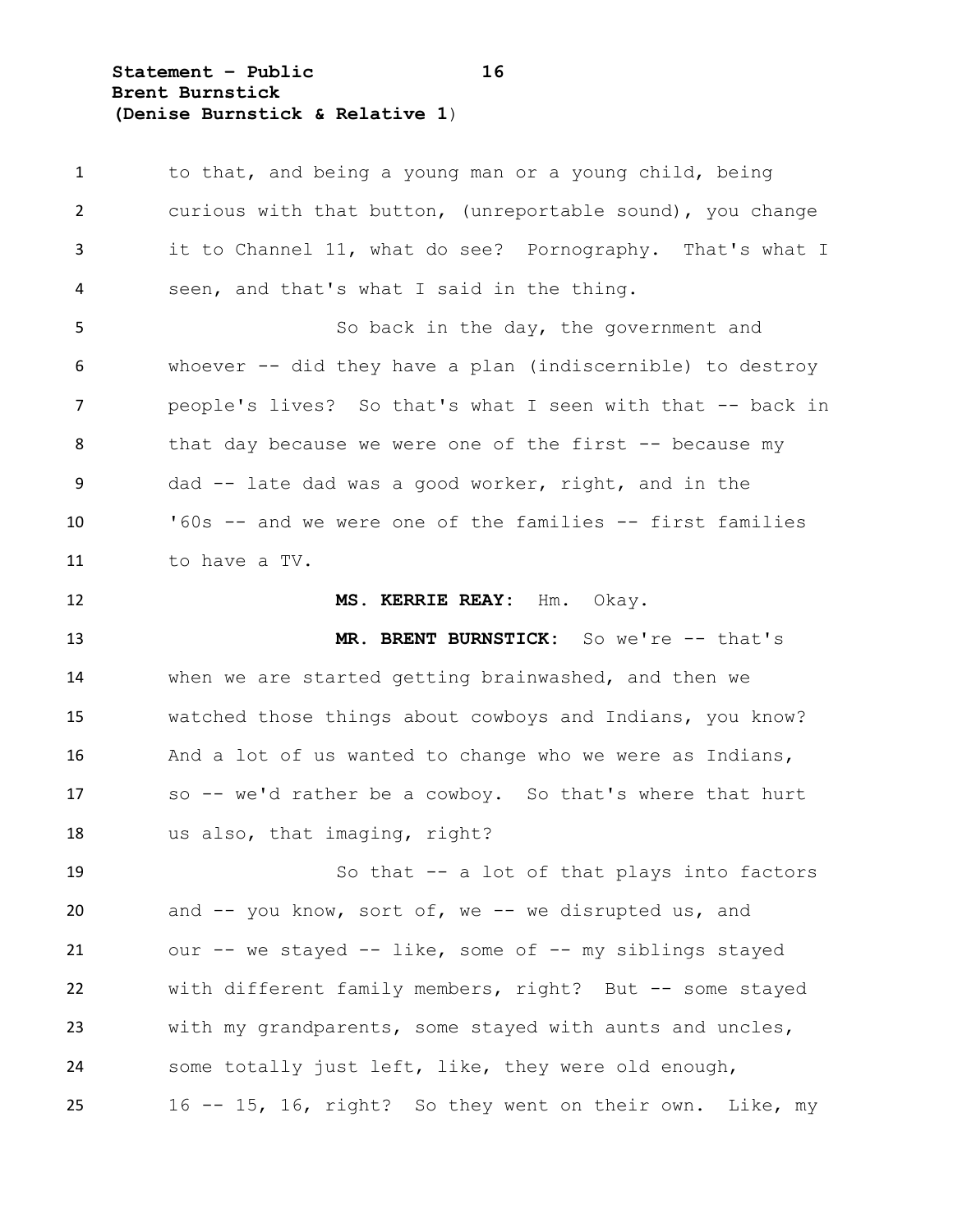**Statement – Public 17 Brent Burnstick (Denise Burnstick & Relative 1**)

1 late sister, she took off at a young age, and she ended up having her first baby in, say -- at '72, so she was 15 years old, and then her second daughter, because there were two girls, in '75, and then she -- she met someone -- or she went to Hobbema because we have relatives in Hobbema, right, Maskwacis? We have relatives over 7 there, and she went over there, and she was staying with 8 our grandparents, and somehow or another, or something, she met a man, and we didn't hear nothing about it, anything, then all of a sudden, we get a call, and -- saying that our sister is in the hospital, and that -- at the old University of Alberta Hospital on the south side of Edmonton, and so we -- we all go to her, and it must have been about ten days or so that she was in a coma, but we were there for one week, anyway, because we heard about it, been transferred from hospital, hospital, then she ended up at the U of A, so we went, and we sat there the whole week because she stayed around for a whole week with us, and just before she left us, I was the last one to sit with her. I was sitting on her -- on her -- in the room with her, right? She was on the bed. I was sitting on a chair. She was here. I held her hand, and no word of a lie, it was like her last life, she squeezed my hand, and then 15 minutes after, I went -- well, 15 minutes, I went out -- 15 minutes that went by, right? I went out. Doctor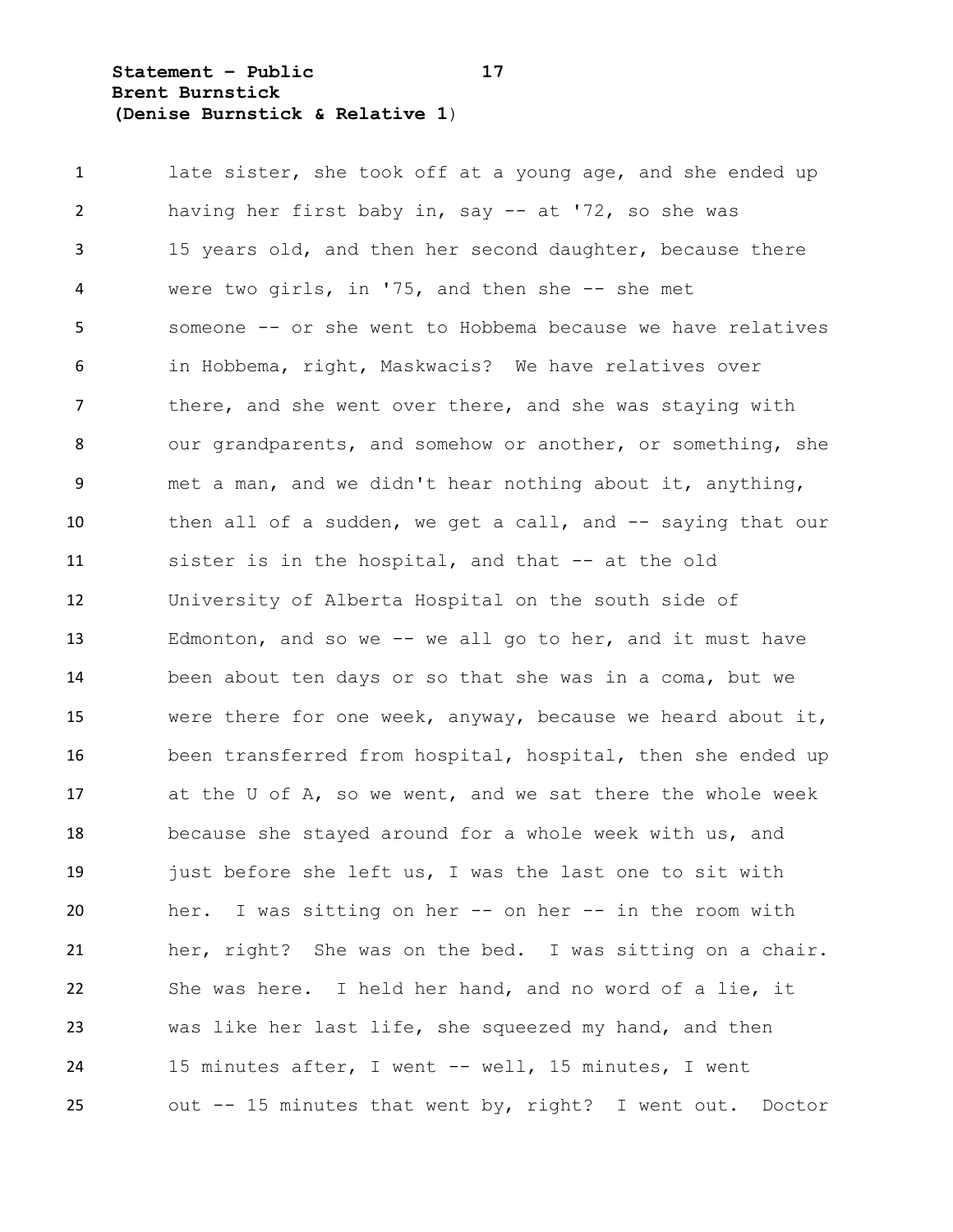**Statement – Public 18 Brent Burnstick (Denise Burnstick & Relative 1**)

came in and told us that she left.

 Then a few years go on. We kept trying to -- I kept talking to my relatives, because the relatives were still alive in Maskwacis, my aunt and my grandfather and grandmother, aunts and uncles who were still alive back in the day. So we started inquiring about it and finding out because what we heard is that she fell off a horse and 8 she banged her head while intoxicated. Then we start thinking, well, even if you're intoxicated, wouldn't you want to maybe try to stop yourself from getting hurt or something, especially you were -- if you were to fall and slip? Like, I would.

13 So we left it like that, okay, the -- has to do with her horse, knocked her -- bucked her off or something. She fell off a horse. She banged her head. And then, like that, she left us, right? So we kept -- like, we kept talking to the family back in Hobbema, and eventually something came out, and it was mentioned that she was beaten up by this man that she was with, and then we asked about that man, that man. We kept asking. We got a name, and then we found out later that that man had -- that done -- done the harm to her, he had got sick and -- well, he's gone, too, so ...

 But then there was a report that was written by the police, by the RCMP or the police back in the day.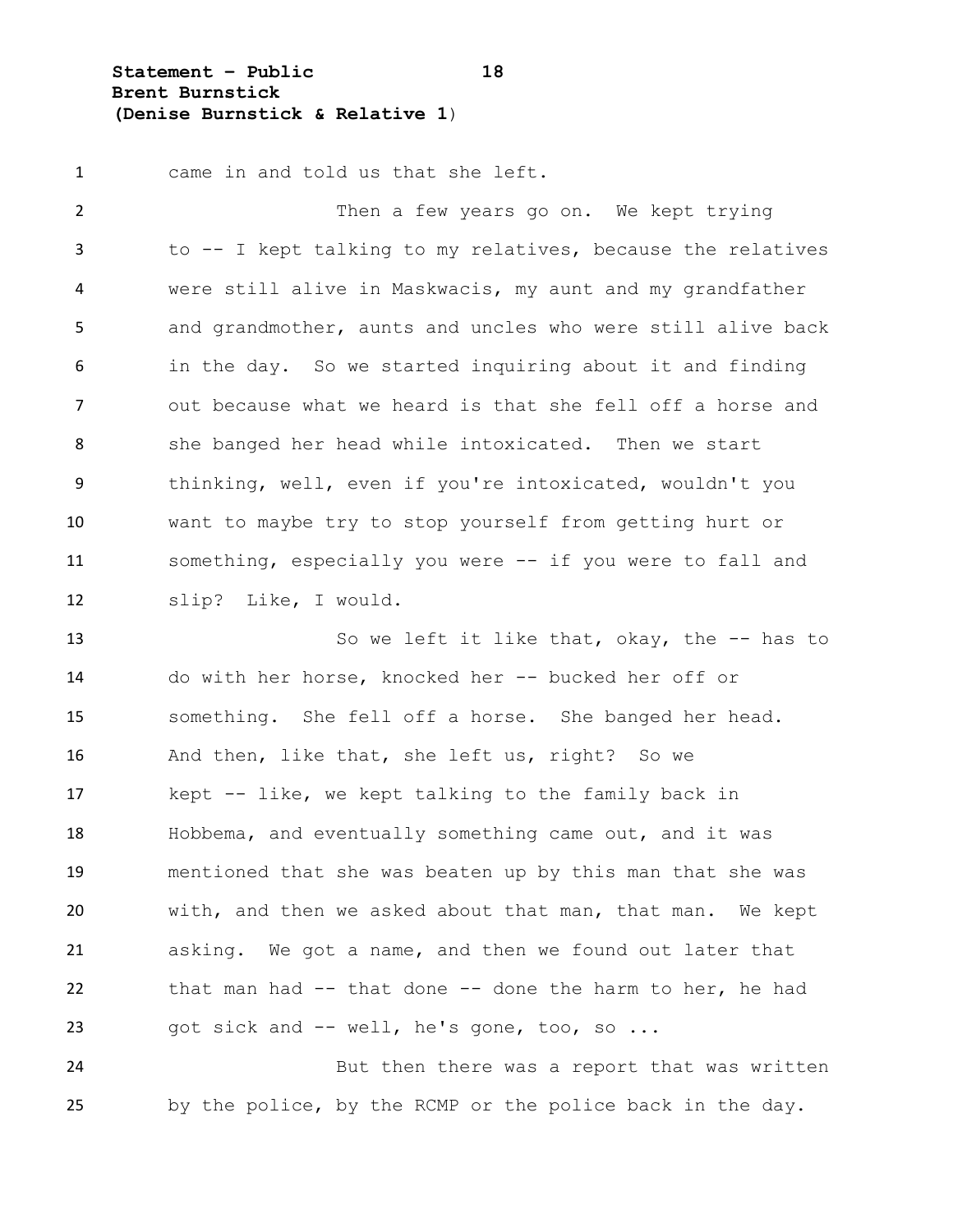**Statement – Public 19 Brent Burnstick (Denise Burnstick & Relative 1**)

| $\mathbf{1}$ | There are some things that we $-$ - I don't think they      |
|--------------|-------------------------------------------------------------|
| 2            | thoroughly questioned or thoroughly investigated because I  |
| 3            | seen -- looked like there was loop holes in the report, and |
| 4            | I didn't like it that they labeled -- the RCMP or the       |
| 5            | police labeled -- it was like my sister -- my -- my nieces  |
| 6            | were probably $7 - 4$ and 7 years old or something like     |
| 7            | that, right? But on that report, the RCMP labeled "these    |
| 8            | two young girls maybe will be unfit mothers when they get   |
| 9            | older."                                                     |
| 10           | MS. KERRIE REAY: Do you have a copy of that                 |
| 11           | report?                                                     |
| 12           | MR. BRENT BURNSTICK: I'm going to have to                   |
| 13           | talk to my niece about it because she had it, and I seen    |
| 14           | that report. I have actually read it, and even my other     |
| 15           | brother who was the Chief of the First Nation -- of our     |
| 16           | First Nation read that report also.                         |
| 17           | MS. KERRIE REAY: Would you like the                         |
| 18           | Commission -- if you can get a hold of that report, would   |
| 19           | you like the Commission to get a copy of it?                |
| 20           | MR. BRENT BURNSTICK: Yes, I would. Yeah.                    |
| 21           | MS. KERRIE REAY: Okay. So we'll talk about                  |
| 22           | that $--$                                                   |
| 23           | MR. BRENT BURNSTICK: Yeah.                                  |
| 24           | MS. KERRIE REAY: -- later. Sorry, I                         |
| 25           | just --                                                     |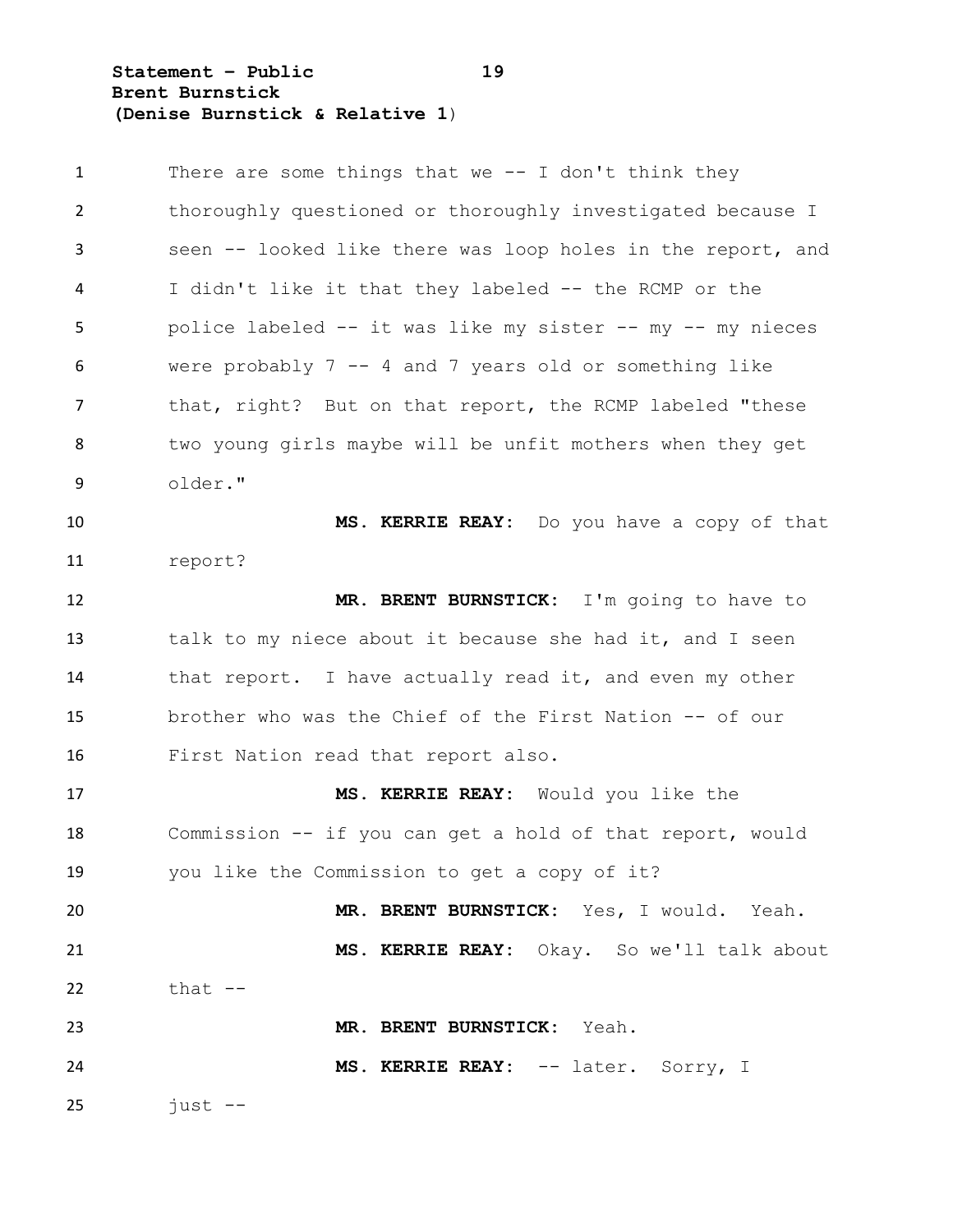**Statement – Public 20 Brent Burnstick (Denise Burnstick & Relative 1**)

 **MR. BRENT BURNSTICK:** Yeah. And yeah, so 2 that's how it went, and whatever -- we didn't like it, you know, but -- being labeled, you know, after reading that report, because I didn't read it at that time, eh, like, '79 or when it was done or completed. I read it probably about maybe ten years later or something. **MS. KERRIE REAY:** Sorry, I'm just making 8 sure this is working. I heard a beep. **MR. BRENT BURNSTICK:** Yeah. **MS. KERRIE REAY:** So I always worry about -- **MR. BRENT BURNSTICK:** Yeah. **MS. KERRIE REAY:** -- something being turned off -- **MR. BRENT BURNSTICK:** Yeah. **MS. KERRIE REAY:** -- so thank you. Yeah. No, I'm just trying to make sure -- good. **MR. BRENT BURNSTICK:** So, yeah, like said, 18 reading the -- reading the report after fact. **MS. KERRIE REAY:** M'hm. **MR. BRENT BURNSTICK:** Yeah, and I didn't like it about that -- labeling. You know, that's just like racial profiling of our children, of our youth, our women, and I didn't like that, and that's one of the issues, also, why I'm here. Like I said, stereotypical remarks, racial inequalities, racial differences, racial labeling,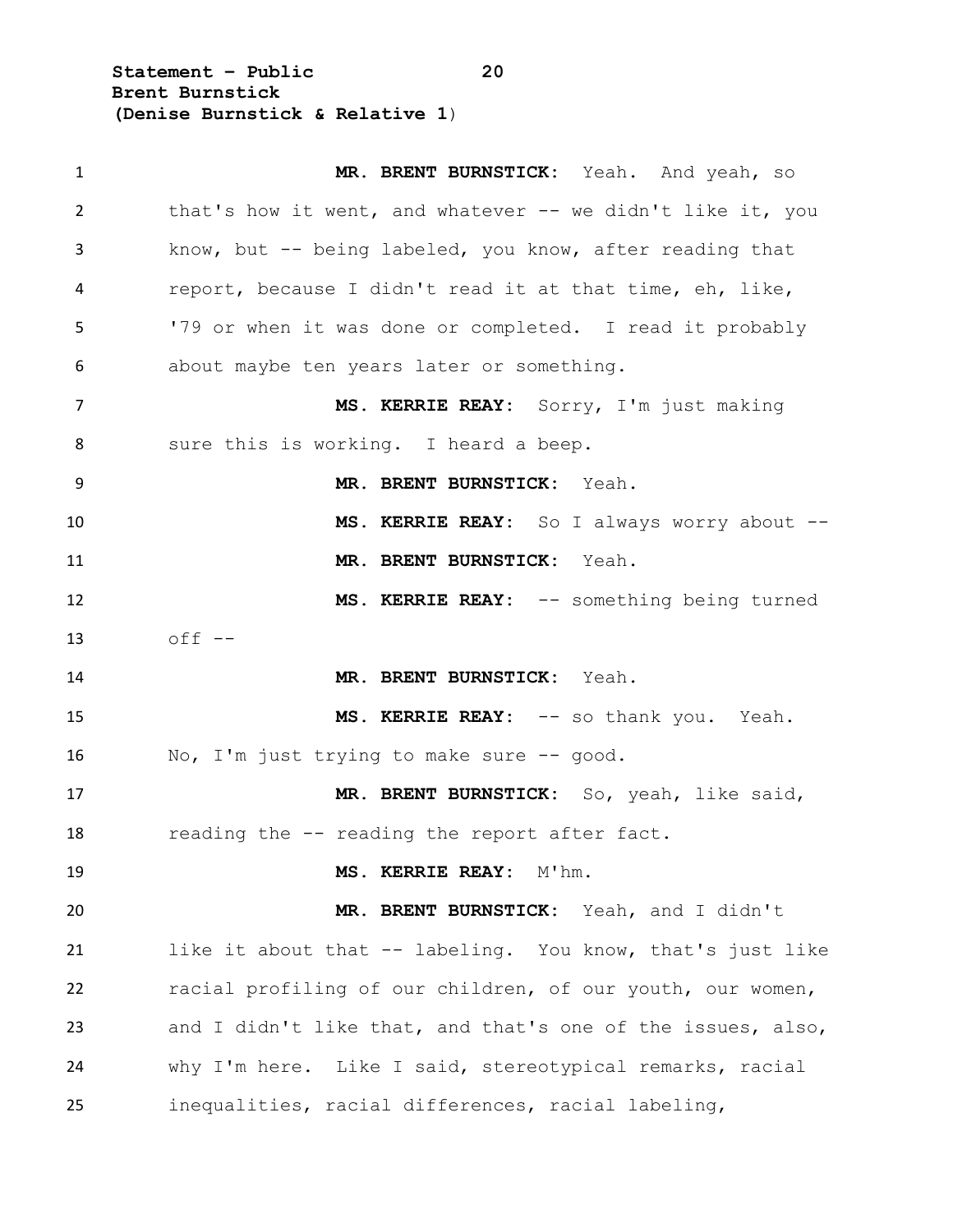**Statement – Public 21 Brent Burnstick (Denise Burnstick & Relative 1**)

1 discrimination. You know, that all -- that all plays in, factors of what happened with our women, children -- men and women, our men and boys, and then -- I was going to say, even my late father -- I'll just mention it. My late father leaving us in 1983, and he was left on the road frozen due to alcoholism, and that's another issue that I 7 can speak of because I was a contact for that, and I -- I kind of left it alone for a bit, and then I talked to my late mom before she left -- left us to go to the spirit world. I mentioned to her and family members that I was thinking about reopening the case because I was not satisfied, in here, because it was still hurting, but when 13 I -- when I started mentioning it, the individual that my late dad was with, and this individual's the one that left him on the high -- on the road, when I -- when he got wind of it, he had got sick, and he -- now he's not here. So I don't know what kind of answers I will get now.

### **MS. KERRIE REAY:** M'hm.

 **MR. BRENT BURNSTICK:** But even then, the report, the police didn't even do the report or whatever, and my -- my father's not here today, and then I'll go -- now we'll go to 2015, because again, I would like to see an inquiry about what about our men and our boys, also, that are going missing? They're just as important as every other walks of life in the world, so that's with -- closing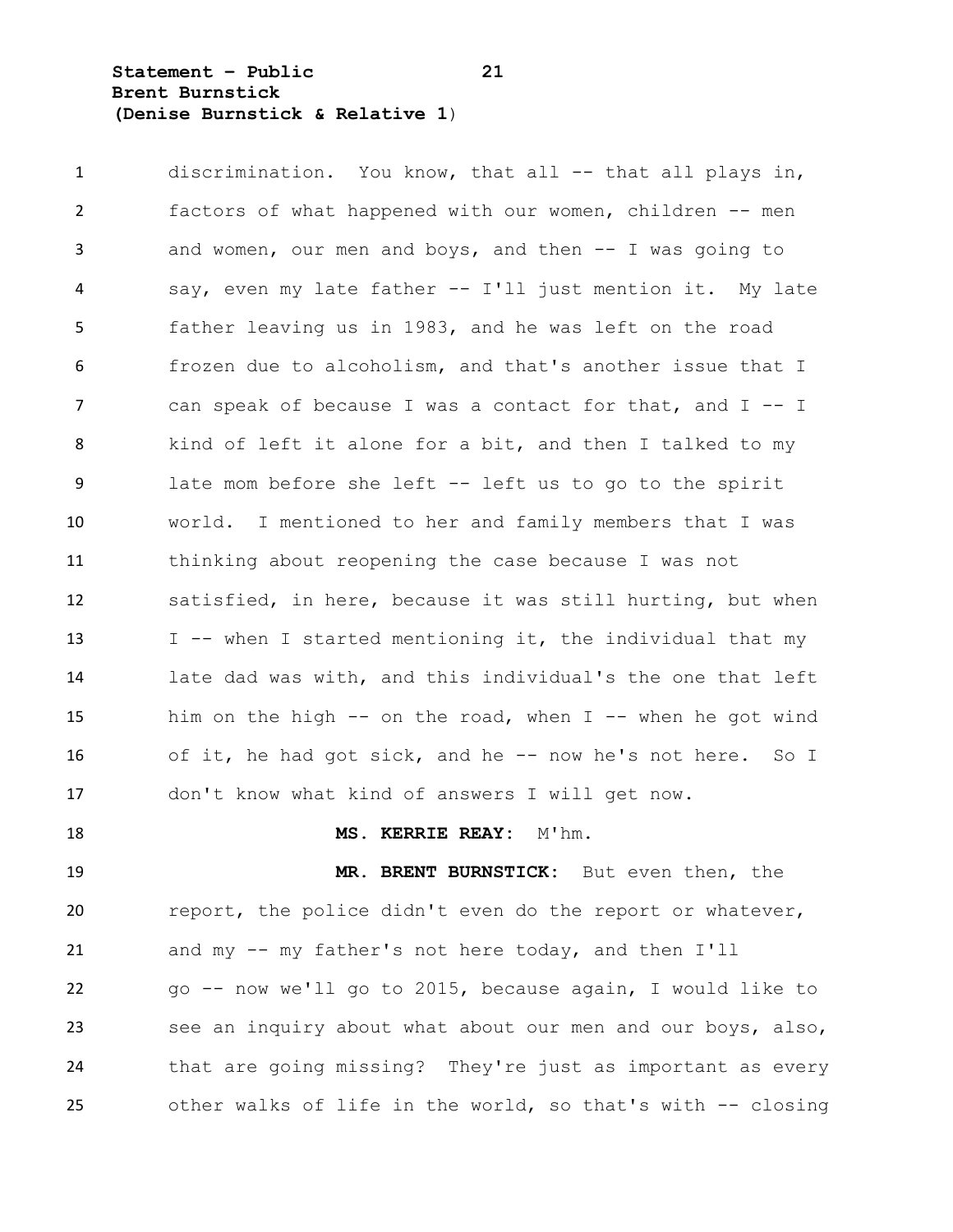**Statement – Public 22 Brent Burnstick (Denise Burnstick & Relative 1**)

with that.

2 And then now we go to 2015. My -- my [Relative 1], she -- she lives up in the [Town 1] area, in Alberta. We got a call one day saying that our [Relative 1] had not been contacted, she'd gone missing for -- one day she's gone, and so we -- we got all riled up and everything. We're trying to locate funds, right? So we contact two bands, my wife's band and my own First Nation so get some fund so we can go help them search, and we don't -- we totally get refused or get no response or reply back to -- to see if they're going to help us. So with that, with no response from either leadership, it affects my woman, my wife, whose [Relative 1] is missing, because she's scared about her safety, she's hurt, she's thinking that something could be -- could have

 happened to her, and it even affected my kids because my kids grew up with her. They're just like a sister to their 18 [Relative 1], right?

**MS. KERRIE REAY:** M'hm. M'hm.

 **MR. BRENT BURNSTICK:** And it affected them, too, and if their mom was to go hitchhike all by herself and left me with the kids to take care of them and would -- and something happened to her, it would affect the 24 kids totally today, but I -- we had to go through some hard discussion, me and my wife, hard, hurt feeling, you know?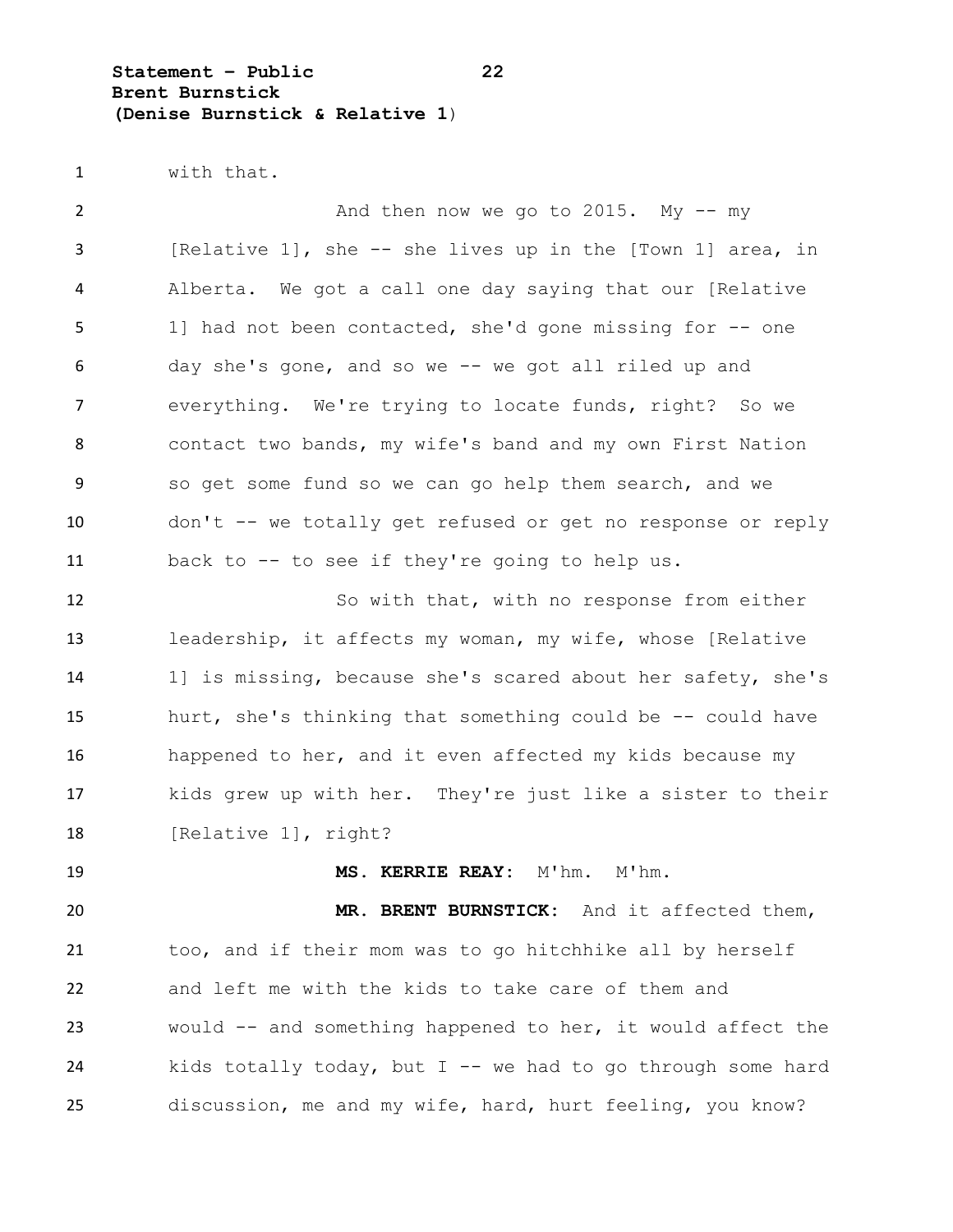**Statement – Public 23 Brent Burnstick (Denise Burnstick & Relative 1**)

 Like, she went to cry. She was hurting. She was mad. She was willing to hit me to actually leave so she can hitchhike to go, and I had to totally -- not -- like, not push her but to hold her and say, no, honey, because if you go, what if something does happen to you, and you're going 6 to be another stat, another number that's going to be added 7 onto this? And I said, maybe, honey, you could stop and breathe and think about this, what I'm talking to you about, so she did, and I says, breathe, honey, because that hurt is going to hurt you if you do not let it out. So she breath, then she start relaxing, and I says, now, think about that, honey. If you go down, what if somebody picks you up and does the same thing? And she thought, okay, you're right, and so we calm -- she calmed down and whatever, and eventually down the road, my brother does dig out of his own pocket, but -- you know? That's what the band is there for. But he digs out of his own pocket, but at that time, I guess because through text-messaging and other things, my [Relative 2] is asking me, how can I help, and other things, right? And I was thinking, well, we have technology now today. What is the RCMP doing? Because they had called the military. They were going to get the military to go search because it's forested area, the Rocky Mountains, right? It's a big area that's forested. So they're going to call the military, and I start thinking,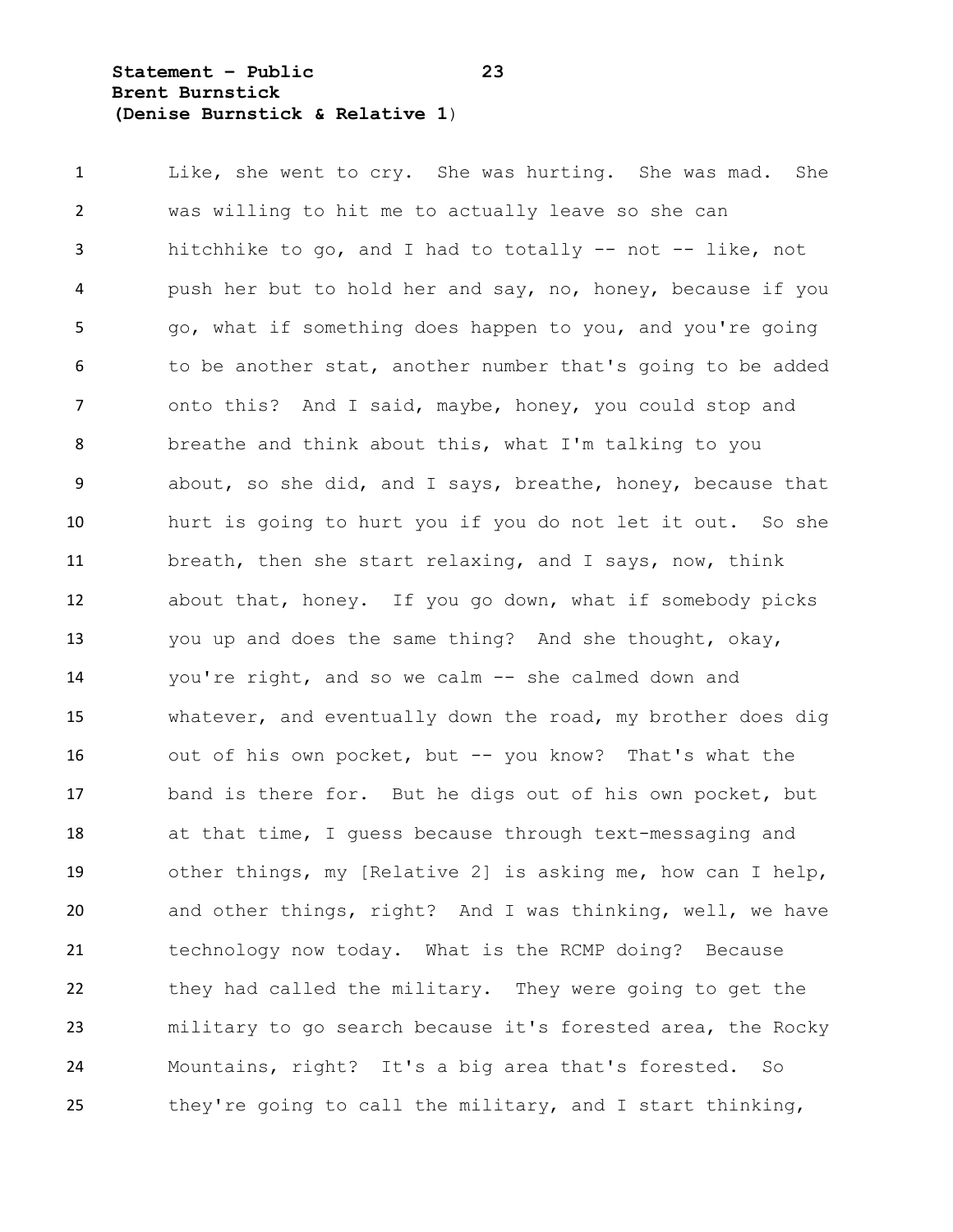**Statement – Public 24 Brent Burnstick (Denise Burnstick & Relative 1**)

 well, with our technology today, get RCMP decide to do a track on her phone because the phone's got GPS. So I text this to [Relative 2], because she's talking with the RCMP, right, so I said, why don't you guys track her phone? See if her GPS is on her phone. So they do that, so later they found her, but the -- the issue is that everything that's happening on the First Nation, it's at home, First Nation, the education system, and the government, so the -- now when you look at that, with that one, there's one, two, three, four, five, because First Nation government and the federal government, because their responsibility, so the federal government, so there's five individuals that are involved now. **MS. KERRIE REAY:** Right. **MR. BRENT BURNSTICK:** So that's what needs to be looked at. **MS. KERRIE REAY:** Okay. So can I ask, when your [relative] -- [Relative 1]? **MR. BRENT BURNSTICK:** Yeah. **MS. KERRIE REAY:** When she went missing, you said you got a call the next day. Were the -- do you know if the police were contacted? Because you talk about the military. Again, the military just -- **MR. BRENT BURNSTICK:** No. There was two -- there's two texting because the first day, right --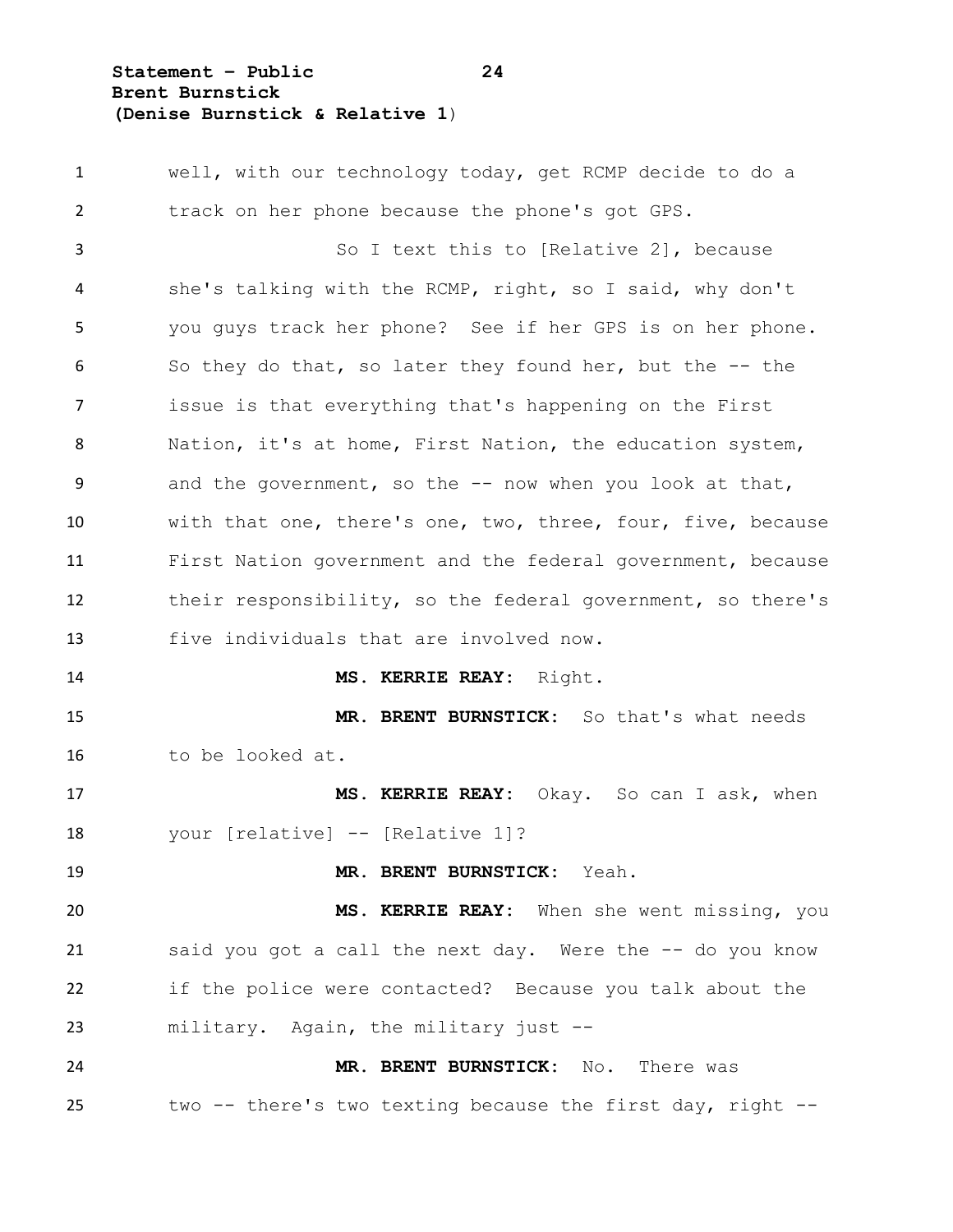**Statement – Public 25 Brent Burnstick (Denise Burnstick & Relative 1**)

| 1  | MS. KERRIE REAY: M'hm.                                      |
|----|-------------------------------------------------------------|
| 2  | MR. BRENT BURNSTICK: -- they text us and                    |
| 3  | saying they didn't hear nothing from [Relative 1] and       |
| 4  | stuff, and I says, well, I think I need to file a           |
| 5  | missing -- a missing persons report.                        |
| 6  | MS. KERRIE REAY: Uh-huh.                                    |
| 7  | MR. BRENT BURNSTICK: So they did, right?                    |
| 8  | MS. KERRIE REAY: Okay, they did?                            |
| 9  | MR. BRENT BURNSTICK: Yeah.                                  |
| 10 | MS. KERRIE REAY: Okay.                                      |
| 11 | MR. BRENT BURNSTICK: Okay.                                  |
| 12 | MS. KERRIE REAY: So --                                      |
| 13 | MR. BRENT BURNSTICK: And we didn't have                     |
| 14 | a -- I totally forgot to bring. I have copies of that,      |
| 15 | too, right, of that.                                        |
| 16 | MS. KERRIE REAY: Okay. And was there                        |
| 17 | something in that report that bothered you?                 |
| 18 | MR. BRENT BURNSTICK: That was -- that                       |
| 19 | wasn't a report, that just -- of what -- what goes on       |
| 20 | because, again, we're here to find out what is the cause to |
| 21 | why are -- some of the women, men, or whatever, right?      |
| 22 | MS. KERRIE REAY: Yeah. Right. Yeah.                         |
| 23 | MR. BRENT BURNSTICK: Why they leave, why                    |
| 24 | they go missing, and again, again, about the values of each |
| 25 | individual.                                                 |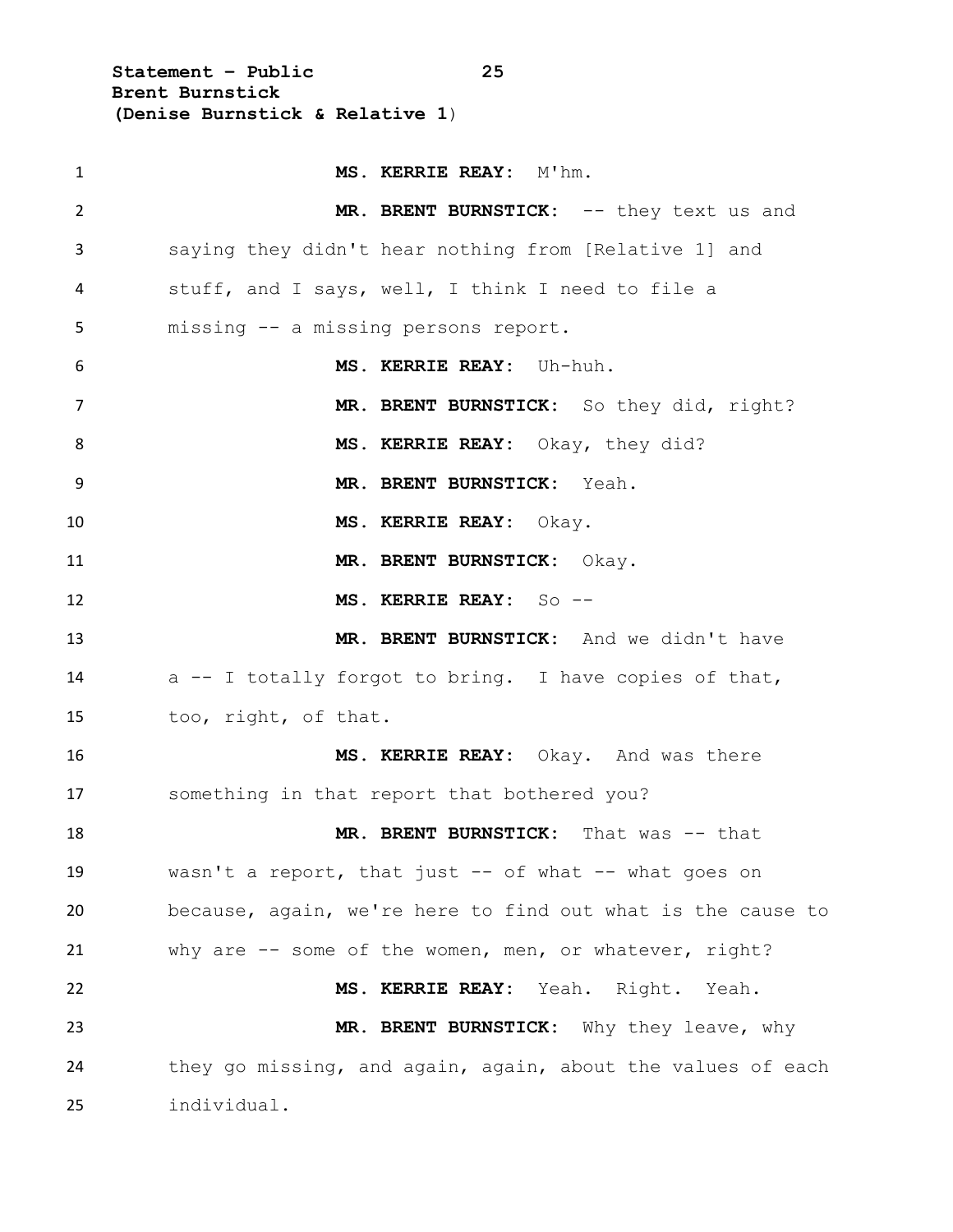**Statement – Public 26 Brent Burnstick (Denise Burnstick & Relative 1**)

**MS. KERRIE REAY:**  $M'$ hm. **MR. BRENT BURNSTICK:** It's the values, you 3 know? Like, for myself as a -- as a Cree man, my -- one of my values is -- is respect. **MS. KERRIE REAY:** M'hm. **MR. BRENT BURNSTICK:** So I don't know if it 7 follows in other -- other -- other ethnic groups, right? 8 And how strong is that respect in -- in other ethnic groups? For me, it's strong, and that's what I teach my -- my young ones right, today. **MS. KERRIE REAY:** M'hm. **MR. BRENT BURNSTICK:** So if it's not that 13 strong with others, how can they come and say that they 14 care? Because  $I - - I - I$  use my value systems  $- -$  like, there's honesty, trust, respect -- well, I'll leave respect open -- love, from -- you know, and there's kinship, and -- and togetherness, and if we don't work all together like that, you don't get respect, so that's what I'm saying. If individuals don't follow a lot of this, how are 20 you going to get over here, right? 21 But, again, I mention about the school. Well, there's bullying. That was going on with my -- my [Relative 1]. Bullying at the school, bullying with the staff, and -- and the leader were not addressing this. Why? Because it has to do with election voting.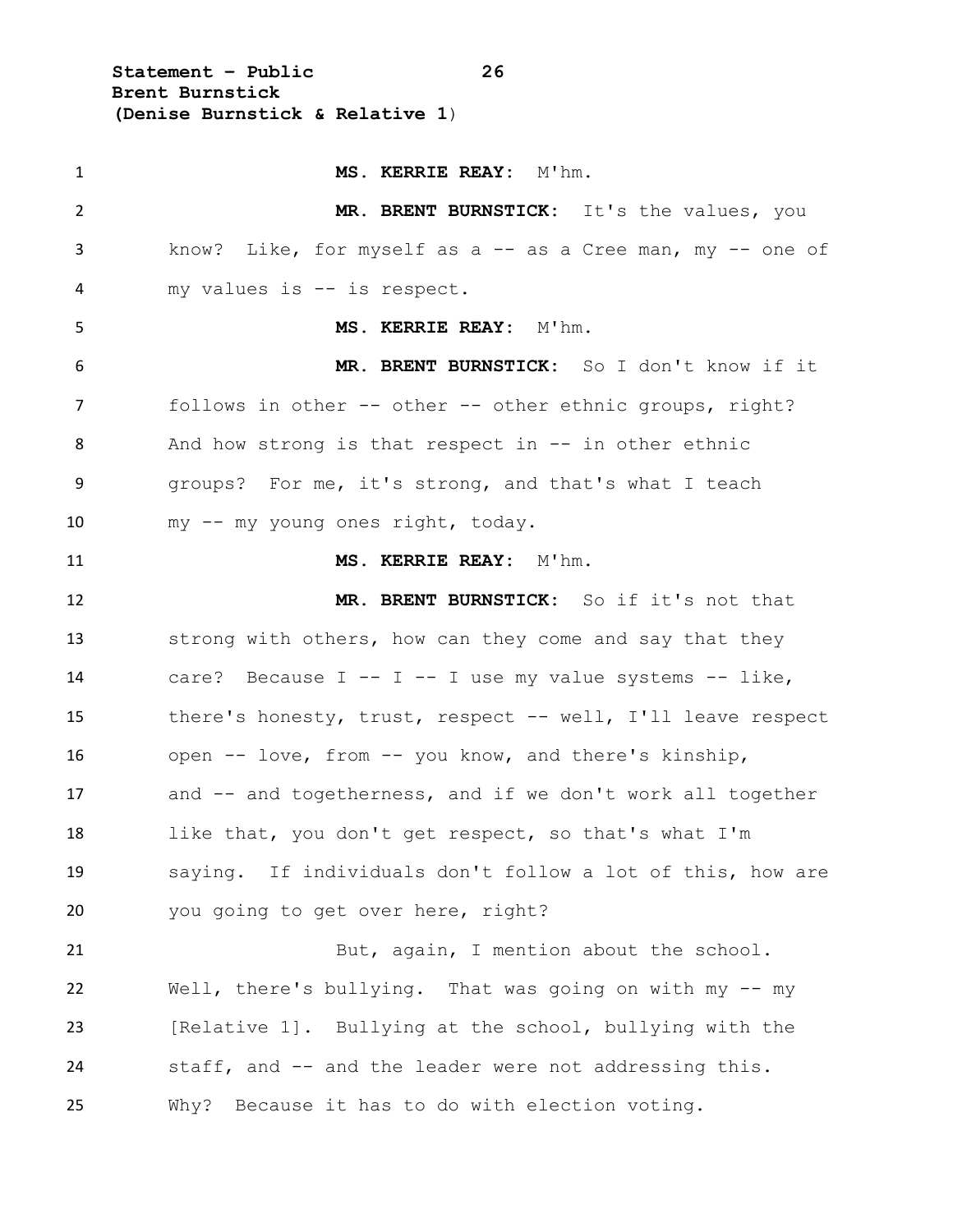**Statement – Public 27 Brent Burnstick (Denise Burnstick & Relative 1**)

| $\mathbf{1}$ | MS. KERRIE REAY: Okay.                                 |
|--------------|--------------------------------------------------------|
| 2            | MR. BRENT BURNSTICK: And this also plays               |
| 3            | with the non-Indigenous.                               |
| 4            | MS. KERRIE REAY: So how old was your                   |
| 5            | [Relative 1] when she went missing?                    |
| 6            | MR. BRENT BURNSTICK: [A teenager]. Yeah,               |
| 7            | [teenager]. She's just going on -- I think she's [age] |
| 8            | now. Yeah.                                             |
| 9            | MS. KERRIE REAY: So -- so are you talking              |
| 10           | about [Relative 1]?                                    |
| 11           | MR. BRENT BURNSTICK: [Relative 1], yeah.               |
| 12           | MS. KERRIE REAY: So she was [age] when she             |
| 13           | went missing?                                          |
| 14           | MR. BRENT BURNSTICK: When she -- yeah.                 |
| 15           | MS. KERRIE REAY: And you -- and they found             |
| 16           | her.                                                   |
| 17           | MR. BRENT BURNSTICK: They found her, yeah,             |
| 18           | through -- like, how I said, though.                   |
| 19           | MS. KERRIE REAY: Right. Yes.                           |
| 20           | MR. BRENT BURNSTICK: But the RCMP not                  |
| 21           | thinking that.                                         |
| 22           | MS. KERRIE REAY: Yeah.                                 |
| 23           | MR. BRENT BURNSTICK: Yeah.                             |
| 24           | MS. KERRIE REAY: Sorry, just in terms of               |
| 25           | trying to put the context, and -- and she had passed.  |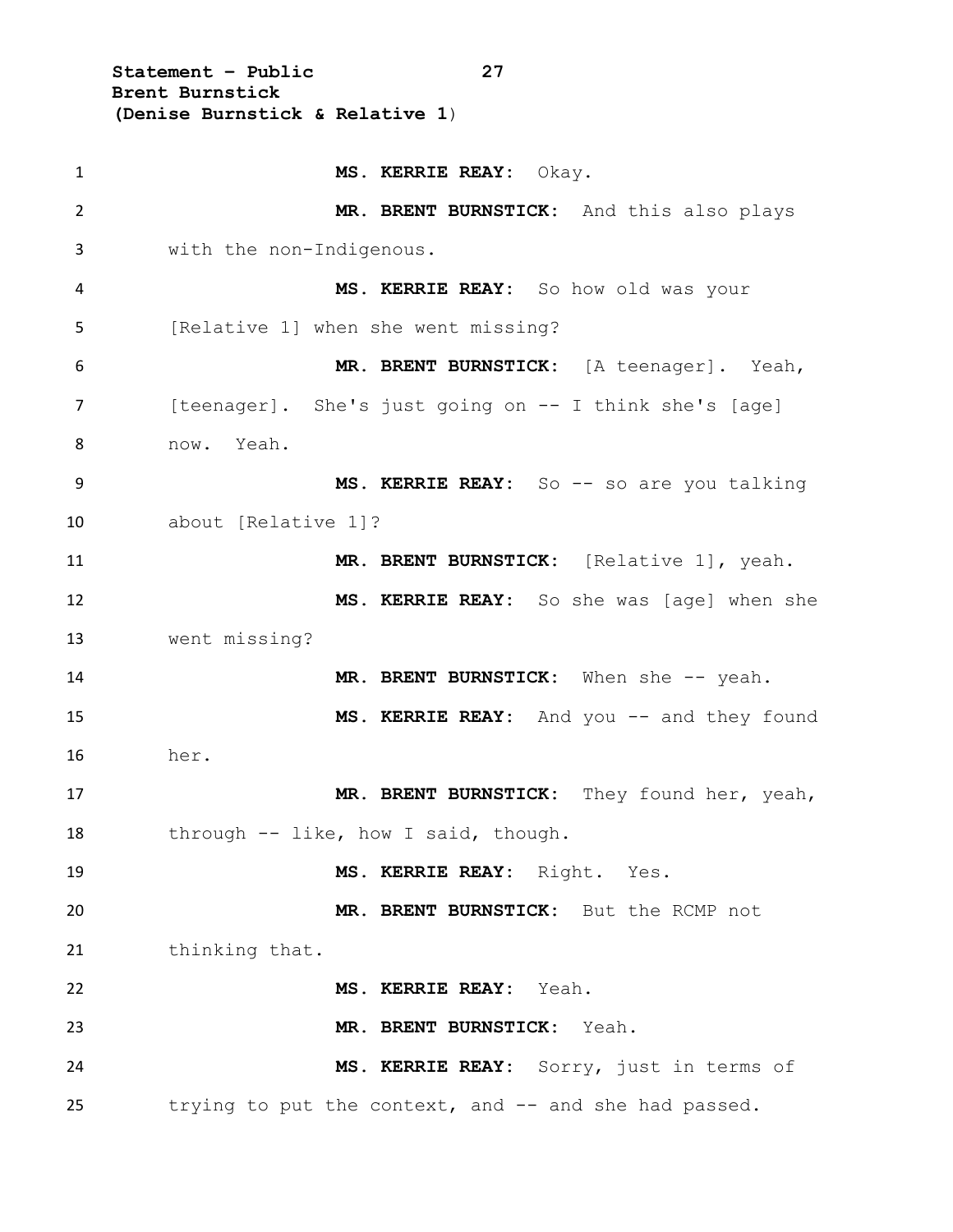**Statement – Public 28 Brent Burnstick (Denise Burnstick & Relative 1**)

 **MR. BRENT BURNSTICK:** No. She's -- she's okay. **MS. KERRIE REAY:** Oh, she's okay. **MR. BRENT BURNSTICK:** But now -- but now -- that's what I'm saying, today now, today now, [Relative 2] does not know, she's in [City], so we don't know what she's getting into. That's what I'm saying. **MS. KERRIE REAY:** Okay. Okay. **MR. BRENT BURNSTICK:** If you're looking at trying to solve issues, right, a broader picture. **MS. KERRIE REAY:** M'hm. **MR. BRENT BURNSTICK:** There's bullying, the education system, bullying by staff, bullying even by Chief and council -- **MS. KERRIE REAY:** Hm. **MR. BRENT BURNSTICK:** -- their -- their people around, right? **MS. KERRIE REAY:** Okay. **MR. BRENT BURNSTICK:** Because families -- there's big families on First Nations. These big families can go target other individuals and try to make a -- you know, disrupt it. **MS. KERRIE REAY:** Like, I guess what I'm coming back to was because given that [Relative 1] was only 16, and you had spoken that neither her band --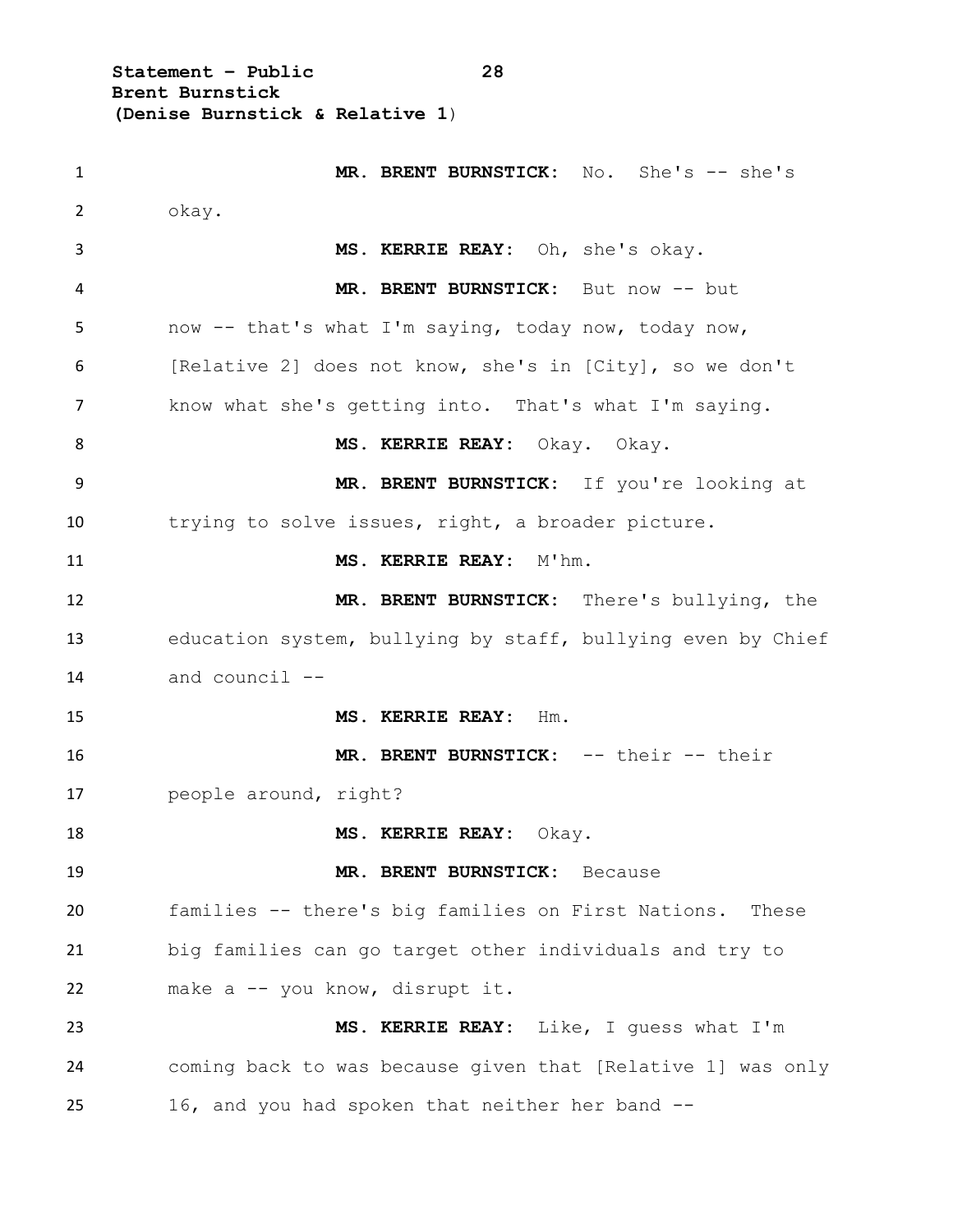**Statement – Public 29 Brent Burnstick (Denise Burnstick & Relative 1**)

| $\mathbf{1}$ | MR. BRENT BURNSTICK: Or my band.                            |
|--------------|-------------------------------------------------------------|
| 2            | MS. KERRIE REAY: -- or was -- would --                      |
| 3            | MR. BRENT BURNSTICK: Would not help.                        |
| 4            | MS. KERRIE REAY: -- would not help                          |
| 5            | financially --                                              |
| 6            | MR. BRENT BURNSTICK: Financially.                           |
| 7            | MS. KERRIE REAY: -- to look for her.                        |
| 8            | MR. BRENT BURNSTICK:<br>No.                                 |
| 9            | MS. KERRIE REAY: Even though she was only                   |
| 10           | 16.                                                         |
| 11           | MR. BRENT BURNSTICK: Yeah.                                  |
| 12           | MS. KERRIE REAY: And when -- and can I ask,                 |
| 13           | when they found her, was she with somebody else, or was she |
| 14           | lost, or was she --                                         |
| 15           | MR. BRENT BURNSTICK: She was -- they found                  |
| 16           | her right in the [Town 1].                                  |
| 17           | MS. KERRIE REAY: Oh, so they found her in                   |
| 18           | a -- another community?                                     |
| 19           | MR. BRENT BURNSTICK: What -- what had                       |
| 20           | happened is -- like, her First Nation, there's about 60,    |
| 21           | 70 miles in the wilderness.                                 |
| 22           | MS. KERRIE REAY: Oh, okay.                                  |
| 23           | MR. BRENT BURNSTICK: And she come                           |
| 24           | walking -- I guess she walked out of the residence, walked  |
| 25           | on the highway, and somebody seen her, and then after that, |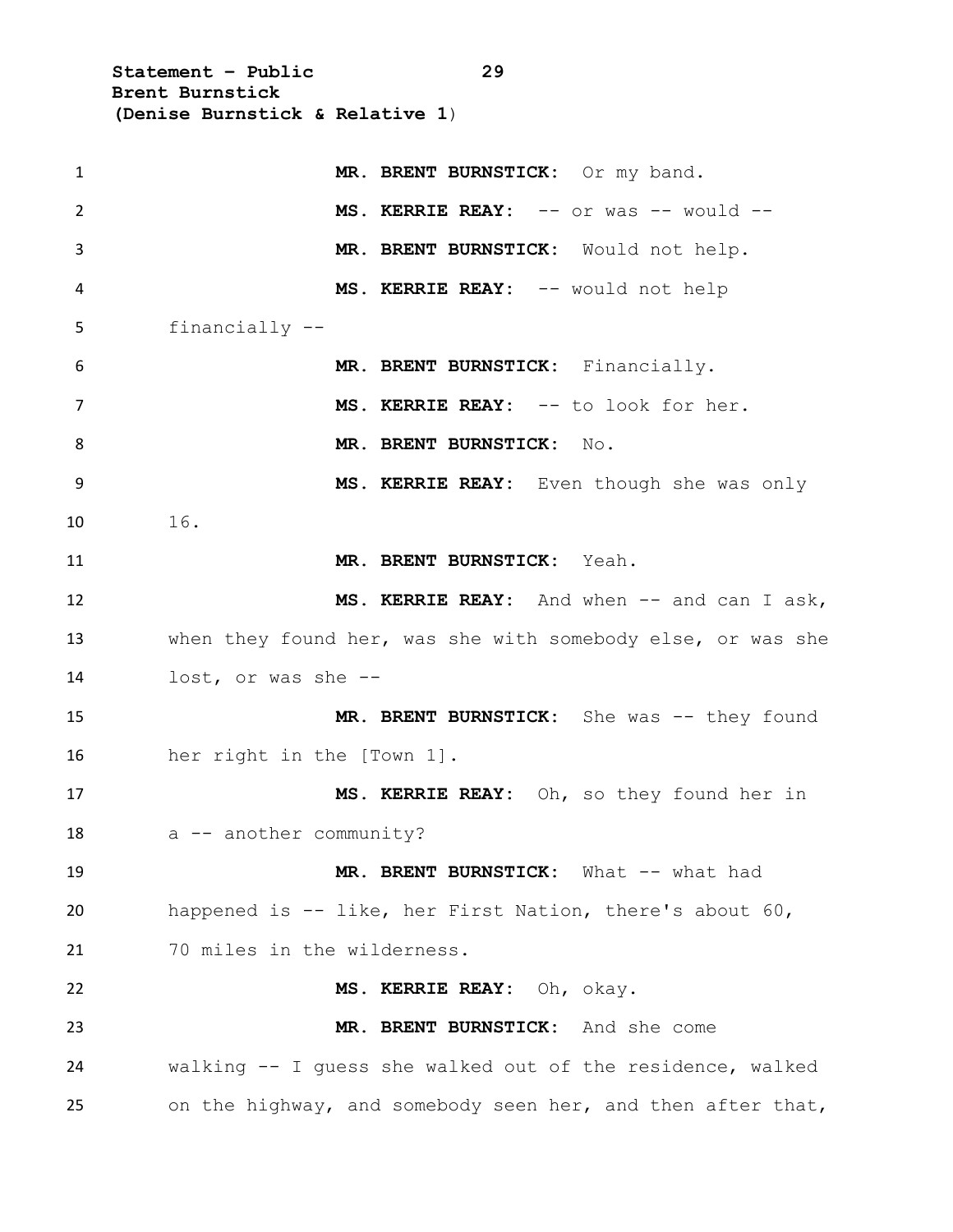**Statement – Public 30 Brent Burnstick (Denise Burnstick & Relative 1**)

 nobody seen her after, so right away -- **MS. KERRIE REAY:** Right. 3 MR. BRENT BURNSTICK: -- thinking, did she get picked up? **MS. KERRIE REAY:** Yes. **MR. BRENT BURNSTICK:** Get kidnapped? **MS. KERRIE REAY:** Yes. **MR. BRENT BURNSTICK:** So that's the notion we got, right? **MS. KERRIE REAY:** Yeah. 11 MR. BRENT BURNSTICK: Because I -- way out in the bush, and -- **MS. KERRIE REAY:** M'hm. **MR. BRENT BURNSTICK:** -- strange vehicles, because it did happen to us. We were driving down the highway. A vehicle comes pulling up right beside us, he looks at us, backs up, he backs down, comes behind us again, does the same thing. **MS. KERRIE REAY:** M'hm. **MR. BRENT BURNSTICK:** So that's where it made me think, did something happen to her? **MS. KERRIE REAY:** Oh, absolutely. **MR. BRENT BURNSTICK:** Yeah. **MS. KERRIE REAY:** And in 2015. **MR. BRENT BURNSTICK:** Yeah.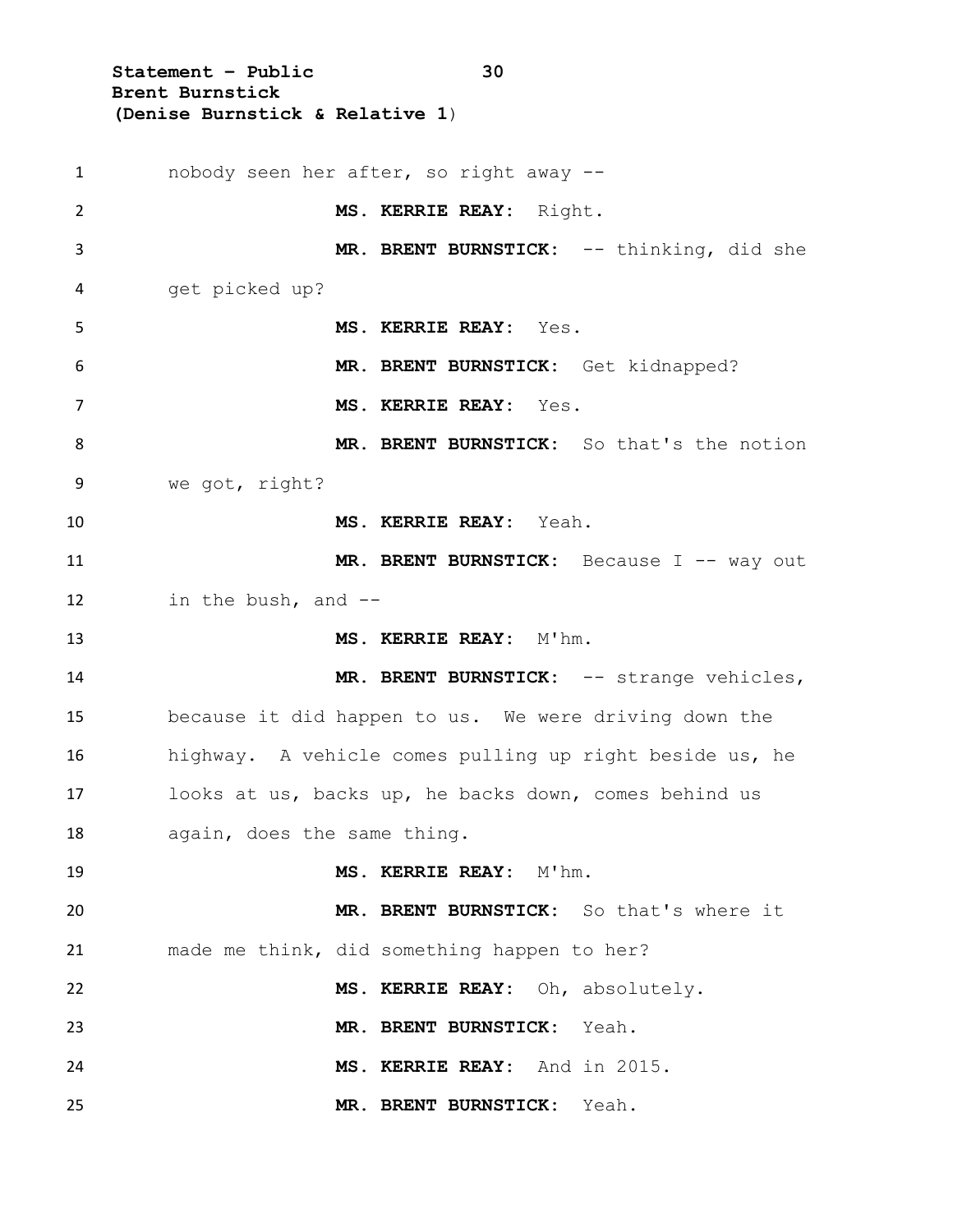**Statement – Public 31 Brent Burnstick (Denise Burnstick & Relative 1**)

| $\mathbf{1}$   | MS. KERRIE REAY: Right? Yeah.                              |
|----------------|------------------------------------------------------------|
| $\overline{2}$ | MR. BRENT BURNSTICK: Yeah.                                 |
| 3              | MS. KERRIE REAY: Yeah. So -- but -- so was                 |
| 4              | she found in the -- in the community, then? She was        |
| 5              | just -- (indiscernible).                                   |
| 6              | MR. BRENT BURNSTICK: Yeah, (indiscernible)                 |
| $\overline{7}$ | there. She was right $--$ she was about 60 miles away,     |
| 8              | though.                                                    |
| 9              | MS. KERRIE REAY: Yes.                                      |
| 10             | MR. BRENT BURNSTICK: Like, in the town.                    |
| 11             | MS. KERRIE REAY: Yeah. Okay.                               |
| 12             | MR. BRENT BURNSTICK: Yeah. But then                        |
| 13             | there's brought up of why? Because of all -- like I said,  |
| 14             | it's -- because -- has to do with the human rights abuses, |
| 15             | might as well say it, because it's -- when you're racism   |
| 16             | and discrimination, right? So that's what -- that's what's |
| 17             | a factor on our First Nations now because that's what is   |
| 18             | going on with her.                                         |
| 19             | MS. KERRIE REAY: Okay.                                     |
| 20             | MR. BRENT BURNSTICK: Because, like I said,                 |
| 21             | it's the bigger families, and she was sort of -- like, she |
| 22             | was friends with some of these -- these bigger families,   |
| 23             | right?                                                     |
| 24             | MS. KERRIE REAY: M'hm.                                     |
| 25             | MR. BRENT BURNSTICK: Like, the -- the                      |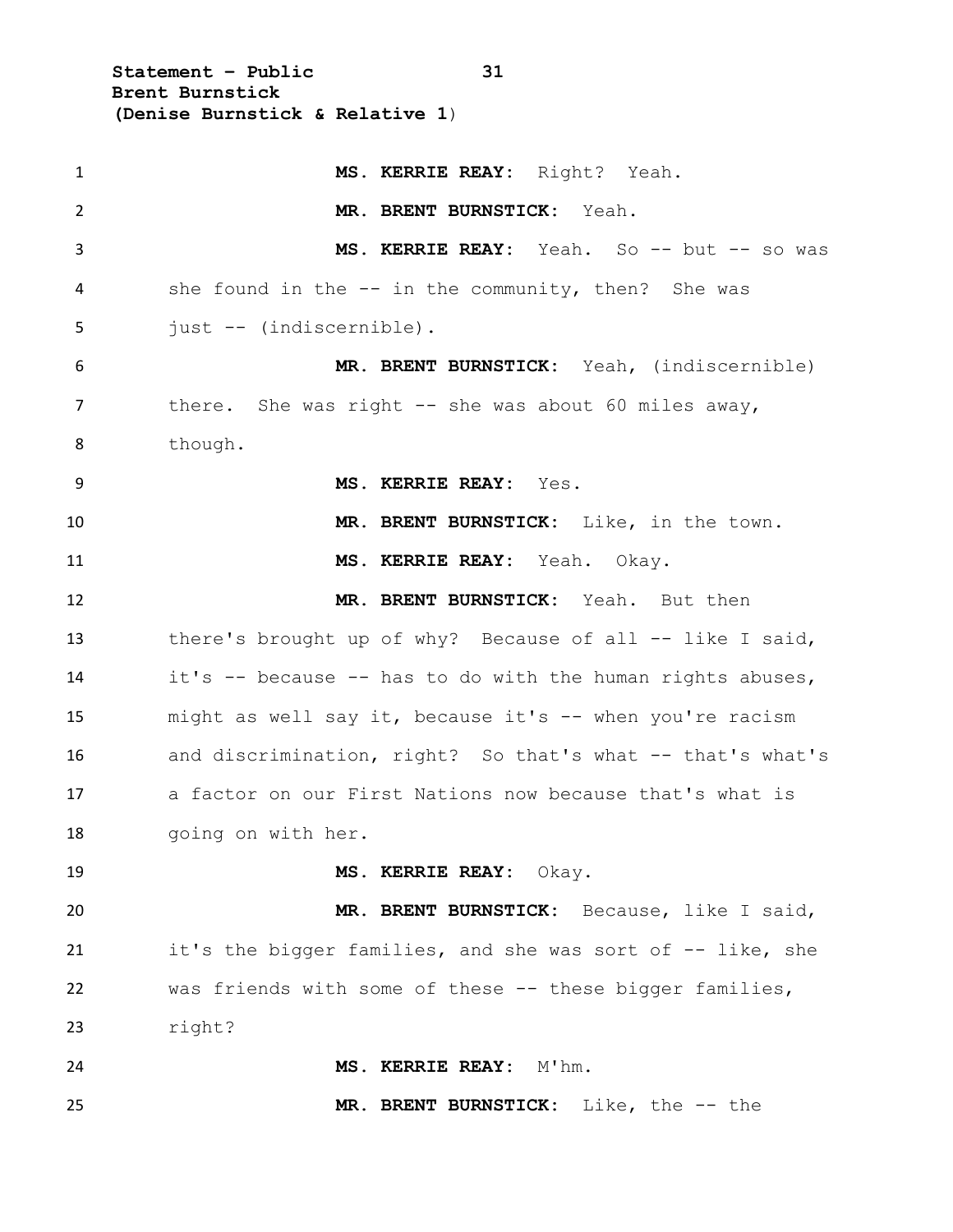**Statement – Public 32 Brent Burnstick (Denise Burnstick & Relative 1**)

 younger ones, the girls or whatever. **MS. KERRIE REAY:** M'hm. **MR. BRENT BURNSTICK:** But then different influence, again, because of what? Oh, you can do this. Oh, I can move up. The social elite ladder, might as well as say. She started getting bullying from the school and 7 then staff, and staff is pick -- picking because a staff member works there, and their children are in school, and if somebody -- displays with the -- you know, argues or gets in the middle -- tension with a staff member or student, the staff pick that student -- **MS. KERRIE REAY:** Right. **MR. BRENT BURNSTICK:** -- protect the staff and the student. **MS. KERRIE REAY:** So -- so what I hear you saying is that young girls like [Relative 1], even in 2015 at 16, are -- she's at risk. **MR. BRENT BURNSTICK:** At risk, yeah. **MS. KERRIE REAY:** At risk. And so one of the things that the Commission is looking for is recommendations, as well, as to how to support young girls and women, of course, Indigenous, to -- to help keep them safe, you know? So those recommendations, you may not have them right now, so we can certainly -- you know, you could go away and -- and think about what kind of recommendations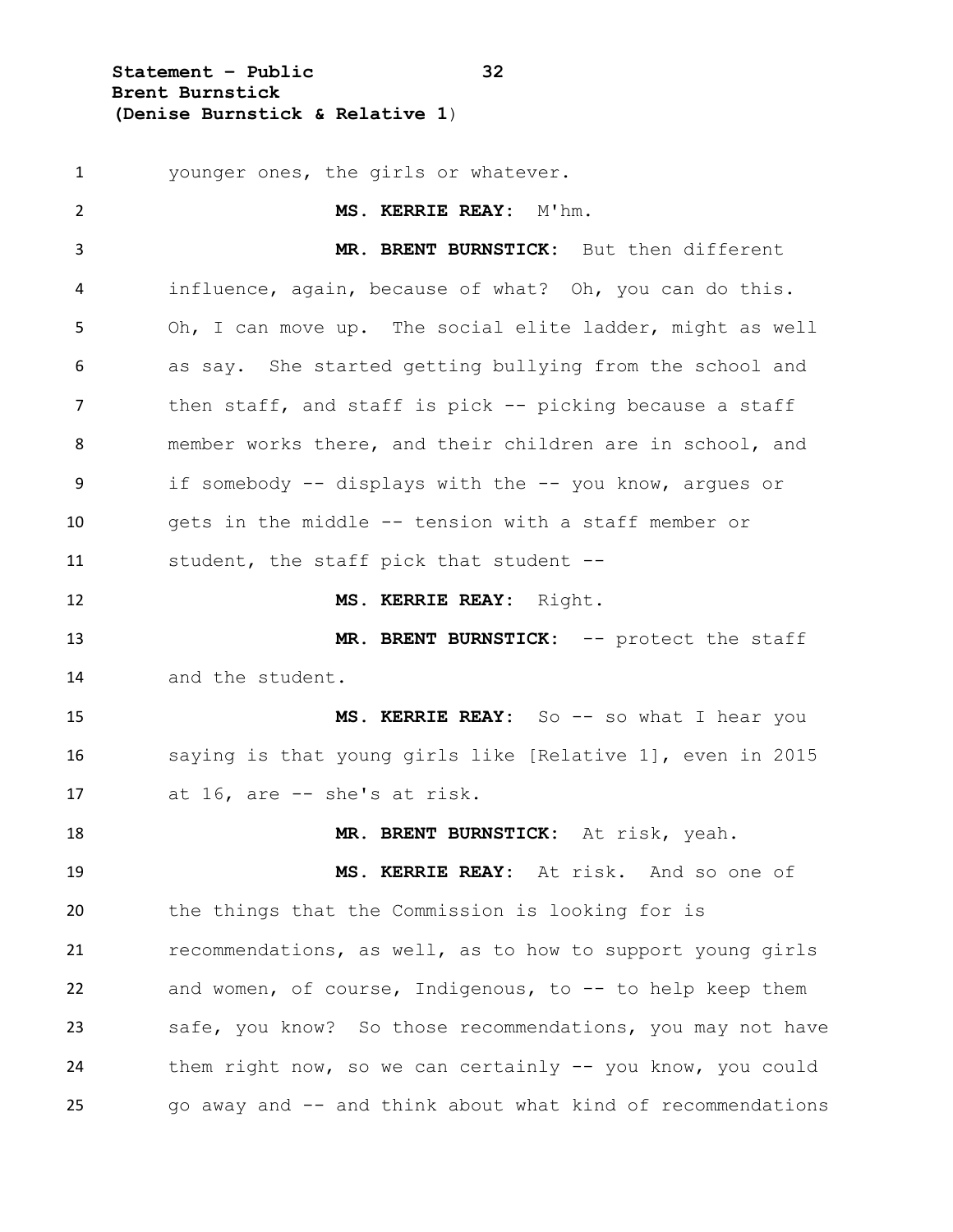**Statement – Public 33 Brent Burnstick (Denise Burnstick & Relative 1**)

 from your experience would help at-risk or higher-risk girls that are facing these -- racism and bullying and stuff in the communities to help keep them safe. **MR. BRENT BURNSTICK:** I can -- I can give 5 the right -- right off the top. Recommendation is they come -- they attend one of our traditional camps. **MS. KERRIE REAY:** Okay. **MR. BRENT BURNSTICK:** Traditional camps without influences -- influences meaning technology, you know, like cell phones, video games -- and living on the land again because they lost their connection. They lost 12 the identity of who they are and how they're connected, and that's one of the things that I didn't lose focus on. Sure, when I was younger, growing up, I lost focus, but then when I got initiated, I'm grounded again. I'm 16 grounded meaning my feet are here. I'm not up here. 17 I'm... **MS. KERRIE REAY:** So can I ask, what did it take to move you from that time as a youth and sort of the -- the lifestyle that you were having? Was it just getting older, the age, or did you have an experience that got you back and grounded you back in your culture and in your land?

 **MR. BRENT BURNSTICK:** Well, I mentioned about four times trying to commit suicide.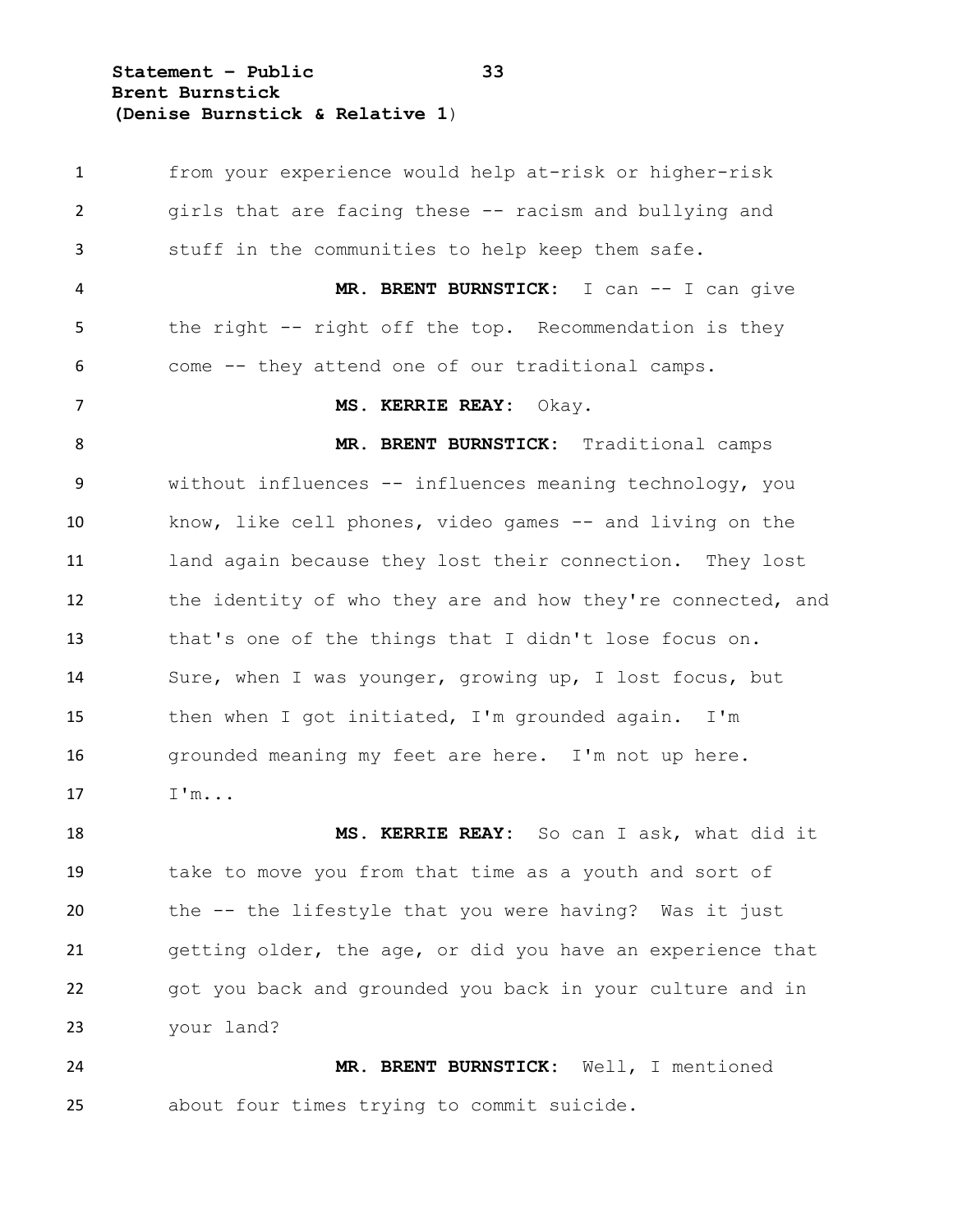**Statement – Public 34 Brent Burnstick (Denise Burnstick & Relative 1**)

 **MS. KERRIE REAY:** M'hm. **MR. BRENT BURNSTICK:** The last time I tried to commit suicide, my late grandfather and my late mom were alive, and we had went to an -- came in to see an Elder, another Elder, for some spiritual guidance, and without him being there to guide us and to -- you know, because he was 7 the one that actually had the vehicle and the funding at 8 that time to take us to go see the Elder, and I'm very grateful, and from then -- that day forward, I've really changed my way and looking at life, eh? And I had to think about it in saying that, why am I trying to be somebody different? I can't be any different than who I am as a Cree man, as a Cree person, Cree human, so why am I trying to be somebody else? You know? This public image or this image that you see from others, right? I want to be a rock star. Well, am I ever going to be there? I don't think so. So I don't -- I don't follow those beliefs. My beliefs are on who I am. **MS. KERRIE REAY:** Right, and that's where you've come to through reconnecting --

 **MS. KERRIE REAY:** -- and it comes back to a comment you made when we were first starting about -- as a -- as a child watching TV and the cowboys and Indians.

**MR. BRENT BURNSTICK:** Reconnecting.

**MR. BRENT BURNSTICK:** Yeah.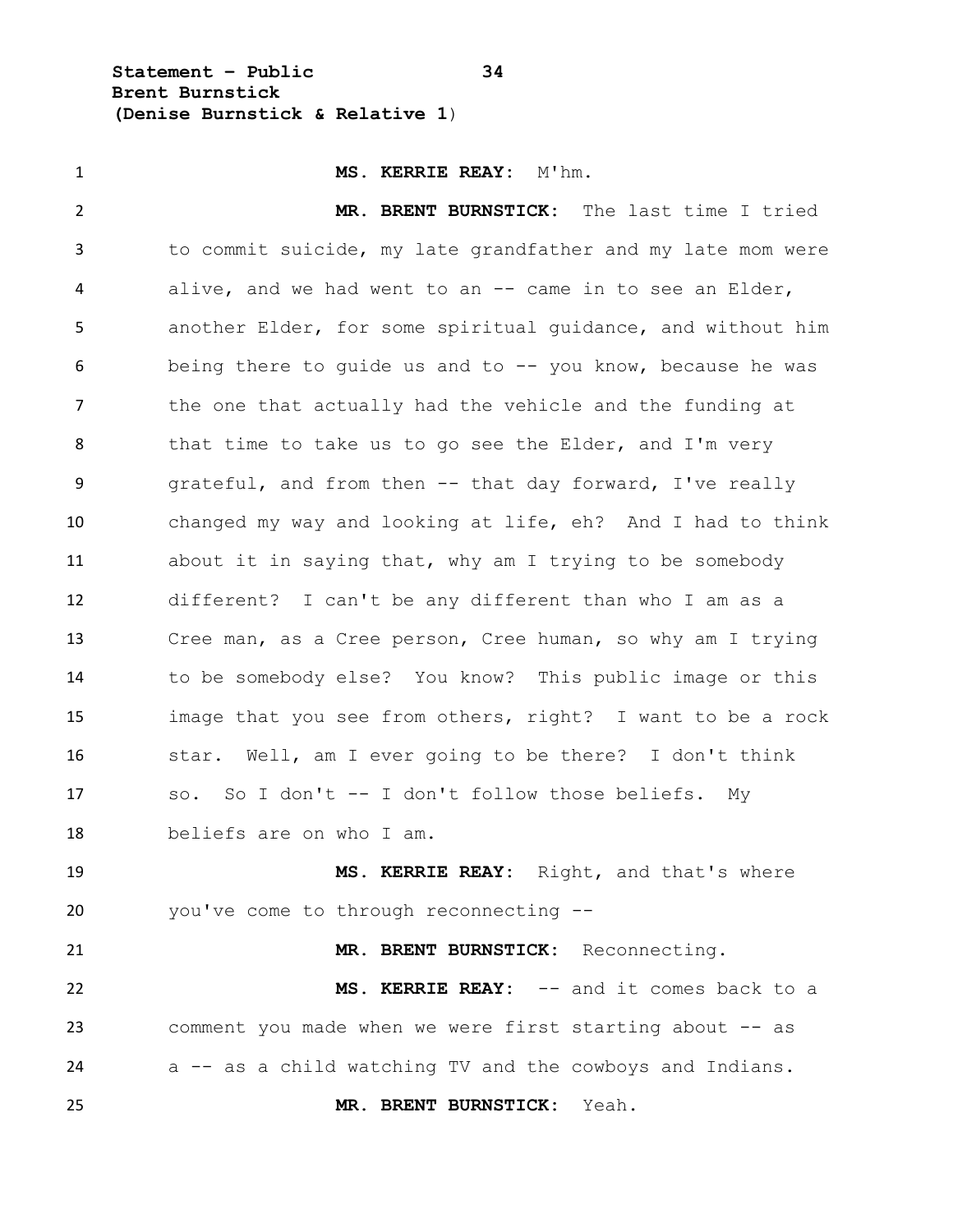**Statement – Public 35 Brent Burnstick (Denise Burnstick & Relative 1**)

 **MS. KERRIE REAY:** You wanted to be the cowboy. **MR. BRENT BURNSTICK:** Wanted to be the cowboy. **MS. KERRIE REAY:** And that -- that's -- that's a reaction to negativity. **MR. BRENT BURNSTICK:** Negativity, yeah. 8 MS. KERRIE REAY: -- in what has surrounded you. **MR. BRENT BURNSTICK:** Yeah. **MS. KERRIE REAY:** Okay. 12 MR. BRENT BURNSTICK: And now -- since I've -- like I said, since I've touched the culture, and that was 1987 when I got initiated, my life has kind of changed, become more and more -- it's positive. You know, sure, I'm unemployed. Hey, don't bother me. Like, for me, myself, as a grounded man, and for who I am as Indigenous man, I'm not rich. I'm not supposed to be rich with money. We're supposed to be rich in knowledge and what's in our body -- in our heart. **MS. KERRIE REAY:** Right. Okay. **MR. BRENT BURNSTICK:** So those are the issues that I have, you know, and like I said, the justice system needs to be changed, totally re -- rehauled. Like, I see things there -- you know, they're not asking every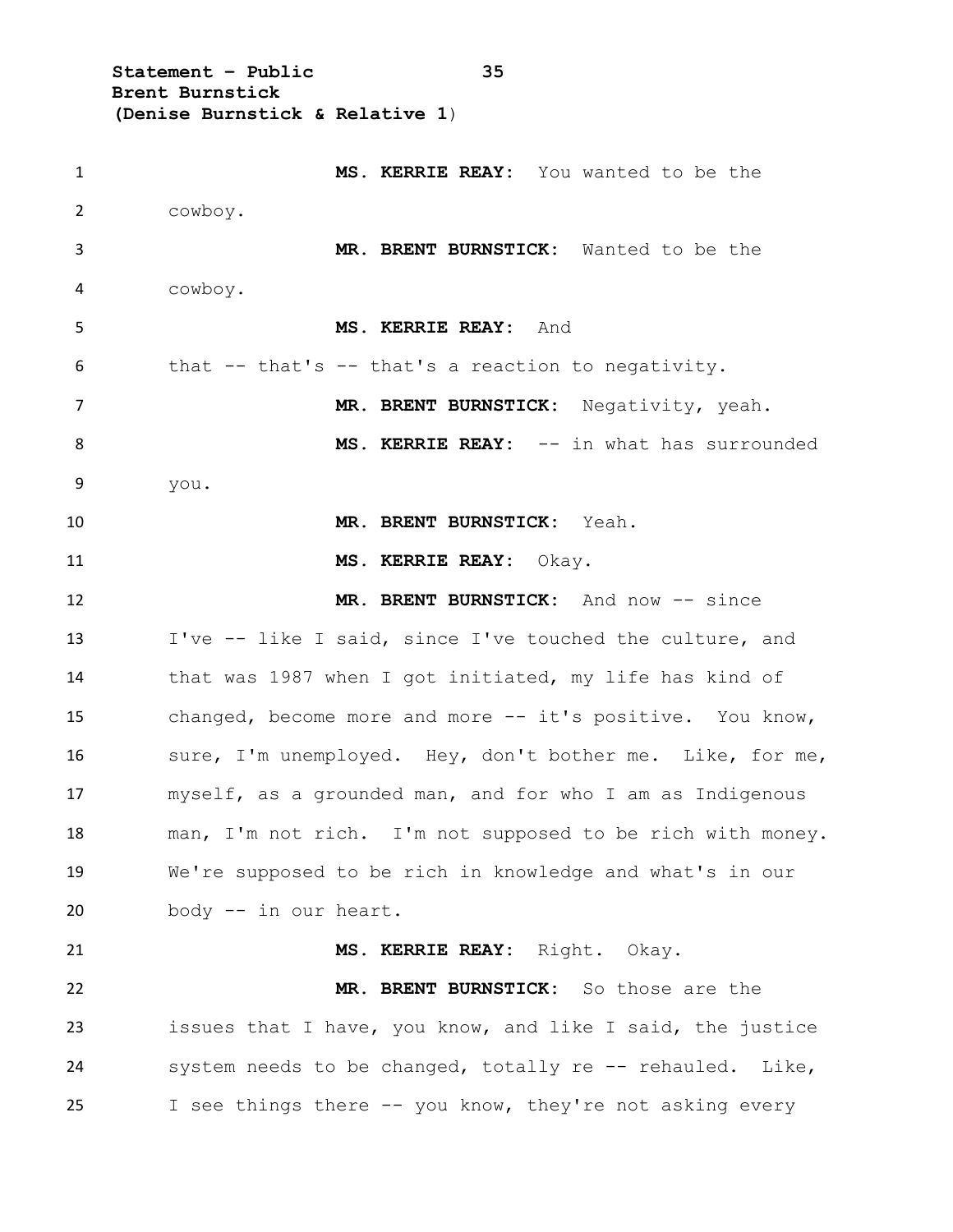**Statement – Public 36 Brent Burnstick (Denise Burnstick & Relative 1**)

1 one of us -- sure, they're going to these justice ministers in every province, but why not come down to the grassroots level like us? Ask for our input? You know? Maybe there's some -- some recommendations in there that can help  $-$  **MS. KERRIE REAY:** Right. 7 MR. BRENT BURNSTICK: -- with this, right? 8 MS. KERRIE REAY: M'hm. **MR. BRENT BURNSTICK:** The other thing is child welfare. I sat on a child welfare board for my -- my 11 band. Then they removed me out of there, and -- you know, and now when you look at the issues that are going on today with children in care, women being hurt, men and women being hurt. **MS. KERRIE REAY:** Yes. **MR. BRENT BURNSTICK:** Boys being hurt too. **MS. KERRIE REAY:** M'hm. M'hm. **MR. BRENT BURNSTICK:** And then the justice system, like, our -- for myself, being penalized and, you know, punished and -- in there because, again, it had to do with our survival. We just wanted to live, but again, I -- I always go back to that TV. Brainwashed. Oh. Steal. That's why -- now, I won't bother. I -- I won't even allow my children to do that. **MS. KERRIE REAY:** M'hm. M'hm.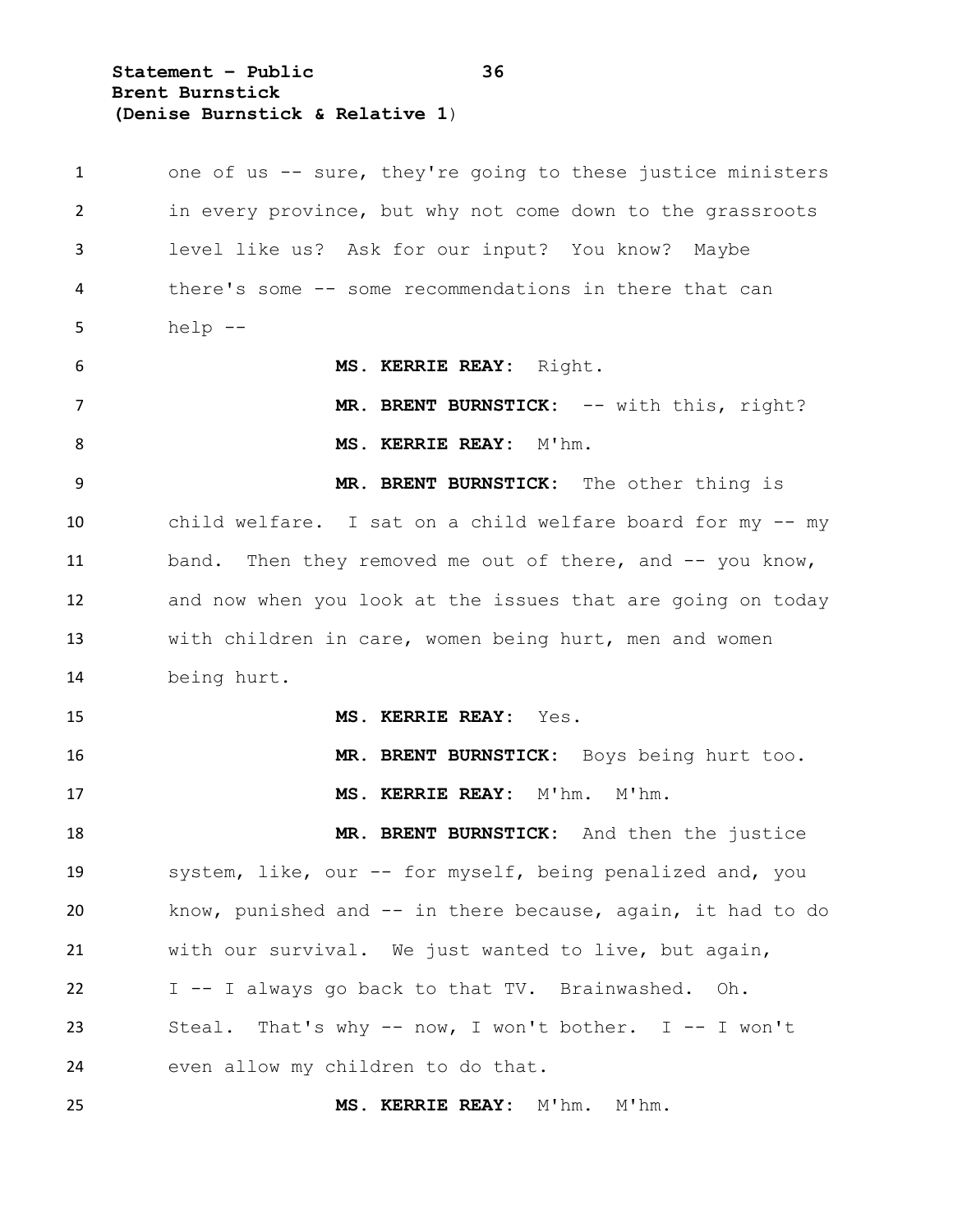**Statement – Public 37 Brent Burnstick (Denise Burnstick & Relative 1**)

 **MR. BRENT BURNSTICK:** I told them, keep your hands to yourself because you can get yourself in trouble by touching, and that's touching even a woman or a girl or anyone. **MS. KERRIE REAY:** And so, if I can, the -- the -- sort of the comments in terms of your own 7 personal experience, did you see much of Denise's -- or was 8 she in another home? Because you said some of the family were together, some were in different homes. I'm just wondering, because you said she went off to Hobbema, and I'm just wondering how much connection, like, this -- 12 MR. BRENT BURNSTICK: We didn't -- before

 she left us, there was not much connection. I think there was about -- about good two years, right, because Mom and her had a disagreement and whatever, then she left, and there's little -- little contact.

17 MS. KERRIE REAY: Yeah. So -- so did you feel that with the -- with the residential school, with your parents and -- and -- and it's just what you feel.

 **MR. BRENT BURNSTICK:** Yeah. **MS. KERRIE REAY:** From listening to what you've said, sort of the -- those -- the systemic issues, the -- the residential schools, your parents had -- and you -- sorry, I'm -- I'm digressing here for a second. You said your dad only went for a week.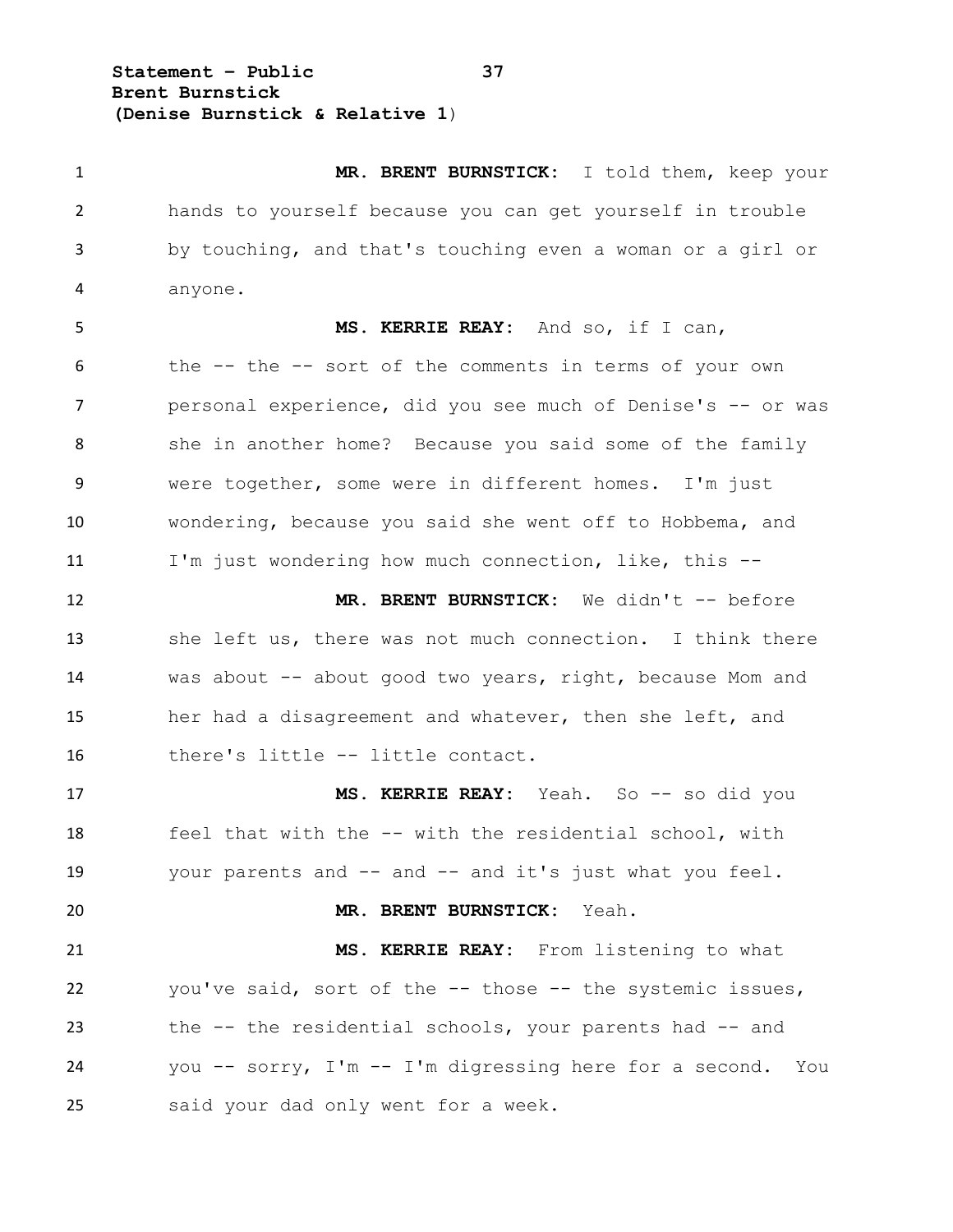**Statement – Public 38 Brent Burnstick (Denise Burnstick & Relative 1**)

| $\mathbf{1}$ | MR. BRENT BURNSTICK: About a week or so,                     |
|--------------|--------------------------------------------------------------|
| 2            | yeah.                                                        |
| 3            | MS. KERRIE REAY: What -- what did he do?                     |
| 4            | Did he drink?                                                |
| 5            | MR. BRENT BURNSTICK: His                                     |
| 6            | grandparent -- well, his parents kept him home.              |
| 7            | MS. KERRIE REAY: Okay.                                       |
| 8            | MR. BRENT BURNSTICK: Kind of hidden him                      |
| 9            | because $I$ -- I heard some stories after the fact -- after, |
| 10           | right, after the era --                                      |
| 11           | MS. KERRIE REAY: Uh-huh.                                     |
| 12           | MR. BRENT BURNSTICK: -- that some of the                     |
| 13           | parents did actually hide their children.                    |
| 14           | MS. KERRIE REAY: Okay.                                       |
| 15           | MR. BRENT BURNSTICK: And my dad maybe was                    |
| 16           | one of them.                                                 |
| 17           | MS. KERRIE REAY: Okay.                                       |
| 18           | MR. BRENT BURNSTICK: Because even then, he                   |
| 19           | didn't even go to finish school, but he had become a good    |
| 20           | work and a good carpenter.                                   |
| 21           | MS. KERRIE REAY: Yes.                                        |
| 22           | MR. BRENT BURNSTICK: He learned on his own.                  |
| 23           | MS. KERRIE REAY: Yes.                                        |
| 24           | MR. BRENT BURNSTICK: Yeah.                                   |
| 25           | MS. KERRIE REAY: And you said one of your                    |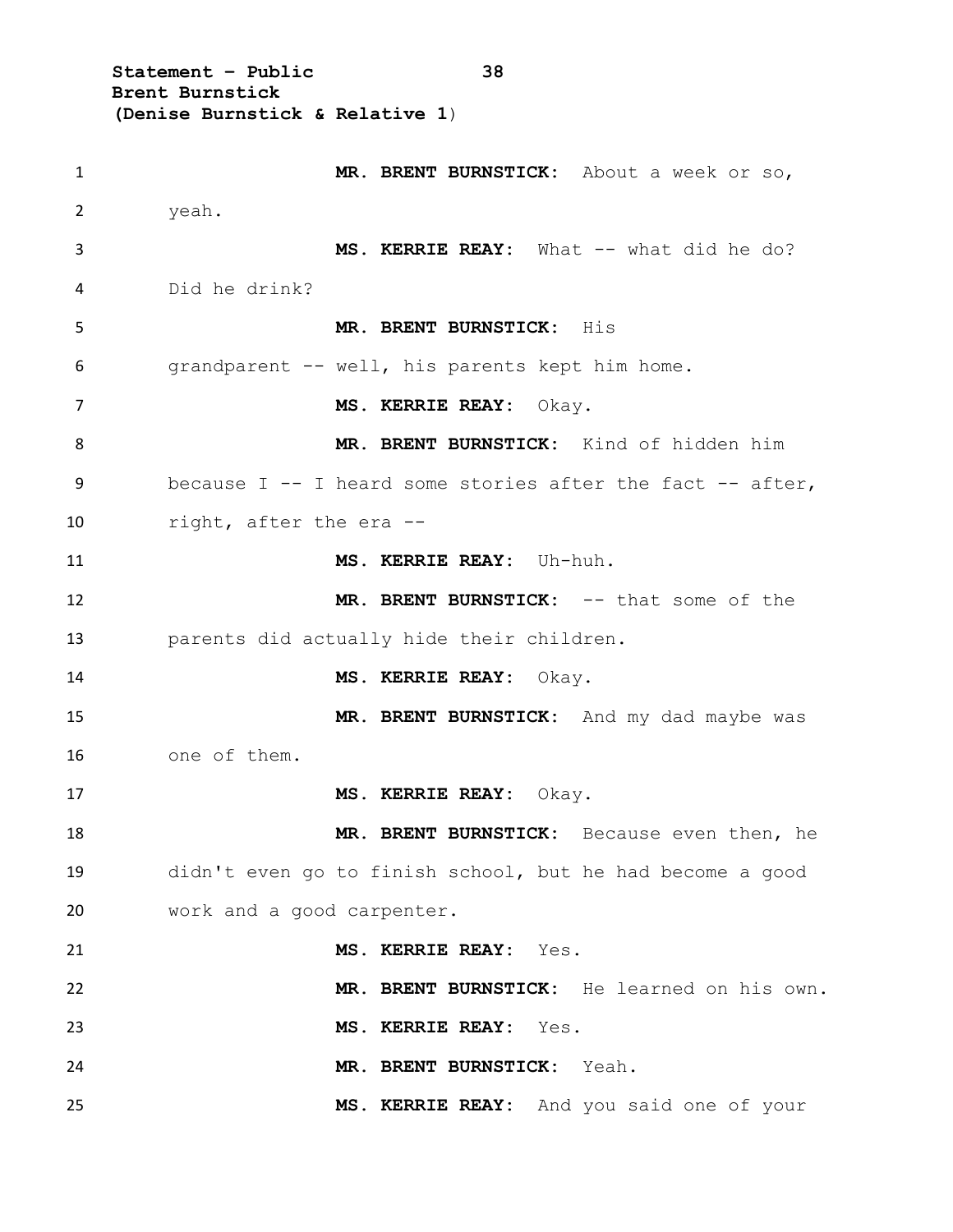**Statement – Public 39 Brent Burnstick (Denise Burnstick & Relative 1**)

 grandparents was a trapper? **MR. BRENT BURNSTICK:** I think both of them were, but my dad's dad was -- because I -- I seen him, right? **MS. KERRIE REAY:** M'hm. **MR. BRENT BURNSTICK:** I could seen him. He would actually go out just about every -- every other day or -- to go get his -- check his traps and stuff, and he'd actually showed me how to do the beaver and stuff like that, and... **MS. KERRIE REAY:** So I just want to -- in my own -- in my own mind, I want to make sure that I understand. So large family, and the children at a young age were separated into different family homes. **MR. BRENT BURNSTICK:** Yeah. **MS. KERRIE REAY:** And what I'm hearing is 17 that even when you sort of came back, you -- you were still disconnected. **MR. BRENT BURNSTICK:** Disconnected. **MS. KERRIE REAY:** The relationships -- the people you hardly -- you knew, you were a sibling, but you really didn't know one another. Is that what I'm hearing? **MR. BRENT BURNSTICK:** Well, I know who they are, but it just (indiscernible) -- **MS. KERRIE REAY:** No, but I mean as a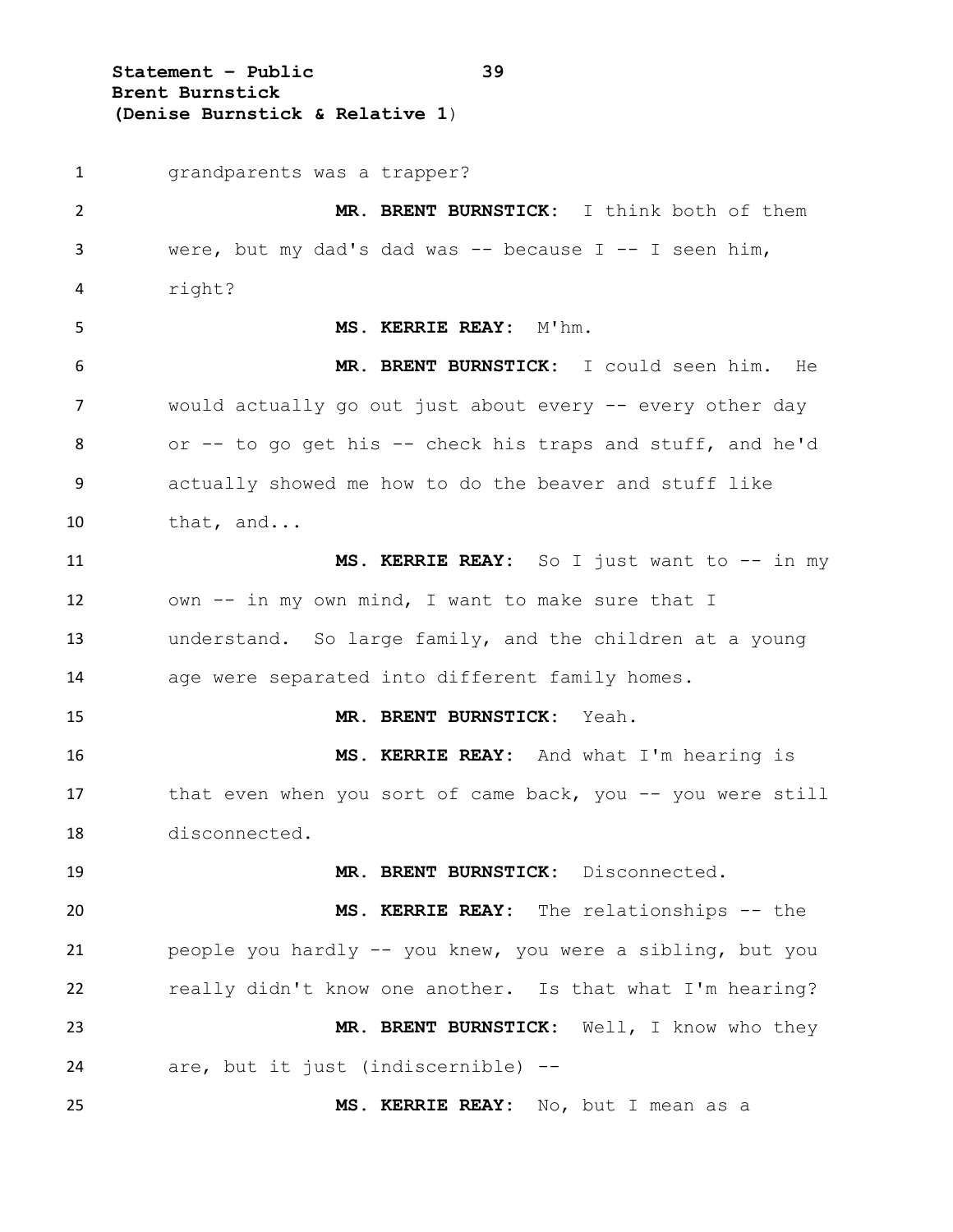**Statement – Public 40 Brent Burnstick (Denise Burnstick & Relative 1**)

 person. **MR. BRENT BURNSTICK:** Yeah. Not -- **MS. KERRIE REAY:** Yes, you know, that those -- **MR. BRENT BURNSTICK:** Yeah. **MS. KERRIE REAY:** -- relationships. **MR. BRENT BURNSTICK:** Relationships. 8 MS. KERRIE REAY: And so you sort of  $-$  so for Denise, she left and went to Hobbema. **MR. BRENT BURNSTICK:** Yeah. **MS. KERRIE REAY:** And  $-$  so you really didn't have a lot of contact with her? **MR. BRENT BURNSTICK:** No, not -- **MS. KERRIE REAY:** And distance and stuff. **MR. BRENT BURNSTICK:** Distance, but we were close because I -- I did live with her in Edmonton here, when she was younger, right, before, and then after that, we just lost connection. Yeah. **MS. KERRIE REAY:** And did you have another sister? **MR. BRENT BURNSTICK:** Yeah. I have two others. **MS. KERRIE REAY:** Two other sisters? **MR. BRENT BURNSTICK:** I have a younger one, and there's one that's disabled. Like, she's mentally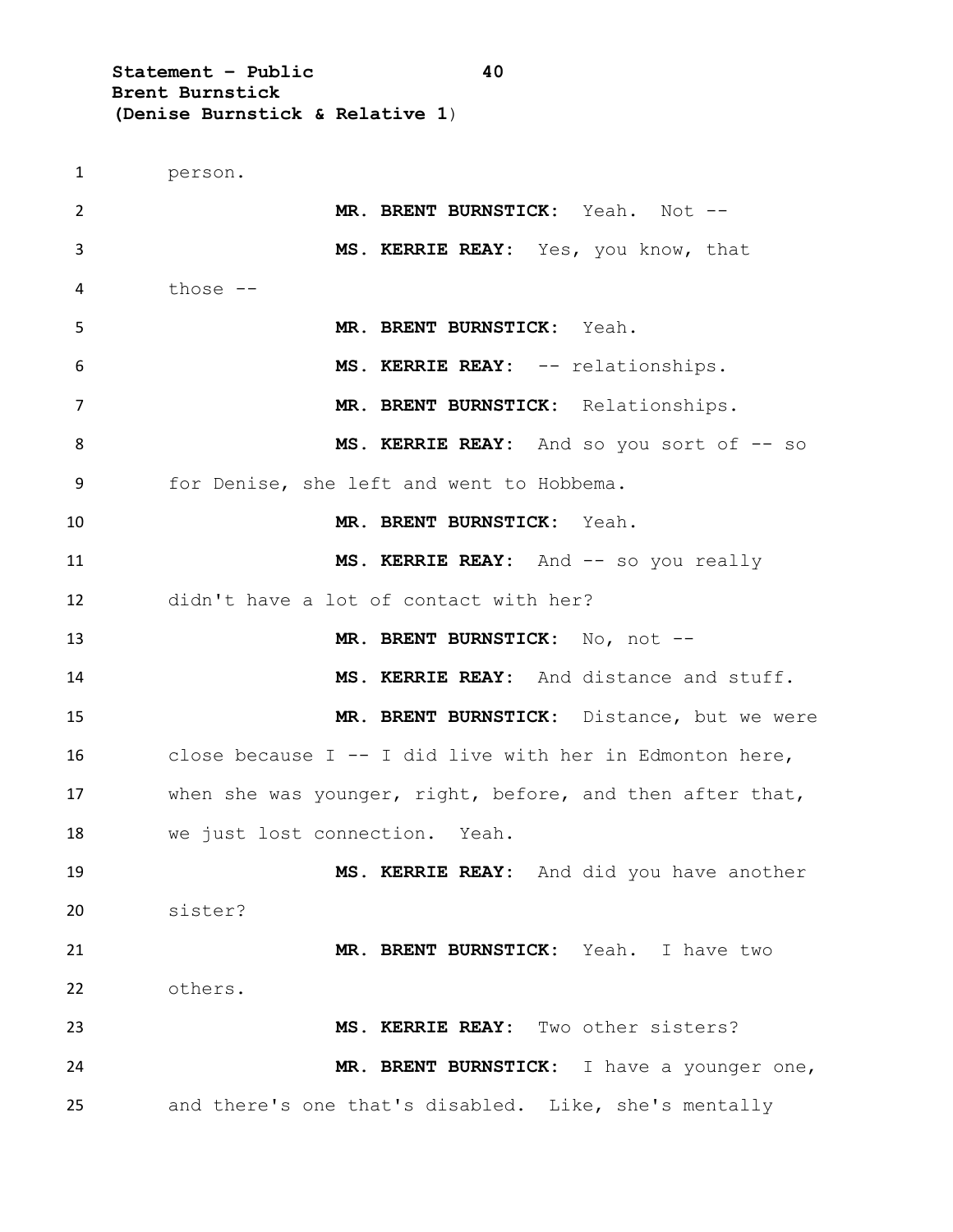**Statement – Public 41 Brent Burnstick (Denise Burnstick & Relative 1**)

 disabled. Like, she lives in the city here. She's a little older than I am. **MS. KERRIE REAY:** Okay. **MR. BRENT BURNSTICK:** And then I have younger one that -- and like I said, has to do with the residential school -- **MS. KERRIE REAY:** M'hm. 8 MR. BRENT BURNSTICK: -- and what it's done to our parents, with alcoholism coming in, and making a woman, saying to her, oh, I'm not worthy about this, and with alcohol, and if someone -- a non-Indigenous man, because my mom drank, my mom met an non-Indigenous man, and they had, what do you call, sexual intercourse, and that's where my younger sister came out. **MS. KERRIE REAY:** Okay. **MR. BRENT BURNSTICK:** A non-Indigenous man, so mixed blood. **MS. KERRIE REAY:** And how -- how -- do you have a relationship with her? **MR. BRENT BURNSTICK:** Touch and go. **MS. KERRIE REAY:** Touch and go? **MR. BRENT BURNSTICK:** Yeah. **MS. KERRIE REAY:** Okay. **MR. BRENT BURNSTICK:** And she lost her -- the sister that I'm talking about lost her son this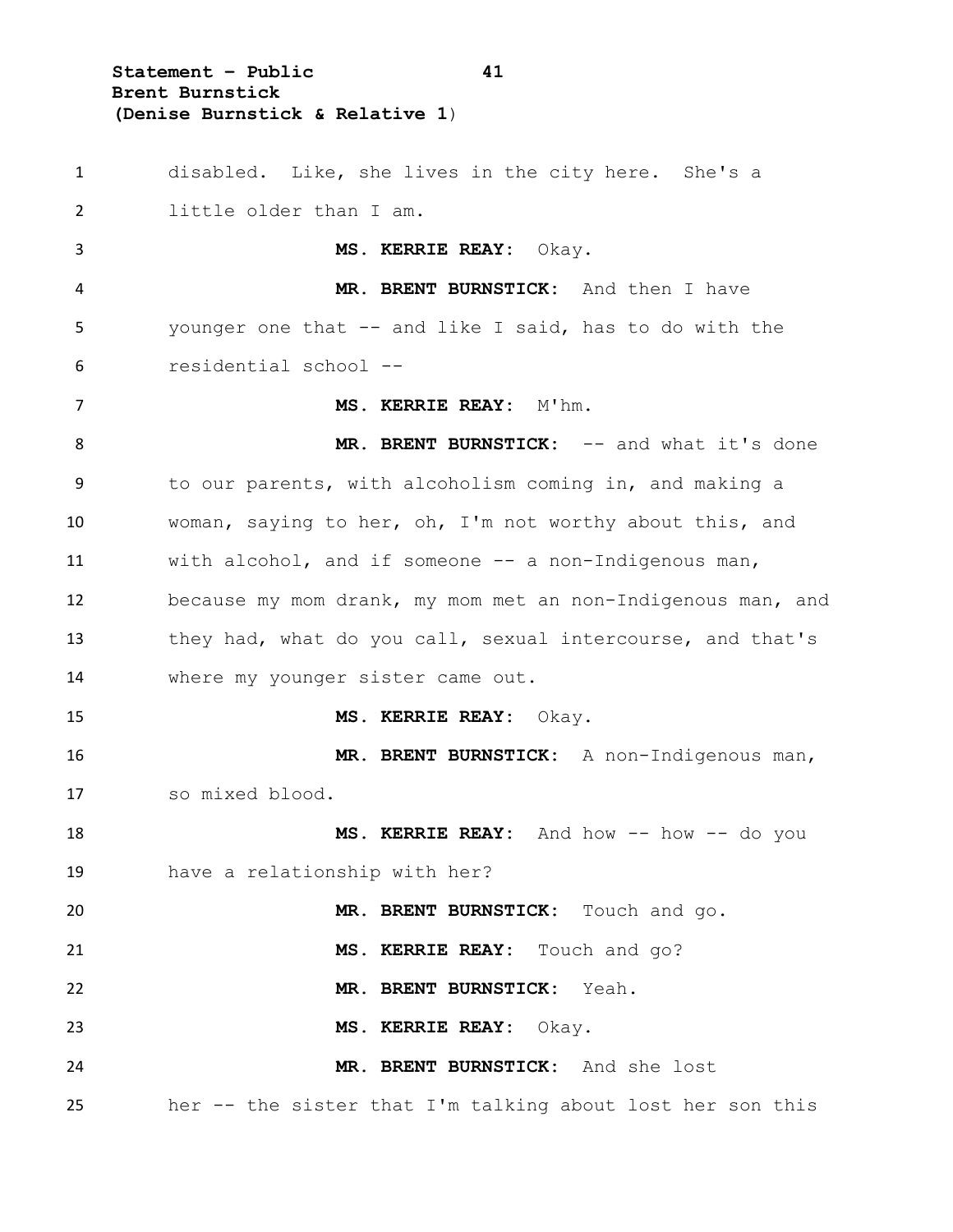**Statement – Public 42 Brent Burnstick (Denise Burnstick & Relative 1**)

year, September.

 **MS. KERRIE REAY:** Oh, dear. **MR. BRENT BURNSTICK:** Murdered. **MS. KERRIE REAY:** And that comes back to your earlier comment about the need to also look at the loss of the men -- **MR. BRENT BURNSTICK:** The men and the boys. 8 MS. KERRIE REAY: -- and the boys. **MR. BRENT BURNSTICK:** Yeah. Yeah. **MS. KERRIE REAY:** Okay. So in -- is 11 there -- I had -- I had mentioned at the beginning that one of the things about the inquiry is also looking to how to 13 commemorate and how to honour the -- the women and girls 14 that have lost their lives, the missing and the murdered. Do you have any thoughts? **MR. BRENT BURNSTICK:** Well, for me, and -- for me and my family, I don't -- I know she's resting, my sister's resting, and uncertain about my -- about my [Relative 1] and where she is right now, but I know my sister's resting in the spirit world, and the way we are as family here, I -- I strongly believe until we can set aside our differences and reunite and bond as a family, why would just mean -- want to go make a commemoration when it should have been all of us to do it together? **MS. KERRIE REAY:** Okay.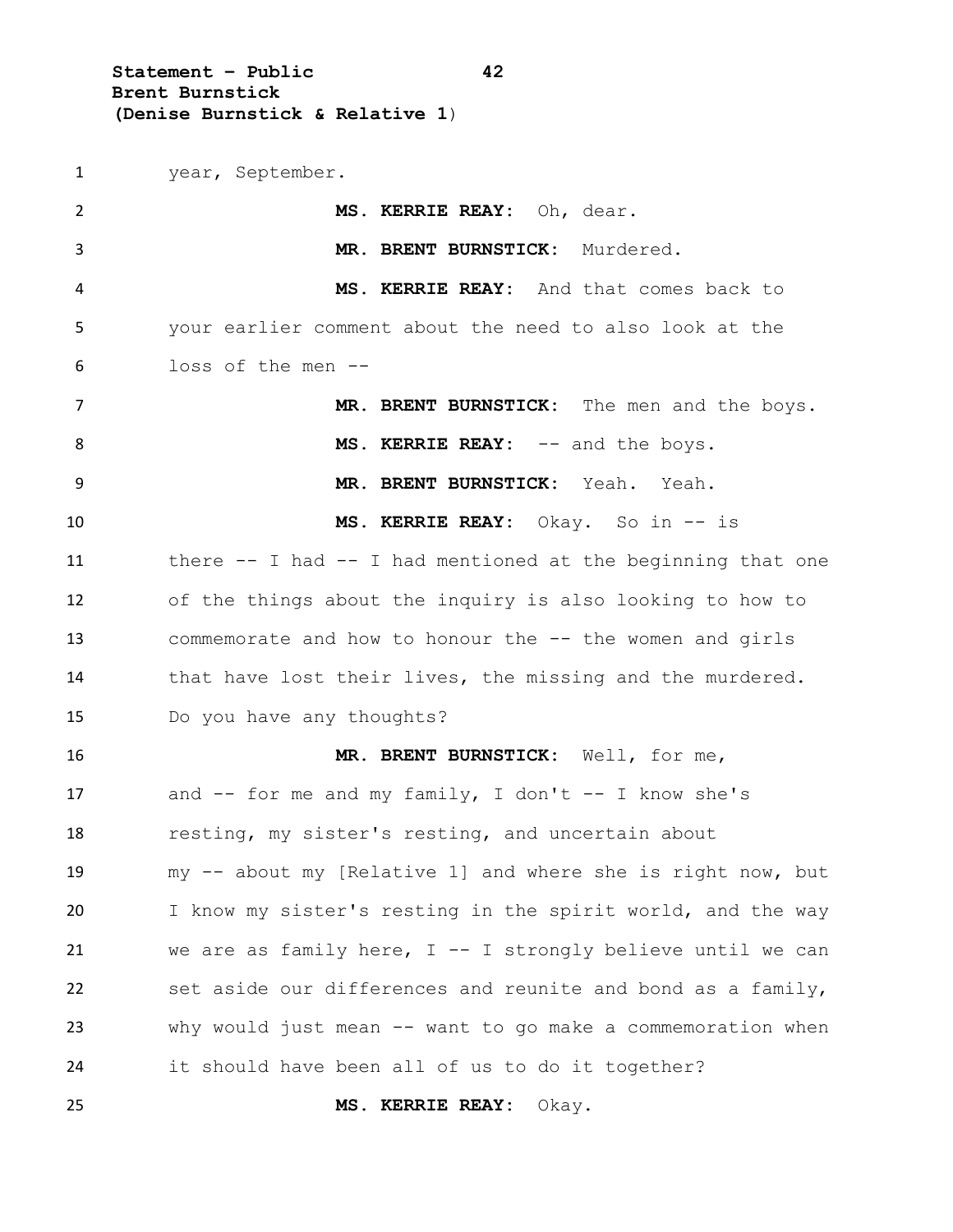**Statement – Public 43 Brent Burnstick (Denise Burnstick & Relative 1**)

| $\mathbf{1}$   | MR. BRENT BURNSTICK: And this way, will                     |
|----------------|-------------------------------------------------------------|
| $\overline{2}$ | be -- maybe it'll bring us all stronger together, and       |
| 3              | they'll say, well, (indiscernible) because that's all it is |
| 4              | is sometimes garbage, that's all it is, because we pile it  |
| 5              | on too much, and people don't know how to deal with it.     |
| 6              | MS. KERRIE REAY: Right. Yeah.                               |
| 7              | MR. BRENT BURNSTICK: So that's what I                       |
| 8              | recommend.                                                  |
| 9              | MS. KERRIE REAY: M'hm.                                      |
| 10             | MR. BRENT BURNSTICK: You know, for me and                   |
| 11             | my family. If we were to do something for my late sister    |
| 12             | and others, that's what I think needs to be done.           |
| 13             | MS. KERRIE REAY: Come back as a family.                     |
| 14             | MR. BRENT BURNSTICK: Come back as a family,                 |
| 15             | and -- you know, to speak from here, not from here.         |
| 16             | MS. KERRIE REAY: M'hm.                                      |
| 17             | MR. BRENT BURNSTICK: From here.                             |
| 18             | MS. KERRIE REAY: From the heart.                            |
| 19             | MR. BRENT BURNSTICK: From the heart and do                  |
| 20             | something for them and -- but for us, you know, and I       |
| 21             | don't -- I don't think it happens lots in the non-          |
| 22             | Indigenous world, but for us when we lose our loved ones,   |
| 23             | we have ceremonies. We hold feasts for them, and we hold    |
| 24             | round dances, and we do our own ceremonies --               |
| 25             | MS. KERRIE REAY: M'hm.                                      |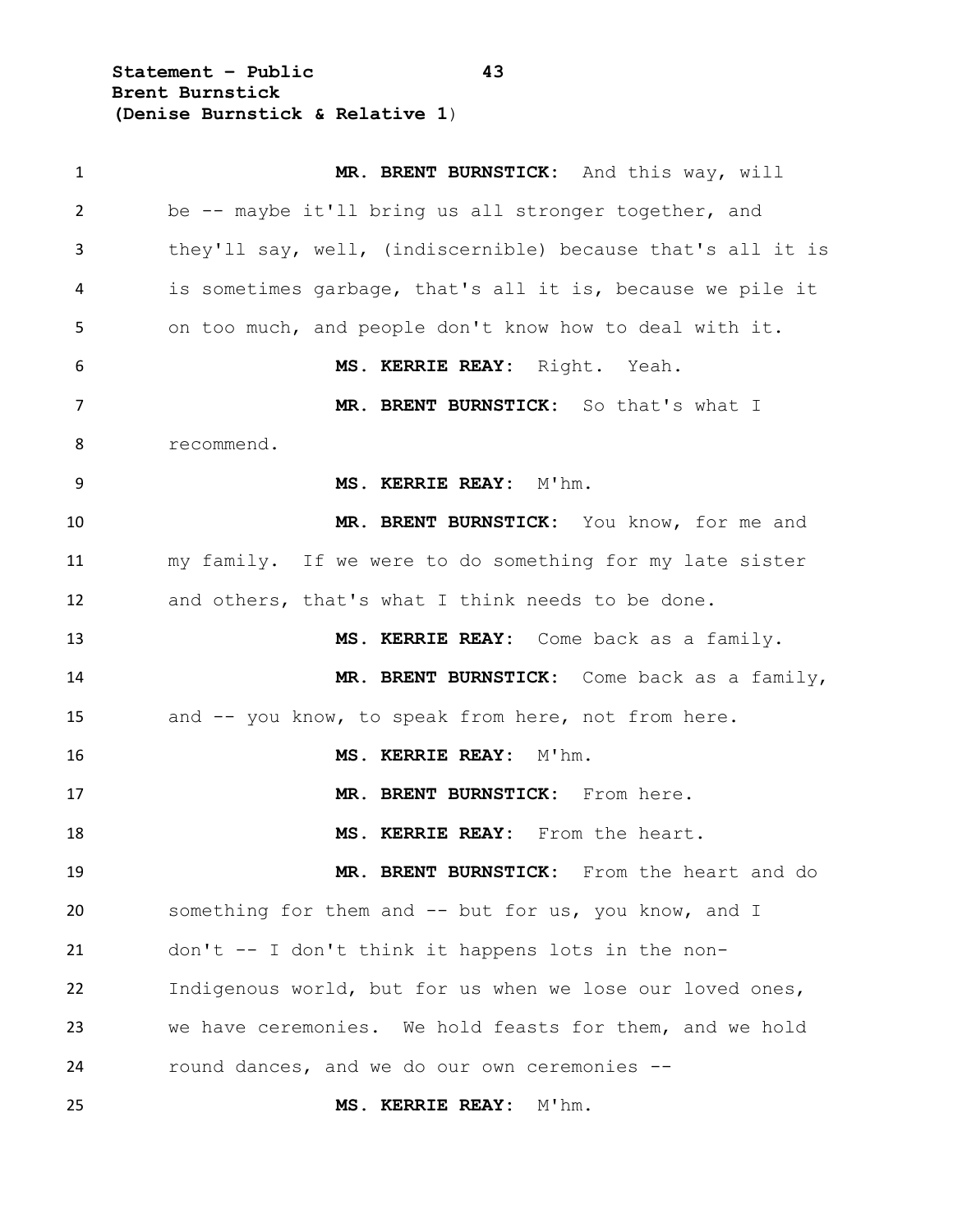**Statement – Public 44 Brent Burnstick (Denise Burnstick & Relative 1**)

1 MR. BRENT BURNSTICK:  $--$  in our peaceful way 2 that we can, and we always do it in four, so after our fourth one is done, we kind of let them go back and time for them to rest until we're ready to call them again. So that's my recommendation for my family and the Commissioners, and if I can help, like I said, as a spiritual man who had done a lot of his healing for going on 30 years now if not more, I'm willing and able to in any which way I can. 10 And, like I said, the issue, I really believe, is trust amongst everyone that's involved in how we take care of everyone in our daily lives. That's the -- number one that's gone is trust. It's broken. Until that is fixed, you're not going to fix the problems that are facing Mother Earth and mankind because we see it -- like, from ourselves, you know, we -- we hear that 17 they're -- some individuals are experts. How are they experts when we still see things happening? How -- how are 19 they going to ever stop that? 20 So why can't they set aside these differences and say -- admit and say, we are not experts. We need help. We need outside help, outside of the

 government with grassroots people. Like, we are grassroots. You know, there's -- it's not just me grassroots. Could be another -- from another ethnic group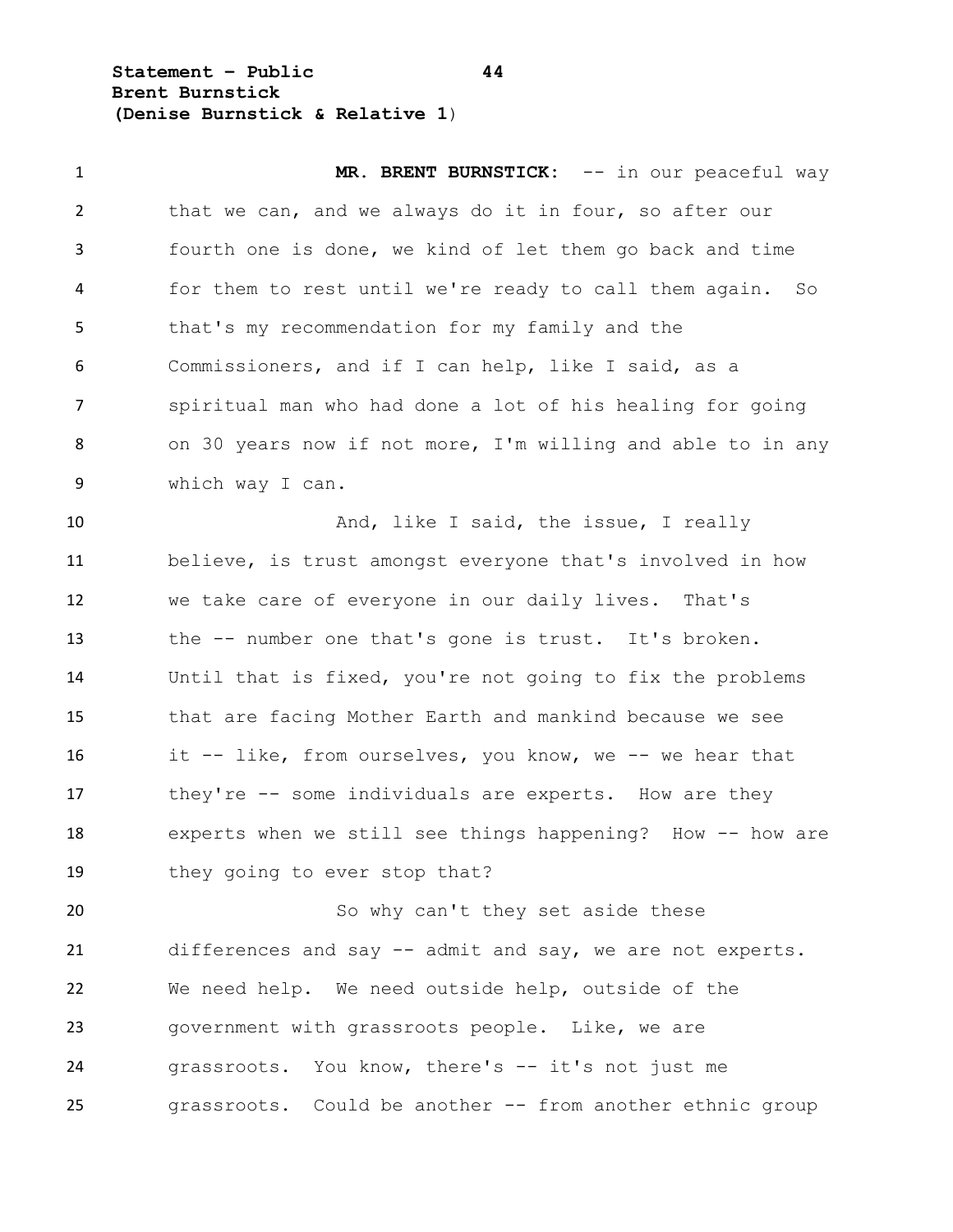**Statement – Public 45 Brent Burnstick (Denise Burnstick & Relative 1**)

 or another race that's a grassroot. Why not listen to them too? Because they lived the hardship just like myself and that. There's -- **MS. KERRIE REAY:** Right. **MR. BRENT BURNSTICK:** But some didn't live the hardship, so how are they going to help if 7 they've -- what we say is spoon-fed with a golden spoon? 8 And when you -- when you actually don't live and experience 9 rough lives and whatever, rough upbringing, abuses, the hurts. **MS. KERRIE REAY:** Pain. **MR. BRENT BURNSTICK:** Pain, the suffering. Yeah. And I just need to try to see if we can do it together. **MS. KERRIE REAY:** Okay. **MR. BRENT BURNSTICK:** And I always say, no one is better than anyone. You know, how are we going to get equality if you're always giving you, oh, I'm better than you, I'm sitting on this pedestal. Don't put anybody on a pedestal. That way you'll -- you'll avoid the stereotypical remarks or whatever. Like, I -- I always -- I say that for myself. I tell my babies back home, my woman and others, I'm not better than anybody. I says, maybe I got knowledge up here, but I'm no better than anybody. I says, look at me, you know, I don't -- I don't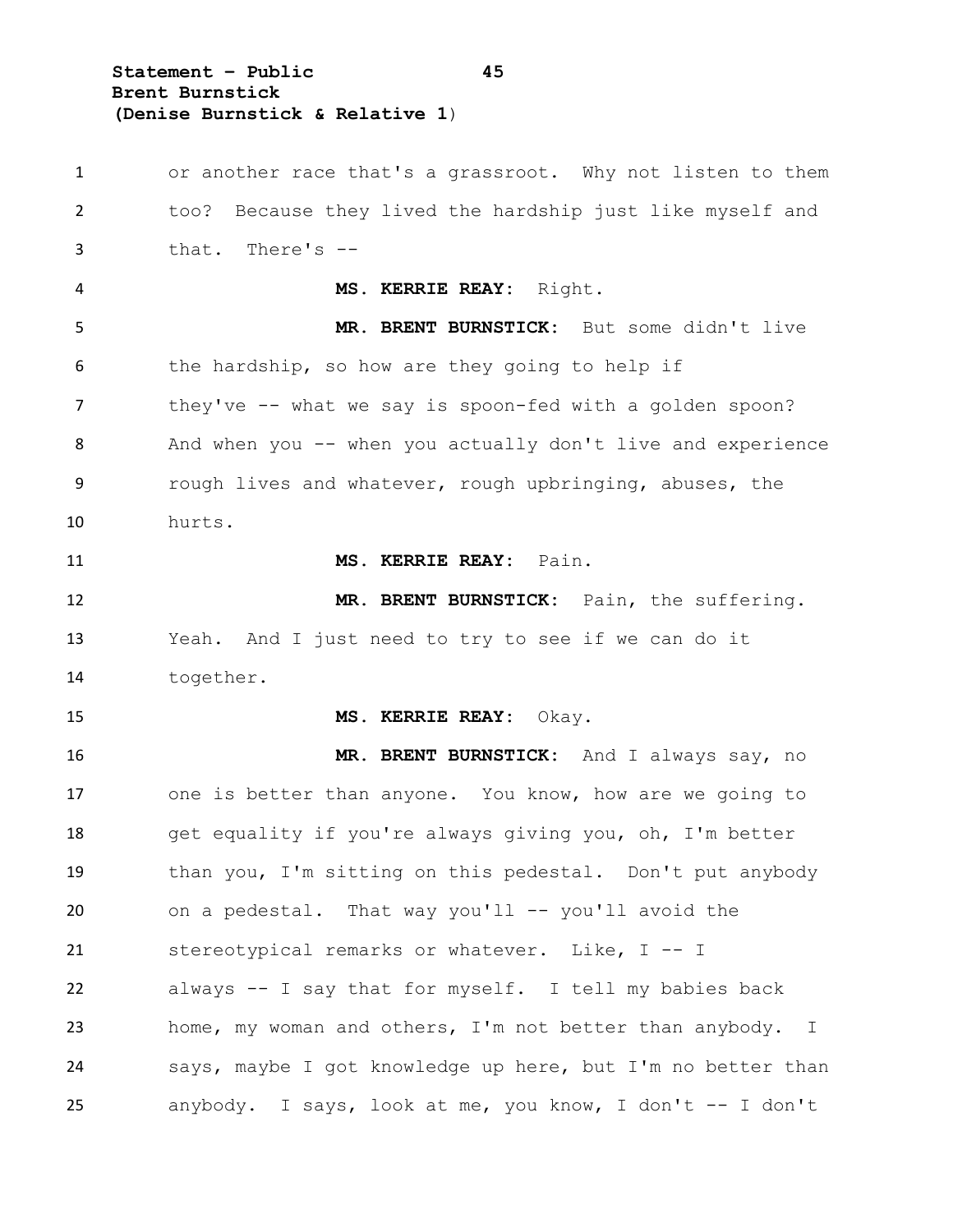**Statement – Public 46 Brent Burnstick (Denise Burnstick & Relative 1**)

 buy myself the best of clothes. If I have to, I'll stay who I am because that's who I am now. I'm going back to who I am, right? Being grounded. **MS. KERRIE REAY:** Better place. **MR. BRENT BURNSTICK:** Better place, yeah. You know, I'm not -- and my honey always tells me that when I first met her, and I like -- I like this compliment from her. Honey, when I first met you, look, you have not changed yet, even up here. You're still at that same, like that picture. And I told her, well, honey, one of my mottos is, why worry over things that you have no control over? And I only have control over my life. That's how I try to help, and that's what I teach my young ones. I have three young boys, three young men in my home. Right now, my oldest boy is the man of the house. I told him that 16 that's your role. You protect our woman, and your woman are the boss of the house. That's what a lot are forgetting, the responsibilities of each one of us in that home, and I can help. **MS. KERRIE REAY:** Good. Any last words for 21 the Commission? **MR. BRENT BURNSTICK:** Well, yes, I -- Commissioners, I seen some of your reports, some of your sayings, and I know that you wanted to exclude some of

the stuff in regards to going after police, but the trust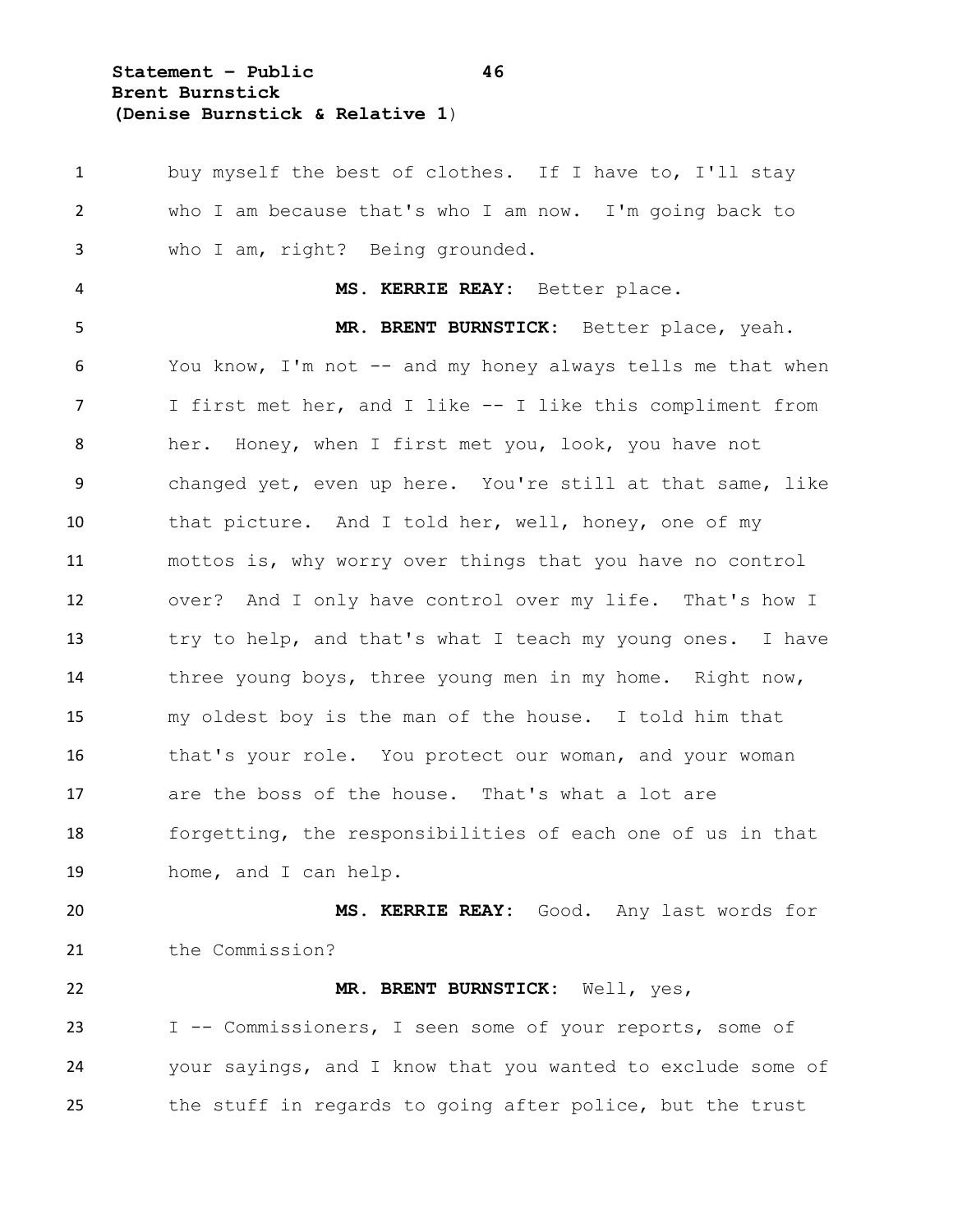**Statement – Public 47 Brent Burnstick (Denise Burnstick & Relative 1**)

1 is broken between the RCMP police and the people, especially us, the Indigenous. I have something that I can probably pursue, but right now to try to help out in any way, I'm trying to be compassionate about not pursuing it. You know, I'm trying to reflect that how -- how am I to help if I'm trying to make something hurt, always trying to hurt? Well, you've got to get a balance, so all walks of life got to learn to set aside their differences if you want to make this a better world and we get a balance and harmony because without it, we're always going to have a rough road, and you'll never get the solutions or you'll never solve the problems. And with that, thank you. *Hai, hai*.

## **MS. KERRIE REAY:** Thank you.

--- Upon adjourning